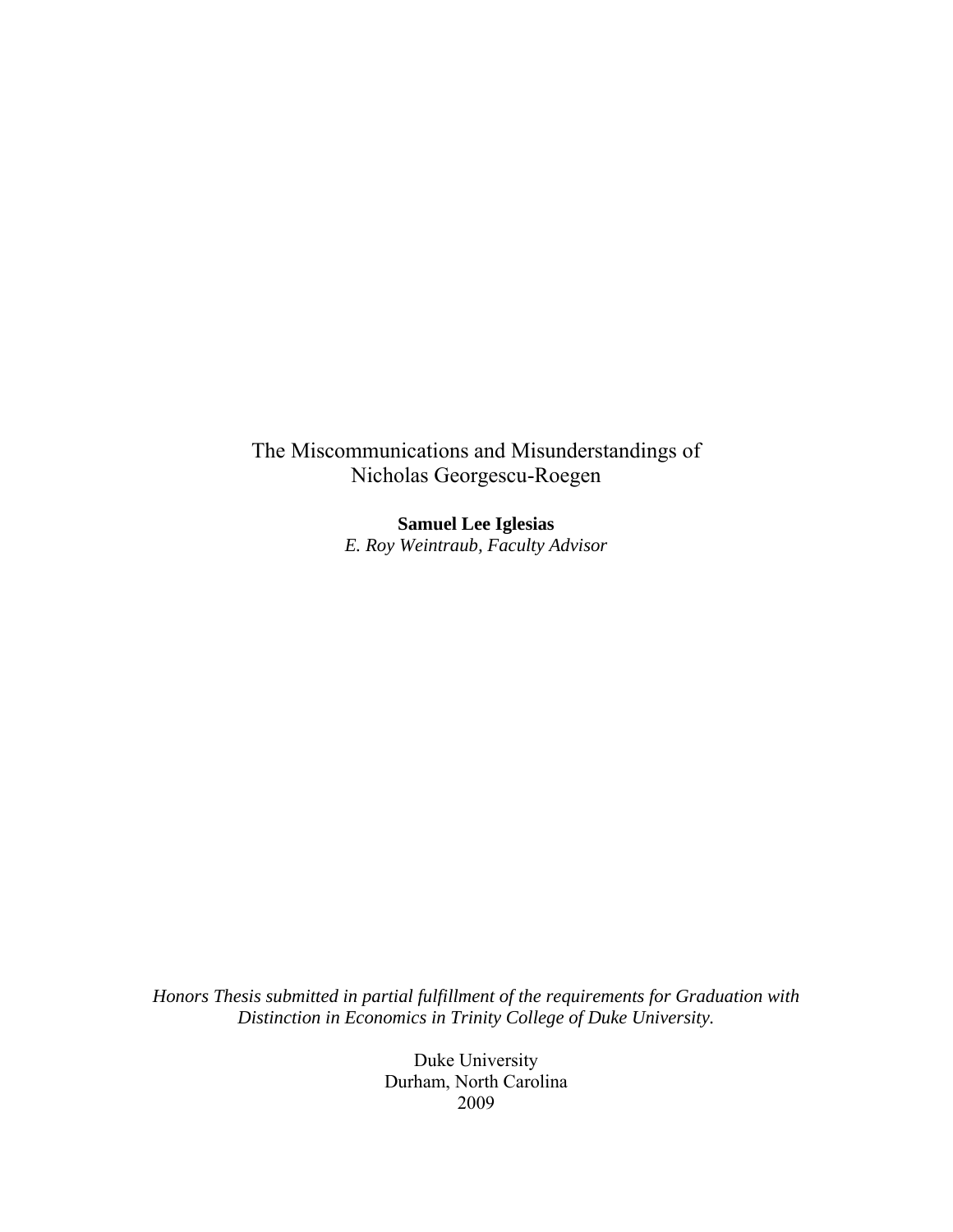# **Acknowledgements**

I'd like to acknowledge Dr. Weintraub, who has guided me to a new critical understanding of the history of economic thought.

I'd also like to acknowledge Ms. Eleanor Mills at the Duke University Archive, who has patiently piled box upon box of Georgescu correspondence, which I presume creates one or both of fire and back-sprain hazards.

Lastly, I'd like to acknowledge Dr. Herman Daly and Dr. Frank Sloan for providing candid and valuable first-hand accounts of Nicholas Georgescu-Roegen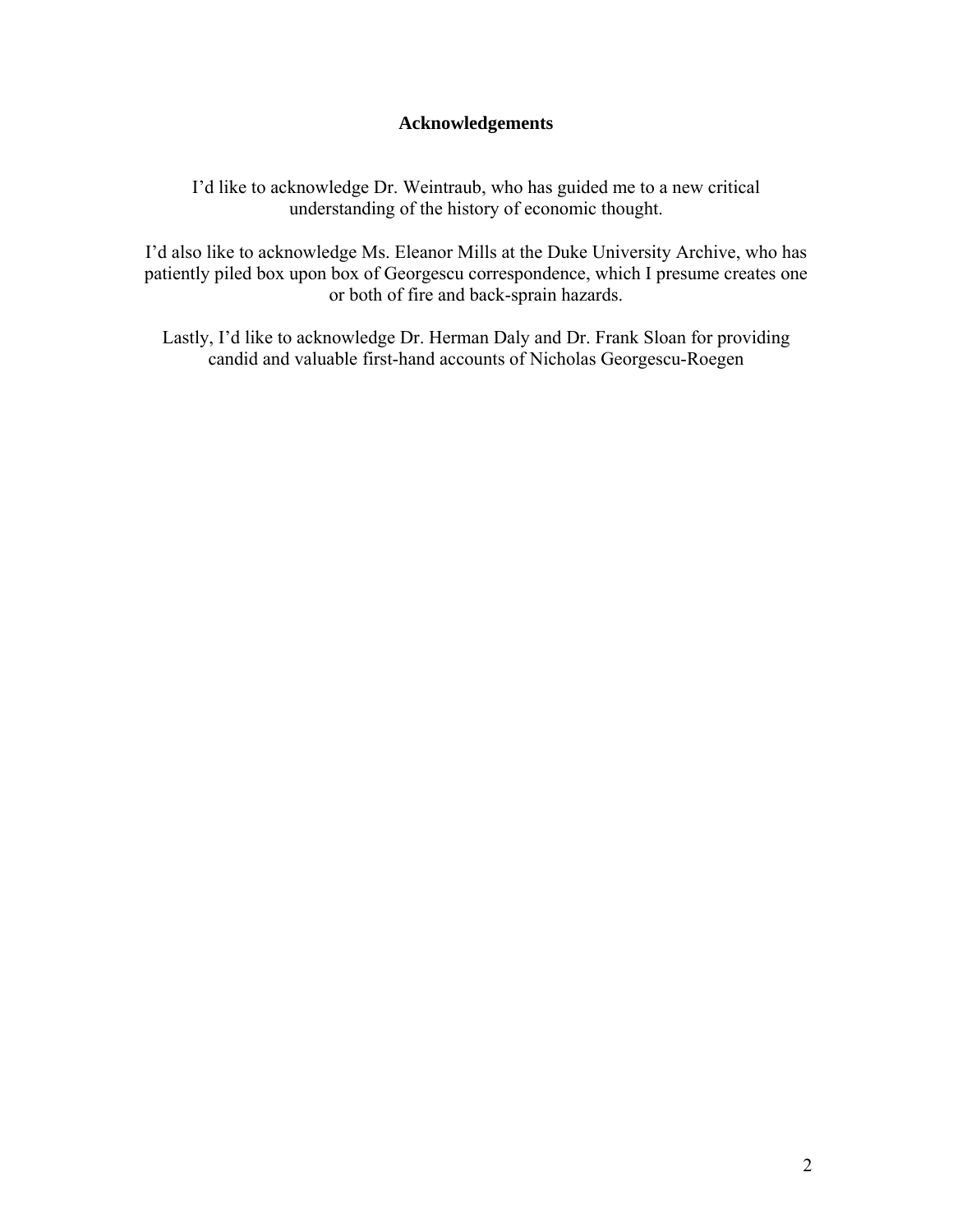## **Abstract**

If there is any takeaway from 1971's The Entropy Law and the Economic Process, it's this: beneath every intersection of the supply and demand curve, there's a slow, but steady, process of environmental degradation. Try as you will to recycle waste materials, the book argues—this process cannot be reversed. A formulation of economics backed with this insight was the life vision of Nicholas Georgescu-Roegen, whose work on environmental economics has recently received a new round of academic scrutiny. But one might ask, why wasn't Georgescu well received the first time around, during *his*  time? This paper explores that topic.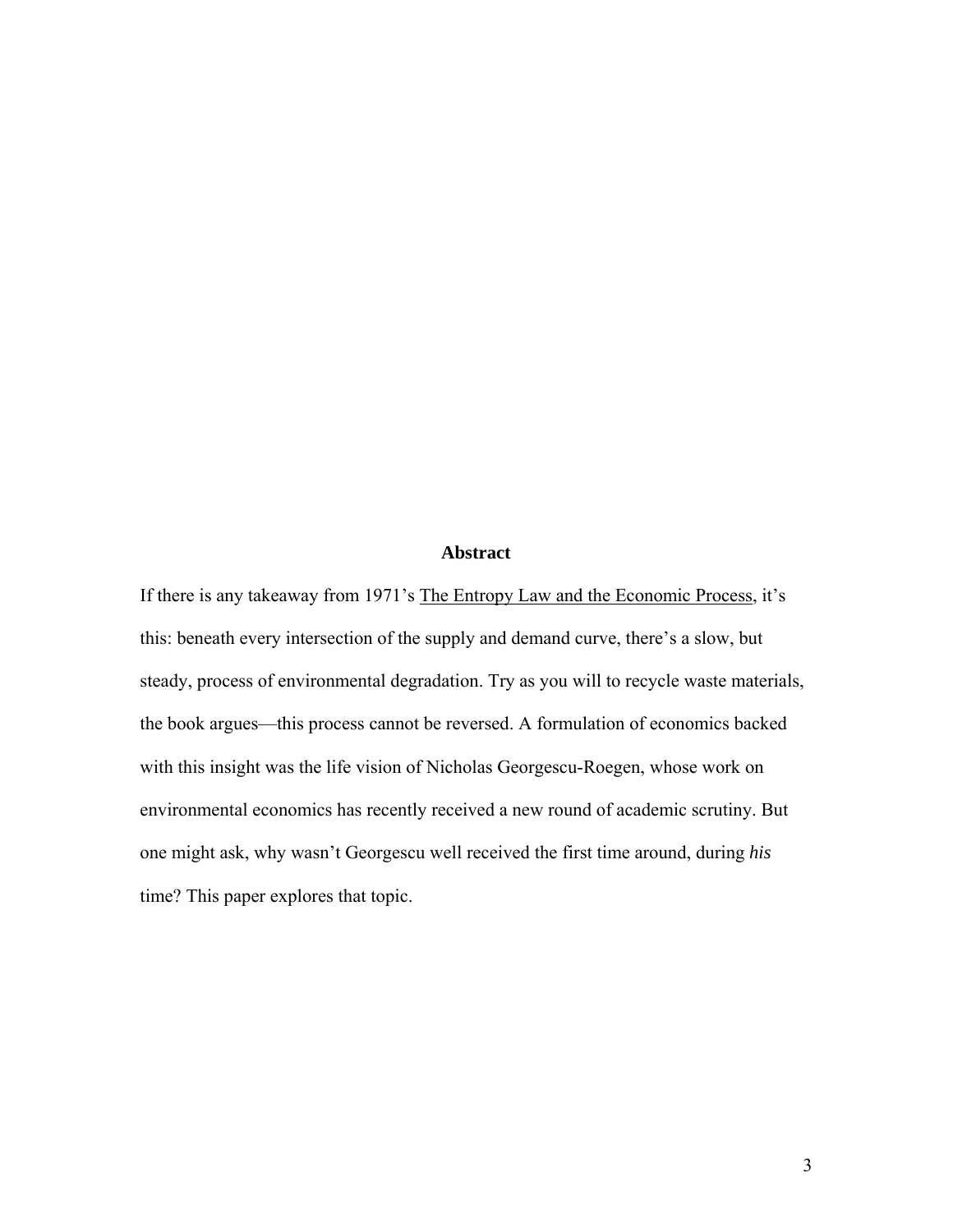### **Introduction**

"7. What we cannot speak about we must pass over in silence." Ludwig Wittgenstein, Tractatus Logico-Philosophicus

The cartoon clippings found among the papers of the late ecological economist, mathematician, and epistemologist Nicholas Georgescu-Roegen (1906-1994) are quite telling. In the first one we encounter Charlie Brown and Lucy playing checkers: it appears as though Lucy has won again, much to Charlie's dismay ("RATS!"). Lucy claims, in triumph, that the victory makes *4000* straight wins, and yet Charlie Brown insists on a rematch, saying, "I want to see if it's been skill or if you've just been lucky!"

In the second, a couple of dismayed baggage assistants at a train station behold a slew of passengers lined up at terminal A, with terminals B, C, D, and presumably down to Z, all empty. The caption reads, *bound to happen sometime, I suppose.* 

 In the third cartoon (one that Georgescu takes particular care in mounting to a piece of cardboard), an artist, with a blank canvas before him, frantically squeezes a host of paint tubes into a single bucket. As he begins mixing these different-colored paints together, his work environment gets progressively sloppier—the floor becomes littered with empty tubes and cans, some of the paint sloshes out of the mix-bucket. Satisfied with his concoction, he picks up the bucket and throws its contents onto the canvas before him, coating it in with a chaotic heterogeneous layer of paint. The painter is somewhat dismayed by the result—the Mona Lisa. Beneath the cartoon is Georgescu's own handwriting: *In the long run, it has to happen!—*is this a nudge and a wink towards Keynes? Hardly.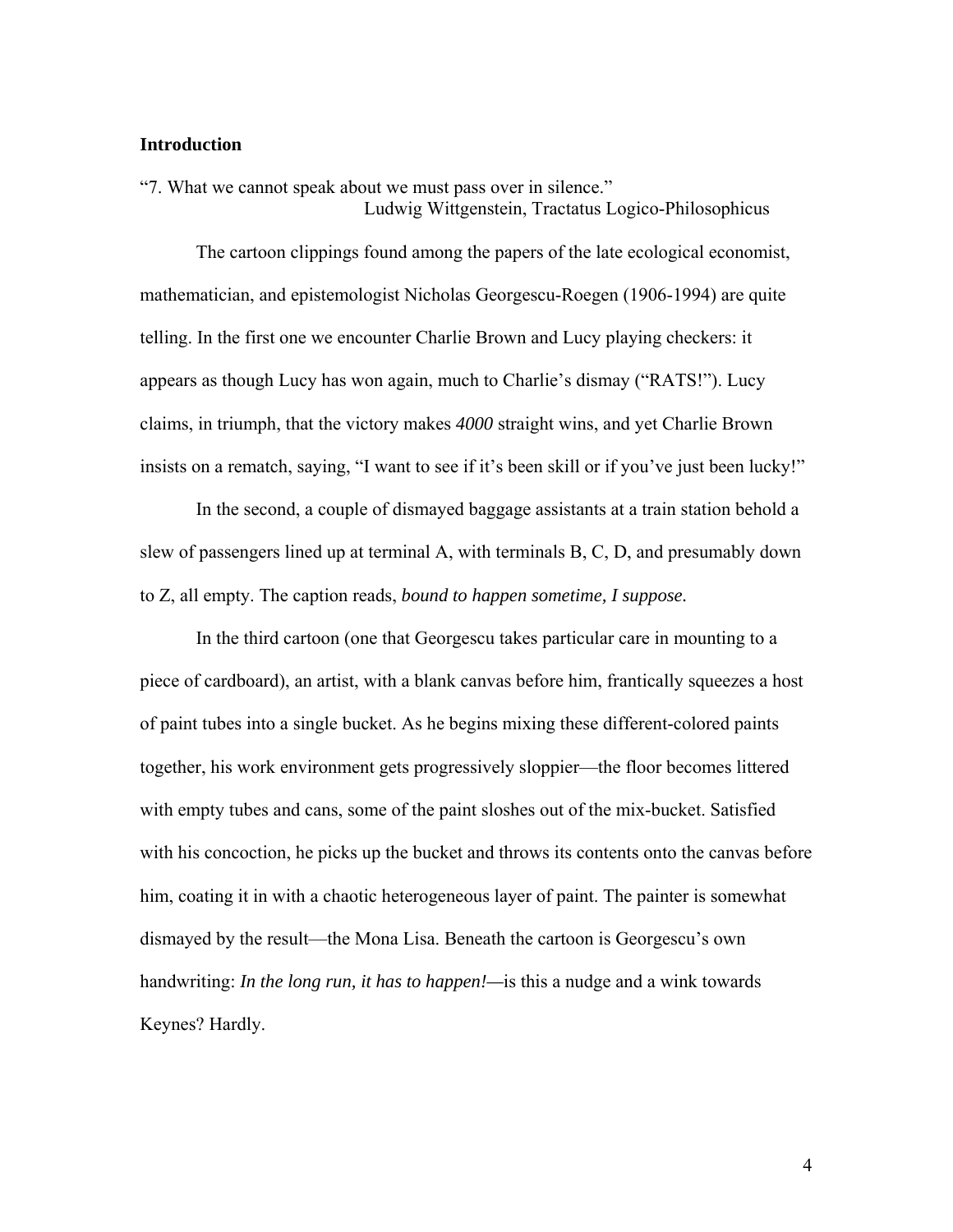We encounter a family resemblance of themes here that gives us a glimpse into Georgescu's academic interests: an obsession with statistical improbability that marks his early mathematical career as a statistician at Paris's Institut de Statistique, as well as the philosophical and interdisciplinary struggle of his later career to wrestle those very statistical improbabilities out of thermodynamics and into the stable-state growth models of mainstream neoclassical economics. But one might wish to draw further from these innocent cartoons.

If we are to buy into the narrative that Georgescu's lifelong assaults on the auxiliary belt of neoclassical economics were by and large failures (as the secondary literature makes abundantly clear), if not outright blunders, we might begin to speculate upon the notion of accountability—*why* did Georgescu's ideas, many of them novel and intellectually stimulating, *fail to penetrate*? One wonders whether these failures were due, in part, to the very sentiment that *in the long run, it has to happen!*, a nagging persistence that Georgescu's ideas, with time, (and the materialization of a couple of competent economists) will *eventually* take hold, something of an inevitability. No procedures need to change. No rhetorical stances need to be reconsidered. No editorial concessions need to be made. In the mind of Nicholas Georgescu-Roegen, perhaps, his distance from the community of economists is a simple bout with bad luck, a case of the common cold that will go away. Charlie Brown becomes Georgescu. Lucy becomes a growing list of frustrated and alienated colleagues and publications. This very salient sense of antagonism arises over a series of exchanges, rejections, and discussions that span the decades, and we see here that checkers becomes the very future of economic thought itself.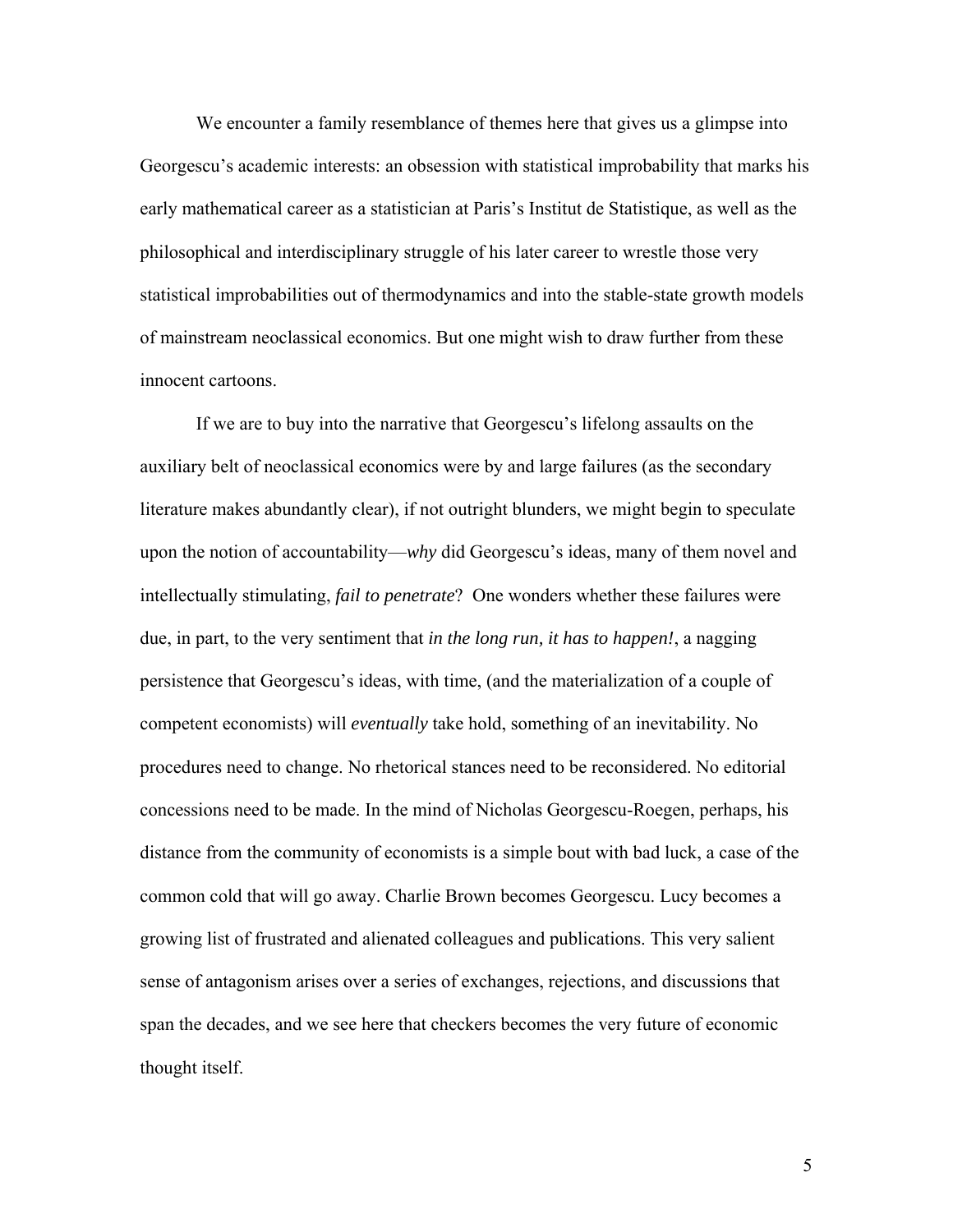This paper will begin with a survey of the secondary literature concerning Nicholas Georgescu-Roegen, much of it written in memoriam, and most of it, especially that contributed by his disciples, containing a marked distaste for the mainstream economic community (what Herman Daly calls the "neo-classical citadel") in failing to recognize Georgescu's genius—a narrative of miscommunication that ultimately places blame on Georgescu's colleagues for misunderstanding him and undervaluing his contributions (we'll call this *reception-side failure*). Armed with this narrative of communicative failure, we'll look closely at Georgescu's life and talk to some of his colleagues. Lastly, we will scrutinize several key exchanges in his correspondences to get a full grasp of these miscommunications, and it is hopefully in heavy light of these instances of historical contextualization and language games that the *reception-side failure* narrative of Nicholas Georgescu-Roegen will be seriously impaired.

#### **Secondary Literature and Reception Side Failure**

 Much of the secondary literature on Nicholas Georgescu-Roegen paints a picture of a fierce interdisciplinary economist whose foray into thermodynamics, logical positivism, Hegelian dialectics, environmental ecology, and epistemological questions in the philosophy of science, has rendered his work, as put by De Gleria, "a mine of ideas and precious clues which has so far been exploited very little," owing to the "breadth of his interests, his extraordinary mastery of mathematical instruments, his acumen," and, of course, his "originality" (467). Philip Mirowski, in Machine Dreams, refers to Georgescu as "unusually philosophically sophisticated," stating that "economists have been blessed with a lucid expositor of [the direction of time, the nature of life, and the future of the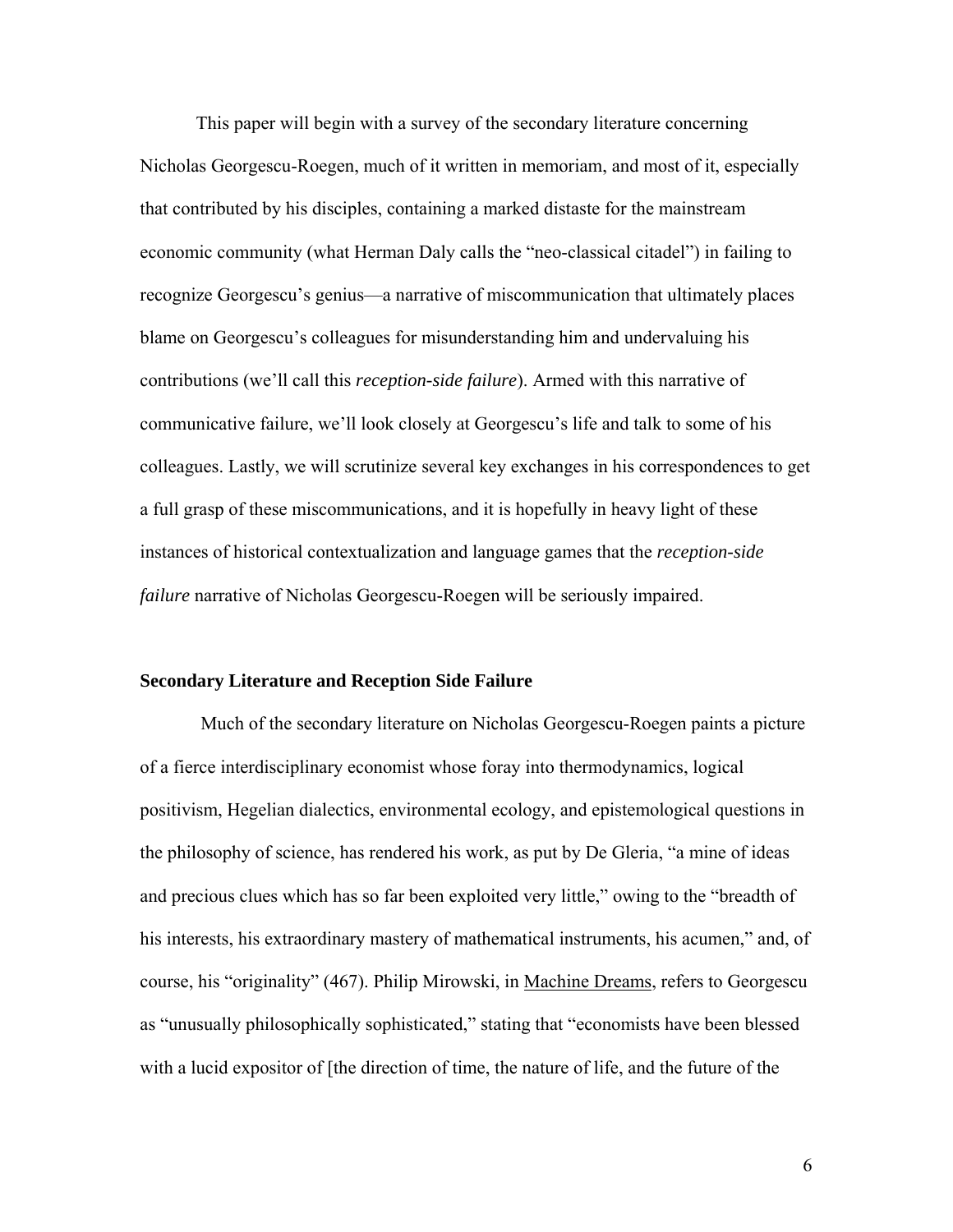universe] in the person of Nicholas Georgescu-Roegen, who in a classic book [Entropy Law] sought to inform the discipline in their implications and significance for economics" (46). For all of his intellectual rigor, it was precisely Georgescu's dialectic positioning as a critic of and participant in the neoclassical economic research program that rendered him, as Paul Samuelson put it, a "scholar's scholar, an economist's economist" (Daly 150), who further proffered, "I defy any informed economist to remain complacent after meditating over [Georgescu's] essay!"

 Strangely, in much of the secondary literature on Nicholas Georgescu-Roegen, it is the same "philosophical sophistication," that is said to be responsible for Roegen's unpopularity. If Georgescu's ideas failed to gain traction, this was owed precisely to the ignorance and ineptitude of his colleagues. *They* failed to understand *him*. Consider the following surveys of Georgescu's work in the secondary literature:

De Gleria asserts that Georgescu "pointed out the errors (mathematical and otherwise) of his colleagues, and they never forgave him for it. His criticisms were (and still are) largely ignored. Moreover, he was often misinterpreted, but the corrections, if and when they were made, were never made publicly" (Growth 451). Daly writes that Roegen's "contribution to revolutionary science, namely his work on the Entropy Law and the Economic Process, has not yet been victorious, and is revolutionary in the sense that it still faces opposition from the reigning paradigm, the very paradigm which Georgescu himself helped solidify" (Obituary 150, my emphasis). In Cleveland and Ruth, "it is not surprising that Georgescu-Roegen is virtually ignored by mainstream economics. By definition, adherents to a paradigm believe that all relevant phenomena are best understood through the conceptual lens of that paradigm, and that all problems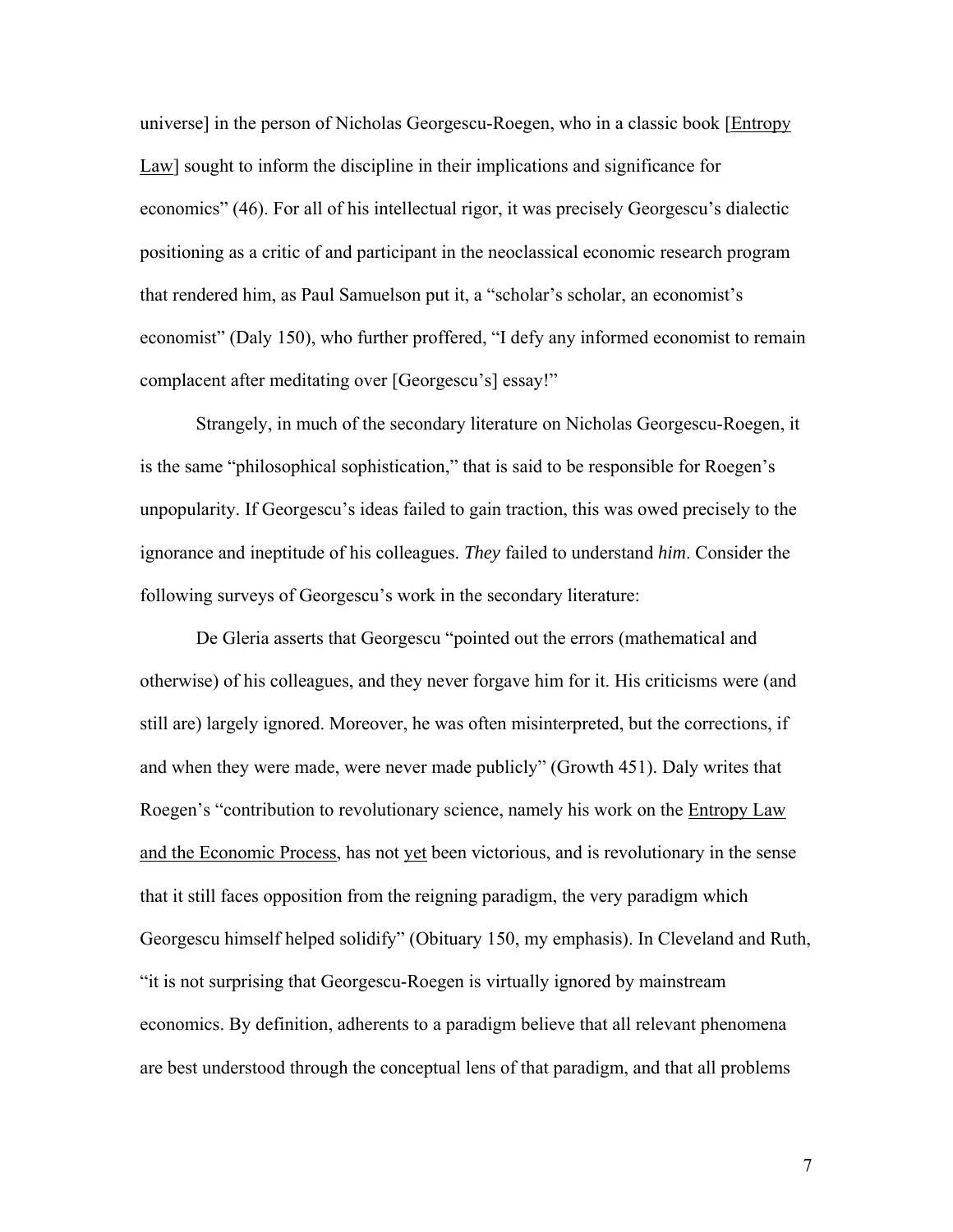can be solved with the analytical tools used in that paradigm. The more strident and accurate the attacks, the more they are ignored or explained away by the existing paradigm" (Survey 204).

Beard and Lozada, in Economics, Entropy and the Environment unapologetically assert a sentiment of reception-side failure even more bluntly:

Additionally, and more fundamentally, we believe that Georgescu-Roegen should be taken seriously by economists, and should be studied carefully, because, by and large, he was correct in his views. Indeed, he was often right about problems when almost everyone else was wrong...History has proven Georgescu correct. (5)

To modern economists, the arguments attributing Roegen's failures to their ignorance or intellectual inadequacy teeter somewhere between circularity and insult; indeed, the idea that scientific and academic communities have failed, at certain key moments, to recognize and embrace conceptual radicalism runs counter to the nature of almost every major scientific revolution of the twentieth century: relativity, quantum dynamics, the foundation and rejection of logical positivism name just a few. In short, revolutionary ideas aren't rejected on the grounds of being heterodox: narratives of the history of science delineate *accepted* inconvenient "revolutionary" ideas in abundance.

To restate, it is the aim of this paper to counter-balance these unmitigated assaults on the economic orthodoxy with a careful delineation of the divergence between the stuff of Georgescu's rhetoric and the multitude of communicative norms within the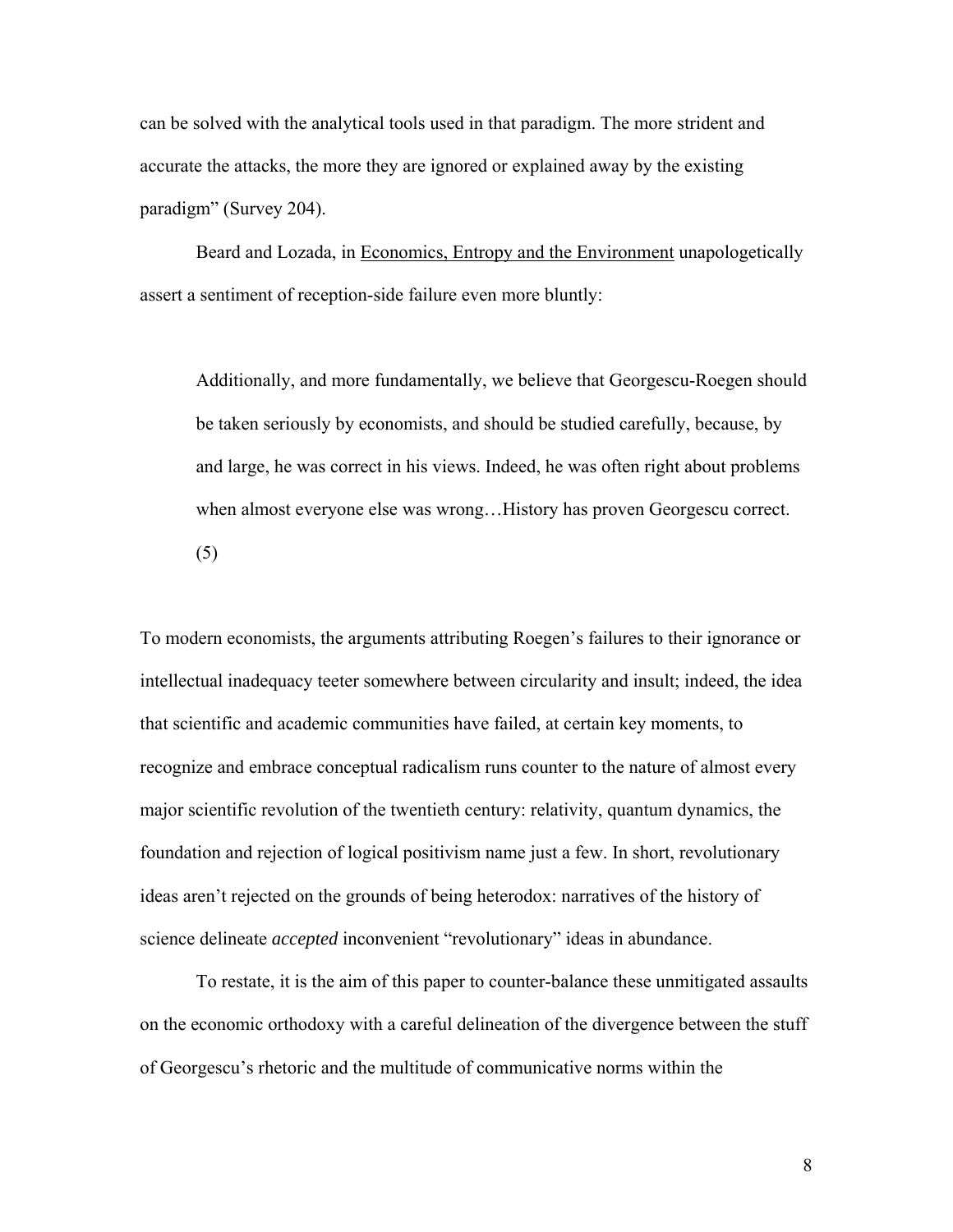communities he sought so fervently to modify. For our purposes, Blaug's reading of Georgescu (1985) begins to align with a reading of Georgescu's poor reception as mired in the obscure nature of *his* rhetoric:

Georgescu-Roegen's career shows a steady expansion of outlook and interests from an early phase of highly technical mathematical economics, largely in utility theory and input-output analysis, to a later phase of growth modeling and the ambitious attempt to formulate the principles of 'bioeconmics', a new style of 'dialectical' economic thinking to replace more or less the whole of present-day economics with its 'mechanical' mode of reasoning… It is only fair to add that Georgescu-Roegen's later books have not been well received, or, rather, have been respectfully received and quickly put away. For various complex reasons, not to mention the difficult style in which they were written and the intimidating references which they contain to theoretical developments in physics and biology, these works have received virtually no critical discussion from economists…Today at the age of seventy-eight, he is still writing and lecturing. (Great Economists 71-2)

 In 1990, Philip Mirowski, who had a year earlier dedicated his history of physics and economics, More Heat than Light, to Georgescu, was charged with the task of providing an overview of Georgescu's work in a volume entitled New Horizons in Economic Thought (Samuels, ed.). Mirowski wrote to Georgescu requesting a list of publications that would aid him in writing the paper, and in doing so inadvertently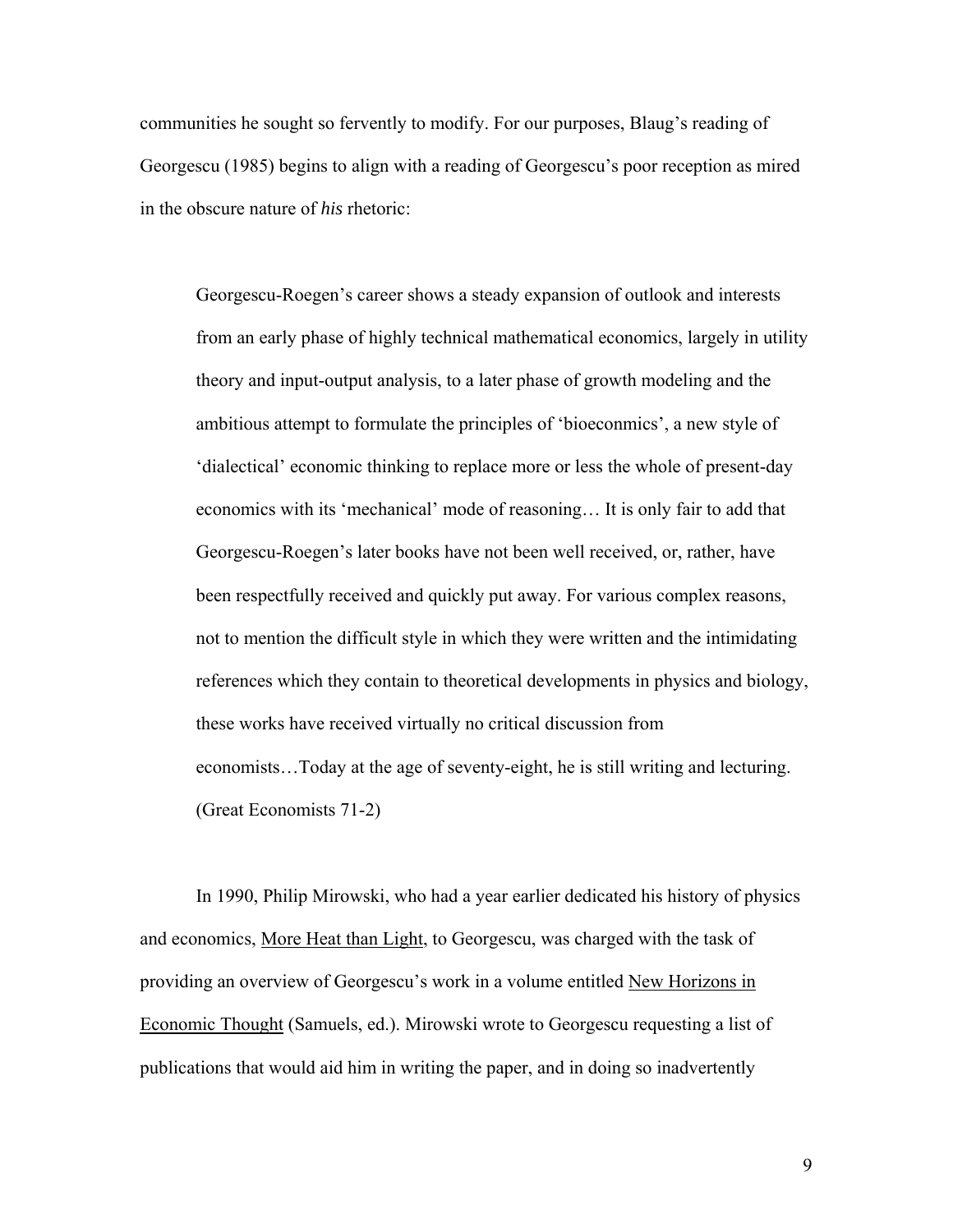solicited a reflection on his life's work and, crucially, (to Georgescu) his puzzlingly poor reception. On 10 February 1990, Georgescu writes Mirowski, "Naturally, when one (who does not have to be modest!) thinks about oneself only favorable judgments come into the subjective focus and none seems unworthy of considered attention." Georgescu then proceeds to tick off a few publications and accomplishments: his contemporary entry in The Life Philosophies of Eminent Economists (Szenberg, ed.), his standing as distinguished fellow in the American Economic Association, Blaug's write-up in Great Economists, and Paul Samuelson's Preface to Georgescu's Analytical Economics (in which he calls Georgescu "an economist's economist").

 Georgescu continues, now directly responding to Blaug's description of his works as containing "intimidating [historical and cross-disciplinary] references":

The reviews of my books, some of them by prominent economists, have generally been quite favorable, at times even directly eulogistic…But what I find hard to understand is that in spite of these lauds only exceptionally has an author referred to my primary contributions to the same field. It seems to me that if an author refers only to works that go back no more than a couple of years although the basic contributions are several decades old, that author seeks to present himself as belonging to an ocean tide of some new discovery. This smacks a kind of plagiarism. Issac Newton thought that failing to mention important predecessors is a crime and he accused Galileo of it for not having mentioned Kepler. As evidenced by the great number of references in my works (an aspect that met with little approval from Mark Blaug) I have been particularly sensitive to this issue.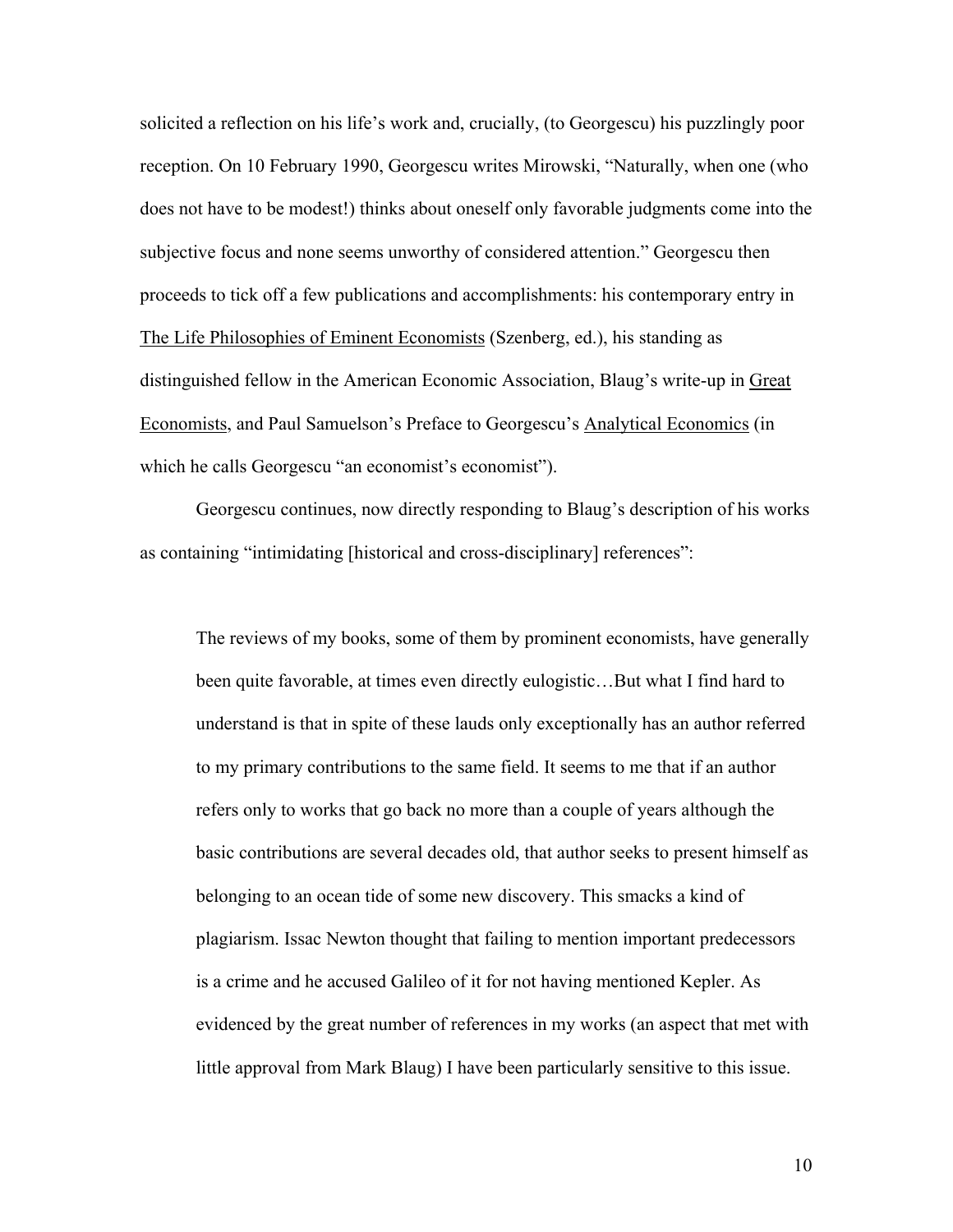Georgescu here describes what *he* believes to be an uncompromising ethic of intellectual honesty, but, implicitly what his colleagues see as a tendency to indulge in superfluous historical meanderings that dilute the message of his work (we'll see more of this later, but a salient example is the 60-40 split in history/scientific philosophy and economic modeling in his 1971 Entropy Law and the Economic Process).

 At this junction Georgescu outlines for Mirowski his eight primary contributions to economics<sup>1</sup> (truncated, though preserving Georgescu's underlining):

- 1) in the domain of utility, the argument against the fundamental tenet of standard theory that the behavior of the individual is completely determined by just a quantitive vector of economic commodities
- 2) in the theory of production, the proof that the standard production function involves a crashing absurdity, the necessity of distinguishing between flows and funds, and the role of idleness in the various modes of production
- 3) in economic optimality, the proof that for overpopulated developing countries marginal pricing is the worst economic policy
- 4) in statistical theory, results concerning scatters involving random errors for all variables, a primary (but completely sidestepped) method of discovering

 $<sup>1</sup>$  It is particularly interesting to note that the list that Mirowski redeploys in Samuels is</sup> slightly modified: Georgescu's item 5, the "peculiar attitude of the peasants toward money," and item 7, "the formulation of a fourth law and of a third perpetual motion," are nowhere to be found.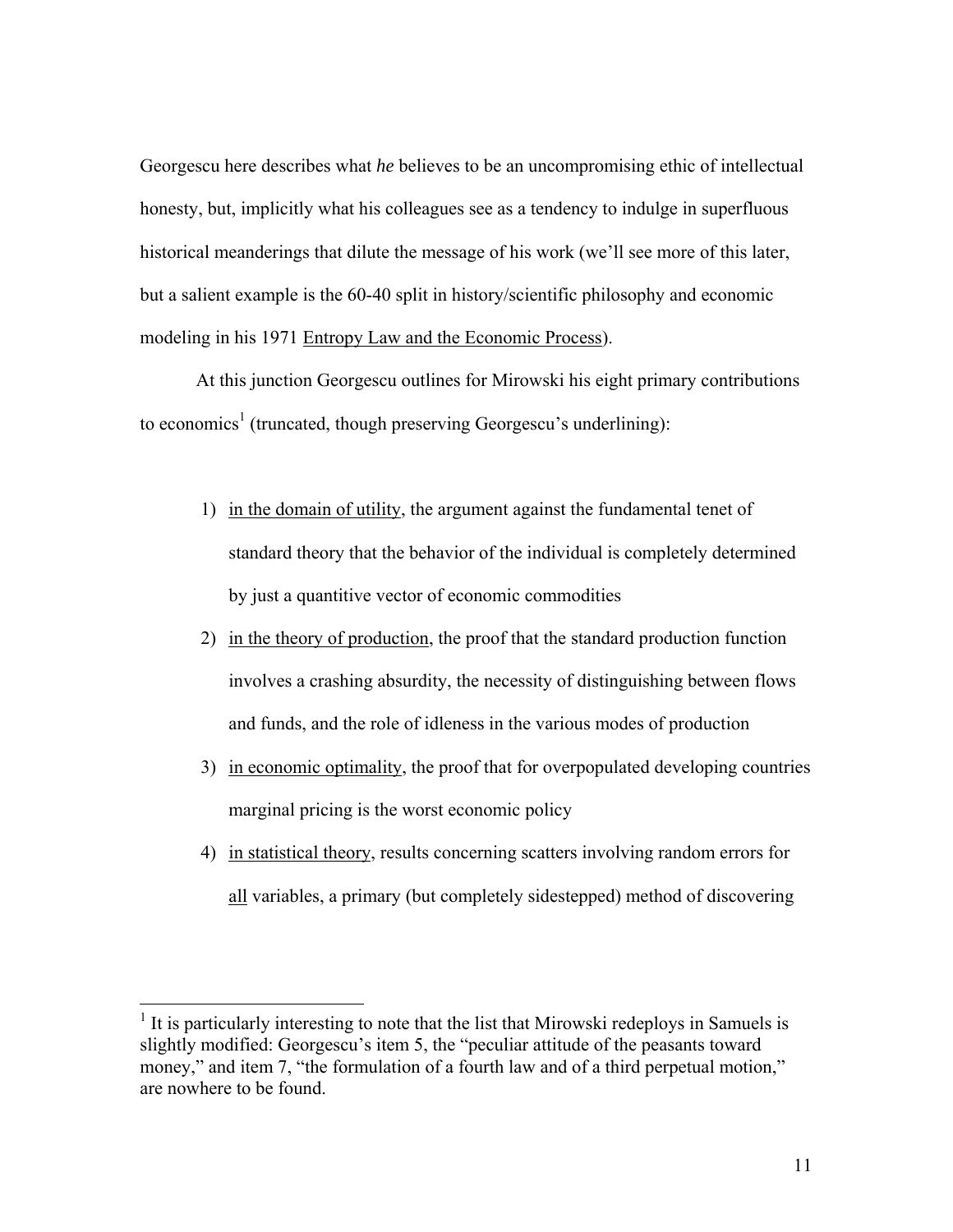the cyclic components of time series (to my knowledge used only by Schumpter)

- 5) in monetary theory, a critique of the role atributed [sic] to inflation by the standard economic theory of economic development and of the Keynsian [sic] salvation through a monetary injection from government spending, and the peculiar attitude of the peasants toward money
- 6) in the economics of natural resources, the relation between the entropy law and the economic process, the exposing of the ineptitude of the energy theory of economic value the Promethean destiny of our technology
- 7) in thermodynamics, the formulation of a fourth law and of a third perpetual motion
- 8) in epistemology, the argument that there are results that can be obtained with the help of numbers as there also others that cannot be obtained with their help (the latter case is the prediction of history by econometric models) with the important corollary that we need both arithmomorphism and dialectics.  $(3-4)$

Georgescu writes (be mindful: we're still in 1990 here):

Of course I am proud, though not vainglorious, of all these achievements. However I also am sufficiently skeptical to think that I may have erred somewhere…Excepting Paul Samuelson—to whom I dedicated a volume as a sign of my gratitude for his repeated praise—and my former students and then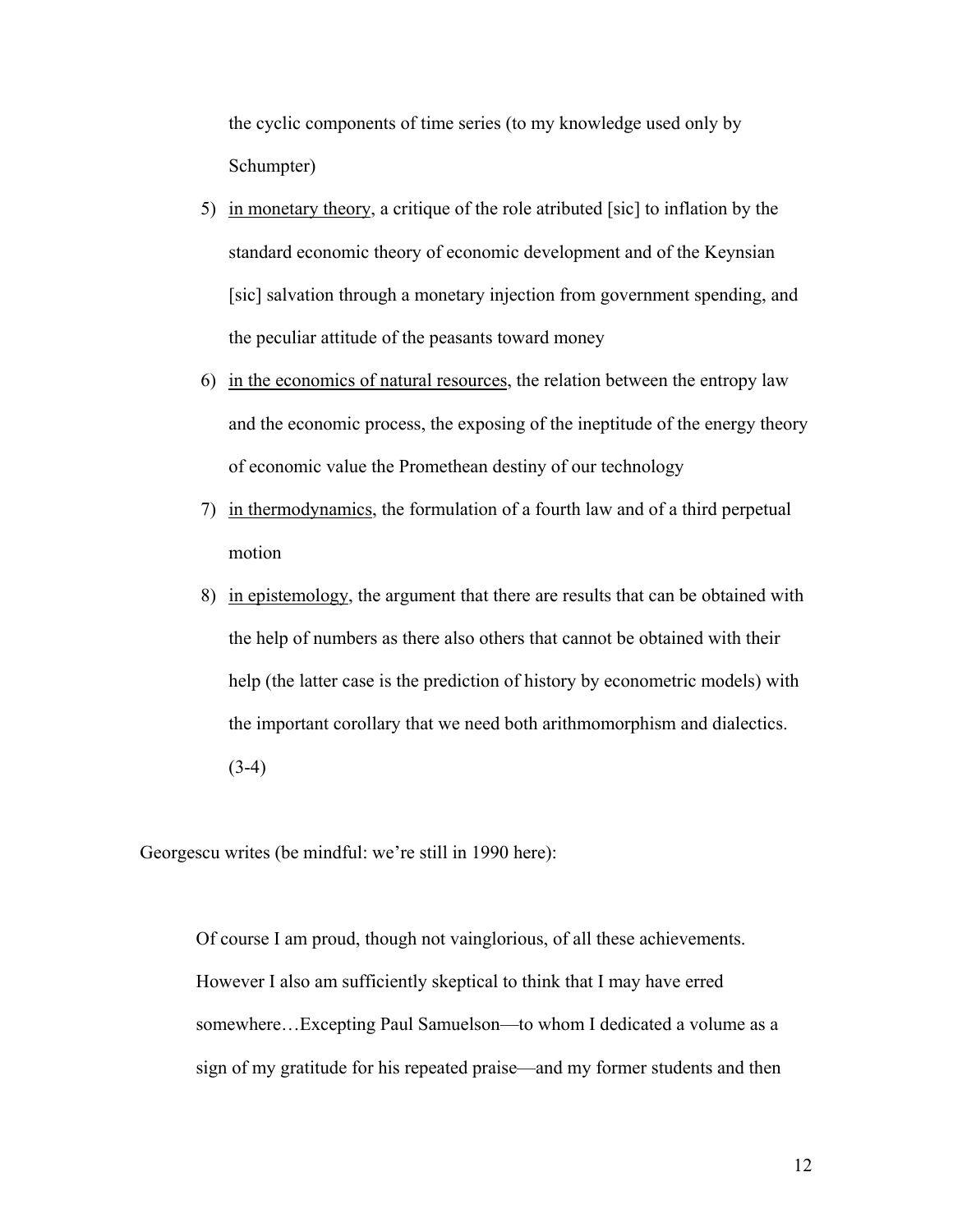colleagues—Anthony M. Tang, Fred M. Westfield, and James S. Worley who have organized the honoring symposium for my retirement in 1976—no economist has cared to show in some literary way some appreciation of my struggles…I have had not many occasions to cross intellectual swords with some fellow economist. My fellow economists have seemed to shun from having to do with an heterodox colleague, but many have shown in other manners their lack of sympathy for my epistemological position… And I cannot say whether it is the gulf between generations or the growing void around an economist who does not swear that salvation comes only through the Walrasian system. (4-6)

This passage highlights an important point that we ought to keep in mind as we continue our journey with Georgescu. The first is that Georgescu's own conception of his reputation is the reception-side failure attitude adopted by many secondary contributors and post-commentators; Georgescu appears largely persistent and uncompromising in crafting complex historic and philosophical latticework around his economics.

This attitude might have been reinforced by Paul Samuelson, who in a 1974 letter wrote to Georgescu, "First, as Robert Merton has documented in his studies of the sociology of science, all good scientists have recognized the importance of receiving credit for priority and originality when that credit is due. That is the coin for which scholars work—the only coin. Moreover, I have long had the opinion that you are one of those scholars of depth who has not received full measure of credit for your lasting contributions to economics" (3 September, my emphasis). And as if framing Georgescu's reception as being due to a passive *lack* of "full measure of credit" isn't enough,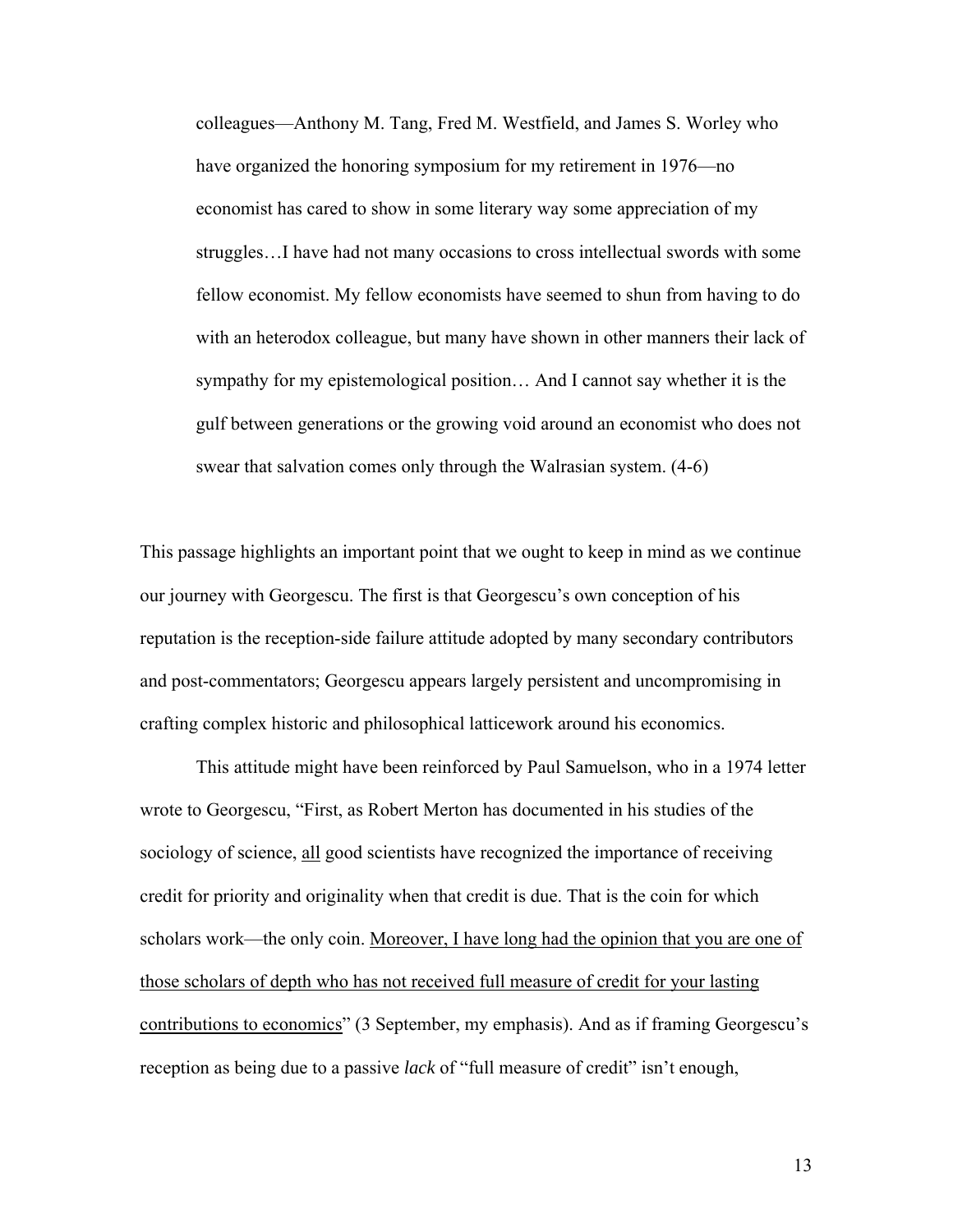Samuelson readily provides further reinforcement for Georgescu to stay the course: "I feel that I have also, over the years, had something to contribute to the subject but that by the luck of circumstance I have been amply rewarded for my contributions" (my emphasis). *Bound to happen sometime, I suppose*.

It may also be useful at this juncture to also discuss the other three economists mentioned by name to Mirowski: Anthony M. Tang, Fred M. Westfield, and James S. Worley, responsible for organizing Georgescu's honoring symposium in 1976. The three were colleagues of Georgescu's at Vanderbilt, co-editing a volume entitled Entropy, Welfare and Time in Economics, Essays in Honor of Nicholas Georgescu-Roegen. Of interest here is the peculiar fact that none of the trio actually contributes an essay to the volume; in fact, nobody from Vanderbilt's department of Economics and Business Administration does. In their introduction, they struggle to articulate the specifics of Georgescu's economic contributions. We get the following:

His scholarly output is still growing, at an increasing rate, and the growth is not merely quantitative. He continues his study of the most fundamental problems in economics: choice, production, and human welfare. This he does from an ever broader and deeper perspective…For a one-paragraph summary of his rich and varied career, we can do no better than to borrow (with permission) the citation drafted by William H. Nicholls and presented to the American Economic Association upon naming Nicholas Georgescu-Roegen Distinguished Fellow of the Association. (x)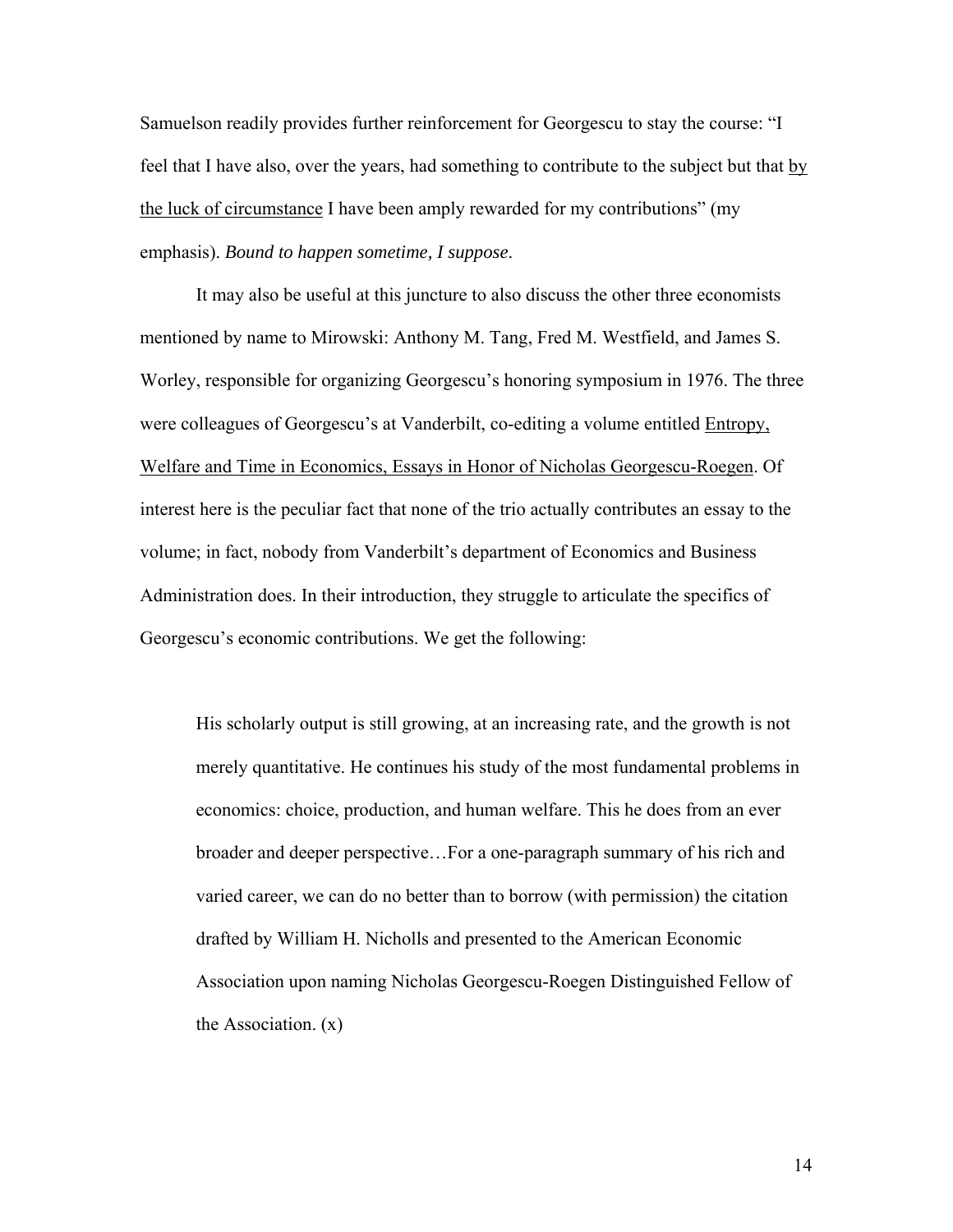Even *discussion* of Georgescu's work is deferred to outside the department, and no mention is made of his rigorous ecological foundation in the economic production process—in fact, mention of "human welfare" as a "fundamental problem in economics" goes a long way in illustrating the trio's unfamiliarity with the tenants of Georgescu's work, as surely any passing comprehension of Entropy Law would reinforce the codependence of human *and* environmental welfare. The Vanderbilt homage to Georgescu, upon scrutiny, emphatically reinforces Blaug's thesis that Georgescu, at best, is a figure to be appreciated but not engaged with.

As for the essays in the commemorative volume, we find many of them to be obscure, at best mathematical and philosophical exercises that fail to find acceptances in economics journals proper: Samuelson's contribution is entitled, "Speeding Up of Time with Age in Recognition of Life as Fleeting," cited in the vita is being published nowhere else, as well as Hicks's "Some Questions of Time in Economics," which mentions Georgescu as an afterthought in its final paragraph: "One final salute—to Georgescu. He has chosen a cosmic way of demonstrating the irreversibility of time. Since he was addressing himself to a science-based culture, that (I am sure) was a good way of going about it. For my part, I am very ignorant of science..." (149), as if a) the irreversibility of time hadn't been demonstrated in some fashion by Boltzmann's H-theorem, or b) Georgescu had been consciously targeting a "science-based culture" beyond which the work's import would be lost in obscurity.

In any event the foregoing analysis shows us that both pillars of support cited by Georgescu in the 1990 letter to Mirowski—Paul Samuelson and the Vanderbilt Homage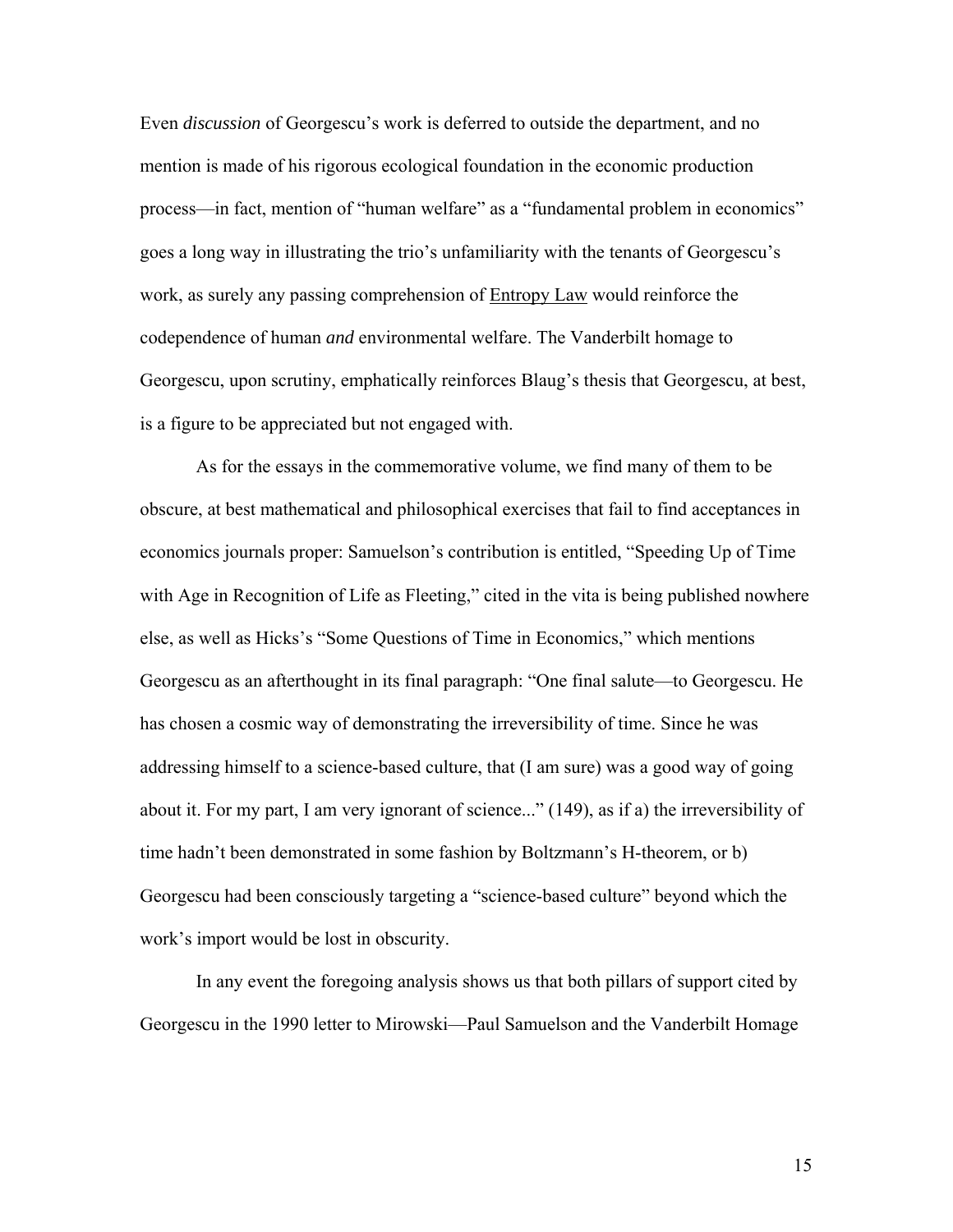Trio—provided a deceptively optimistic frontier for Georgescu, that *in the long run, it has to happen*.

However, a truly satisfactory understanding of Georgescu's disastrous rhetorical approach needs to take more into account than these passing instances of professional courtesy. A thorough examination of Georgescu's mathematical training, political affiliation, as well as the tenants of the research programs he attempted modify needs to be undertaken before we can understand the nature of the border skirmishes we encounter as Georgescu attempts interdisciplinary collaboration.

What are the conditions that make optimal the choice to pass one over in silence?

#### **Biographical Sketch of Nicholas Georgescu-Roegen**

*One of the many things that differentiates me from Einstein is that even at 80 I do not feel that these biographical notes represent my auto-obituary*.

--NGR, "An Emigrant from a Developing Country"

Nicholas Georgescu-Roegen was born 4 February 1906 in the small town of Constanta, Romania, then home to a population of 25,000, comprising what Georgescu describes as "an ethnic mosaic of Romanians, Greeks, Germans, Jews, Armenians, Turks, Tartars, and a few Bulgarians," noting that "each nationality lived by its own precepts for felicity, but there never was even the smallest racial strife. I had classmates who wore the fez and turned toward the south during the morning prayer. Because the environment of my childhood was truly cosmopolitan, my ethos has remained so every since" (Autobiographical Notes 2). This sentiment of peaceful coexistence stands in stark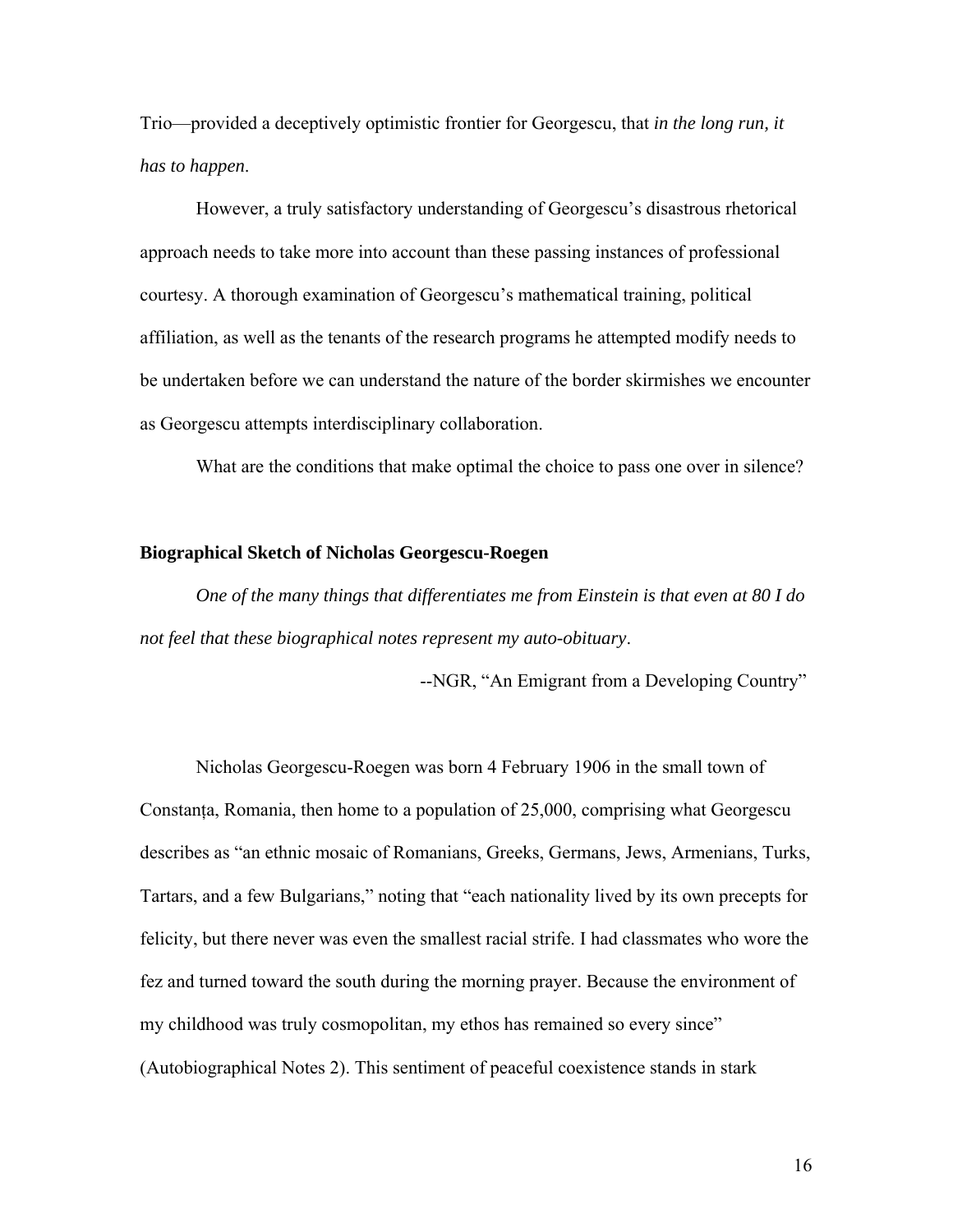contrast to the interdisciplinary strife that defines Georgescu's later career, and indeed marks Romania as a curious exception to the European hotbeds for nationalism and racism to be found in Austria-Hungary, the Ottoman Empire, and Germany in the early twentieth century—tensions that preceded the outbreak of the First World War.

 Son of an army captain and sewing teacher (the latter an "amazing addict to work"), Georgescu's humble origins instilled in him not only an awe-inspiring penchant for hard work, but also an innate apathy toward the production and consumption of the luxury goods that would flow through post Second World War America. We're told that "for my parents' income a bicycle meant a golden Cadillac" (AN 2). In "My Life Philosophy, he writes, "no interpersonal comparison between the upper wants of two rich people, one enjoying a motorboat, the other, a villa, makes any sense. Standard economics being a discipline of the lands-of-plenty, Lionel Robbins' famous thesis of interpersonal noncomparability fits into place there, but only there" (14).

 Showing high excellence in his years of primary school, Georgescu won a highly competitive scholarship to a prestigious new military Lycée, his attendance to which was put on hold in 1916 due to Romania's forced participation in World War One. Georgescu and his family were forced into two years of refuge in German-occupied Bucharest. At the end of this period, at the age of 14, Georgescu returned to school, where the curriculum focused heavily on Latin and Mathematics. In his autobiography, Georgescu recalls fondly working with the famous probabilist Octav Onicescu as well as other PhDs who went on to become university chairs, though curiously we find among his drafts an omitted qualification: "My pride for this privilege waned as I realized later that some of these savants were the worst teachers at the secondary level." Nonetheless, Georgescu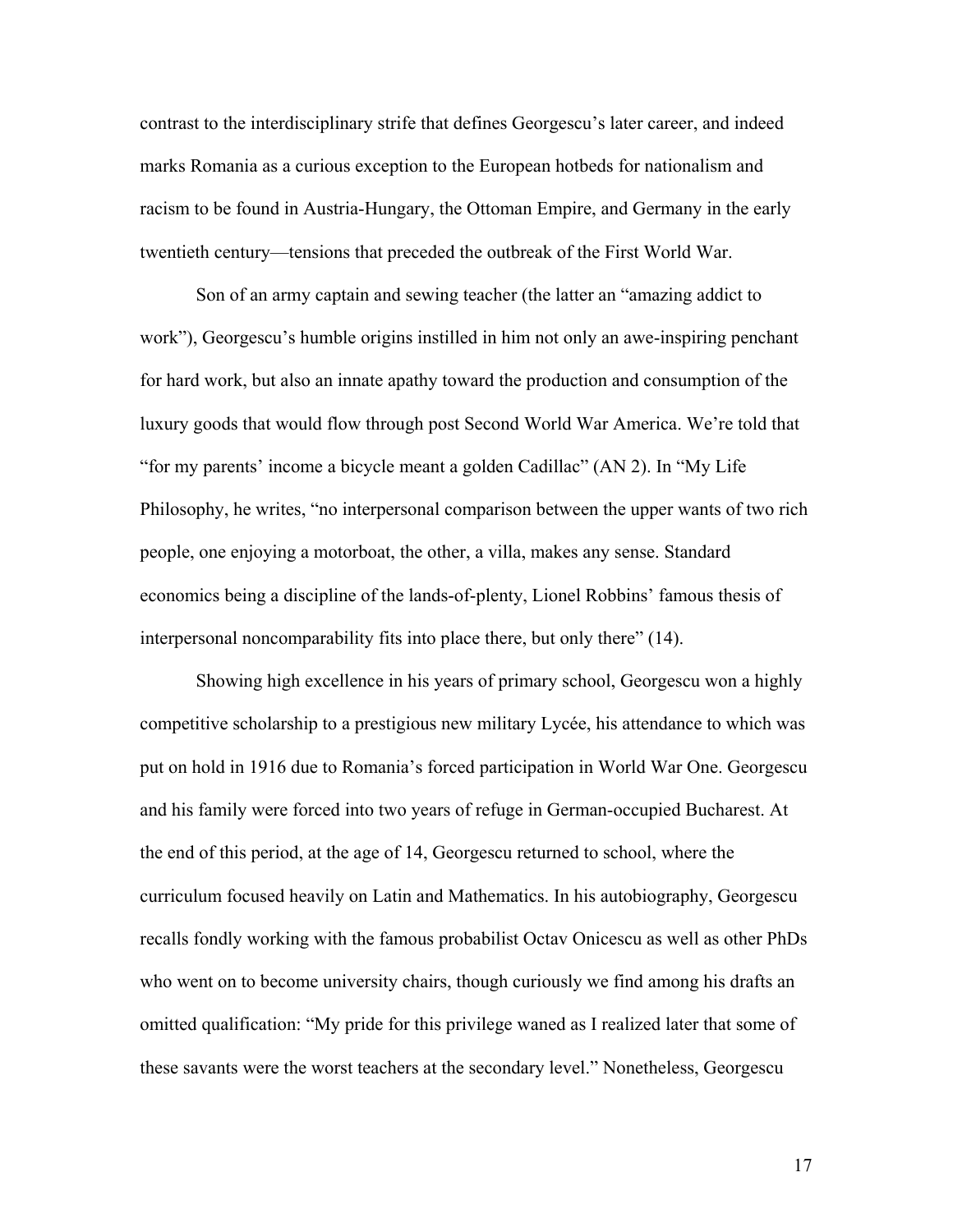describes his stellar secondary-school record, winning top prizes in 1922 and 1923 in a Romanian mathematics publication called GAZETA, and also placing first in his class every year until graduation.

 There are a couple of salient points to be harnessed from Georgescu's secondary education that have been overlooked in other synopses of Georgescu's autobiography, the first of which will require us to embark on a slight historical detour and solidify Georgescu's attitude toward mathematics. This point centers around the overwhelming focus on a particular kind of mathematics in the Romanian curriculum. Although we don't have any of Georgescu's exams or early submissions to GAZETA that we can inspect, Georgescu tells us that "after a sustained curriculum of thirty hours of solid classes per week and my additional efforts, my general knowledge was an operational toolbox. When in 1950 I told Harvie Branscomb, the Vanderbilt Chancellor, that as much as seventy-five percent of my working knowledge came from my secondary education, he branded me as facetious" (9, my emphasis). The description of Georgescu's mathematics training as *instrumental* rather than pure or abstract appears to be consistent with the late nineteenth-century Cambridge Mathematics described by Weintraub in How Economics Became a Mathematical Science, in which "English mathematics was the antithesis of what we now think of as rigorous mathematics. To all intents and purposes, there was no pure mathematics done in England in the nineteenth century" (16). Further, synopsizing Israel (1981), "late-nineteenth century mathematics considered 'rigor' and 'axiomatization' antithetical" (Weintraub 17). Although the anachronism of nineteenth century British mathematics in 1920s Romania remains to be accounted for, a mathematical education deeply ensconced in what we would regard now as "applied"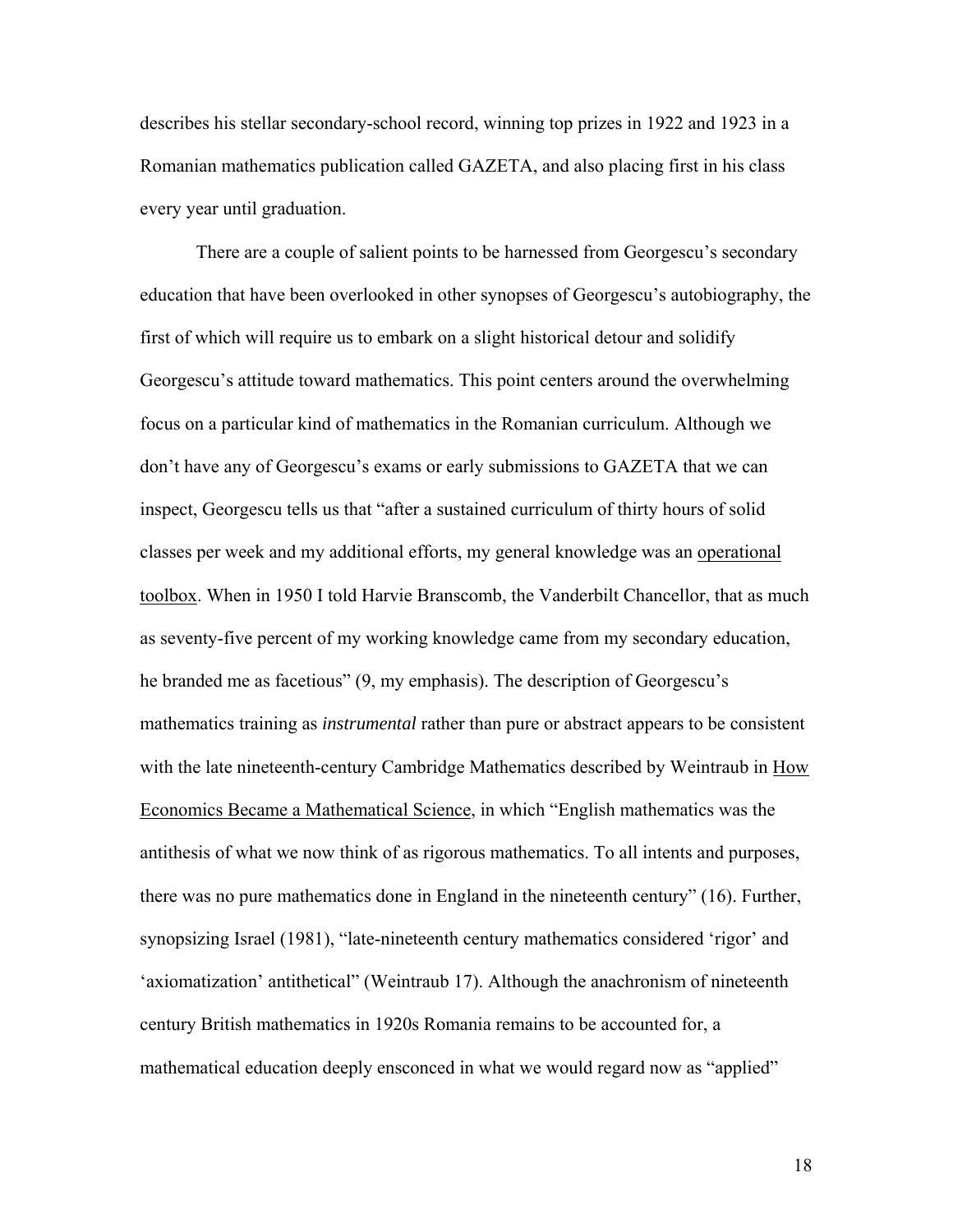mathematics accounts elegantly for Georgescu's ideological alignment with Alfred Marshall regarding mathematical modeling and the economy, a point that could on its own be treated in a separate text.

 Georgescu gives us one more interesting tidbit regarding his education in lycée he regrets the social isolation. "To live," he tells us, "year after year, isolated from the ordinary society, following a program on which one had no influence of any kind, sitting in class next to one and the same classmate, and sharing the same dormitory with an almost invariable group was a most inadequate conception for preparing one to meet other people and develop fruitful relations according to the opportunities of each case" (9). Both former Vanderbilt Economics department chair Frank Sloan and student of Georgescu's Herman Daly would tell me in an interview that Georgescu was a notoriously difficult person to get along with. "Just a very mercurial personality," recalls Daly. "He could end a friendship like *that*."

Georgescu tells us, "I do not doubt that because of this long extrasocietal period of my life I did not master the vital art of developing auspicious social ties with new acquaintances, or even the manners of cultivating the ties I fortuitously made " (9).

 Upon graduating from lycée, Georgescu enrolled at Bucharest University to study mathematics, again a privilege that was completely state sponsored. Georgescu was already fairly acquainted with the small mathematics department from his Gazeta Matematica competitions and together with a classmate edited and lithographed several lectures on analytical mechanics. Georgescu tells us that the curriculum was "specifically classical; for example, it included a full year of elliptic functions but not a single lecture on modern algebra or topology. There was little variation from year to year" (10)—this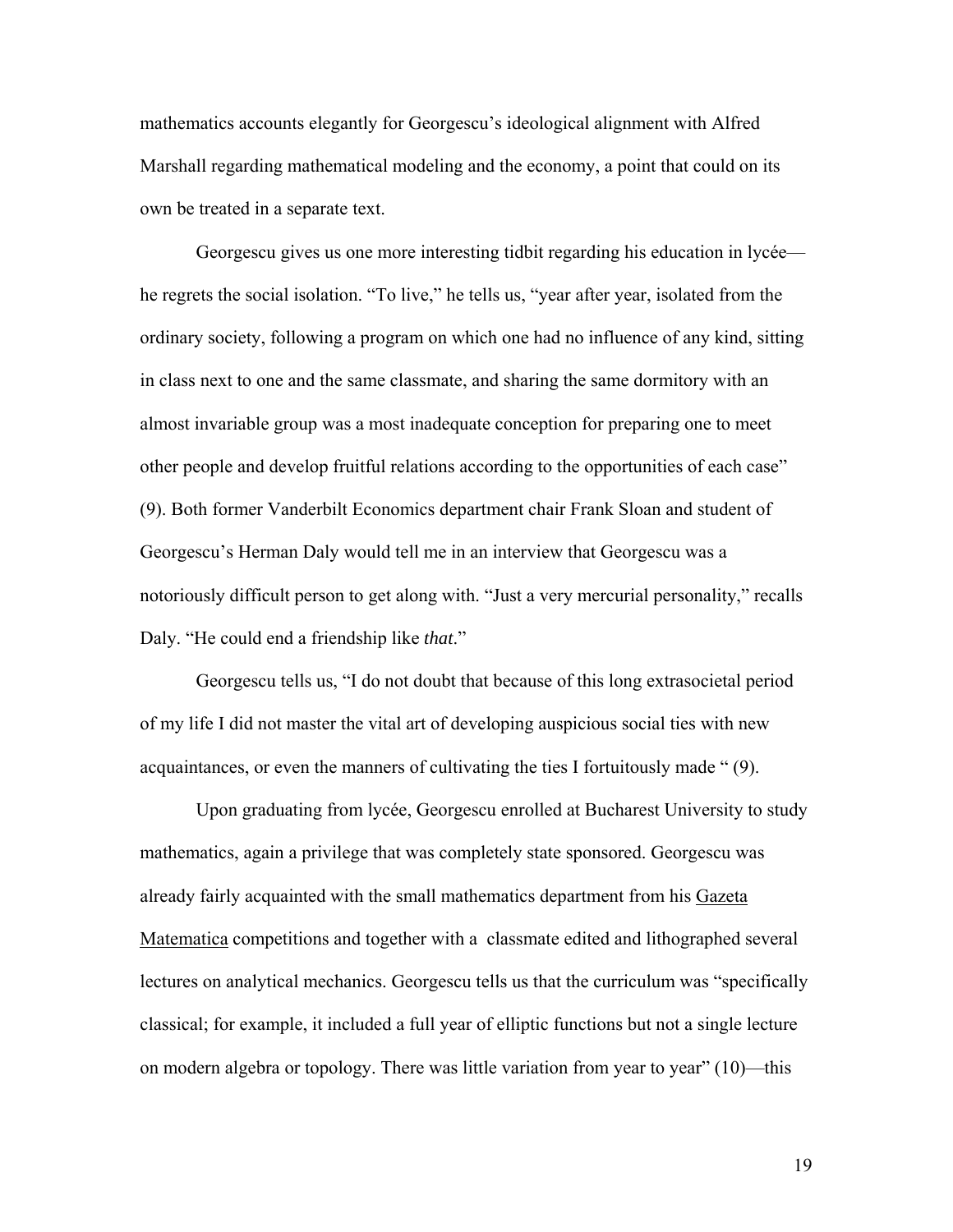education is again consistent with turn of the century mathematics in England, which was very heavily ensconced in *applied* and *classical* mathematics rather than *pure* mathematics (Weintraub 2002), a temporal dissonance that can partially account for Georgescu's imperfect synchronization with mathematical attitudes in greater continental Europe, which had by the 1920s become obsessed with axiomatics and formalization, an attitude that Georgescu would later criticize for losing the empirical foundations of mathematical modeling.

 Georgescu graduated from University in June 1926 with highest marks: foarte bine, and then proceeded to earn a teaching license to teach in his former lycée, ranking first in the written exam for male teachers. Simultaneously he applied for a scholarship to get a PhD in Paris, with the aim of studying statistics (as he had been convinced to study statistics by mathematician and economist Traian Lalescu, who told him, "Mr. Roegen, when you come back from France, we will have to do some great work together").

 In November of 1926, Georgescu enrolled in the Institute de Statistique, where he placed first among his required courses. Now ready to complete his dissertation at the Sorbonne, Georgescu first returned to Romania for a short stint in the summer of 1929 only to learn that his scholarship had been reallocated by the new National Peasantist Party to government favorites. Georgescu was forced into several distasteful bureaucratic rounds of negotiating, pleading and bargaining before he was able to save his scholarship.

 His return to Paris was rich in academic reward; he worked with the likes of Professor Lucien March, director of the General Bureau of Statistics, Alfred Barriol, professor of financial mathematics and director of a large French railway company, (who lent him a calculating machine for his dissertation) and also attended lectures by such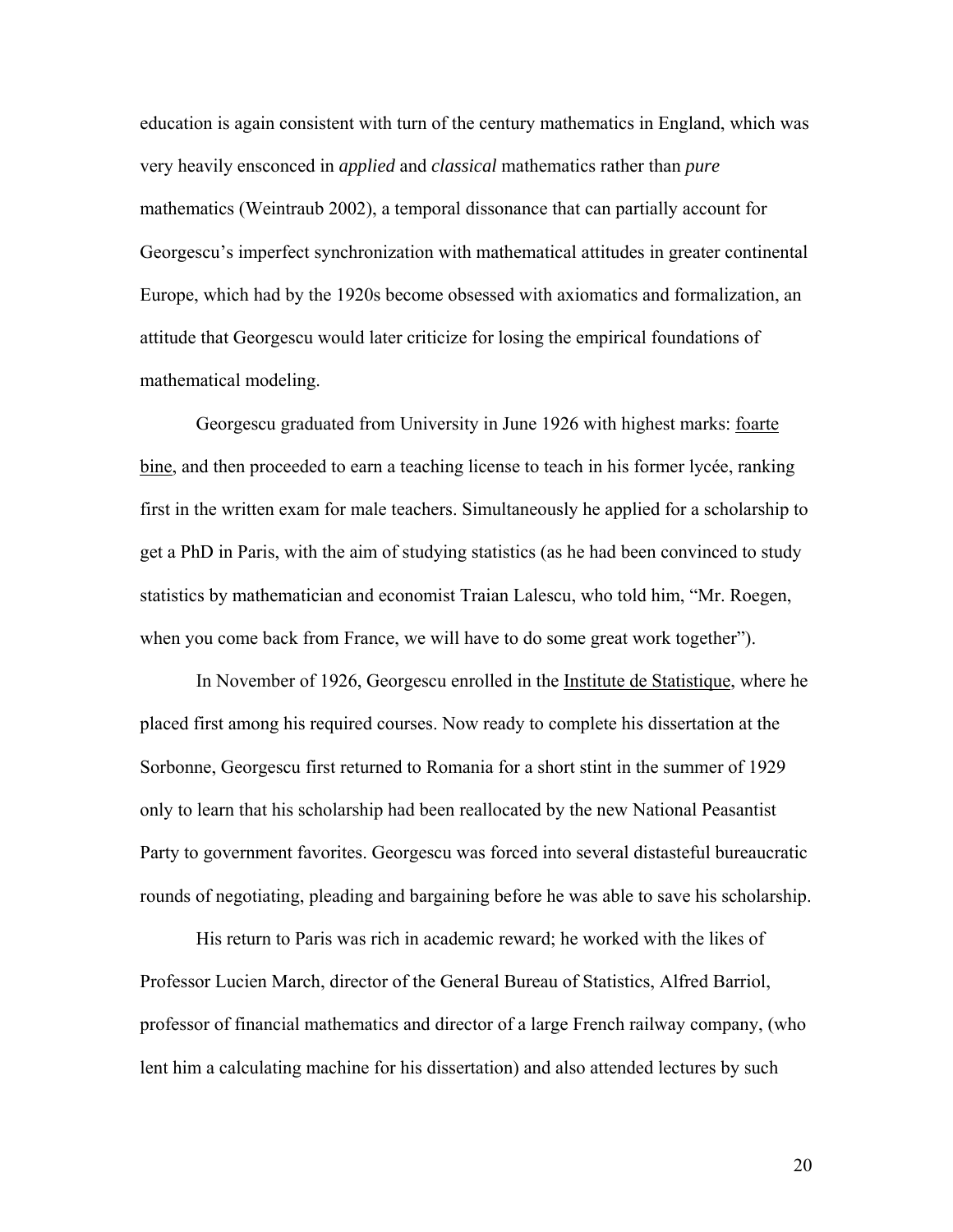prominent figures in probability as Maurice Frechet, Gatson Julia, and Emile Borel. One course, however, stands out for Georgescu, and that was a course in statistics taught by French economist Albert Aftalion, who had been using statistical data to study business cycles. Georgescu gives us an idea of how Aftalion shaped his epistemology: "Aftalion endeavored to make us see what is actually obtained by the use of a statistical formula rather than to know how to manipulate it" (18). This idea, as we will see later, would entice Georgescu to reject Boltzmann's mathematical formulation of entropy as obscuring the underlying physical truth of irreversible entropic degradation of material substances.

 Roughly translated, Georgescu's dissertation was called, "On the problem of finding out the cyclical components of a phenomenon" (20), which he effortlessly defended in June 1930, earning highest qualification, tres bien, but that wasn't enough for the panel of judges, who wrote on his diploma, "avec les félicitations du jury<sup>2</sup>" (20). Georgescu's dissertation was so well celebrated that the October 1930 issue of Journal de la Société de Statistique de Paris contained only his dissertation.

 On the heels of his success, later in 1930 Georgescu applied for and obtained a scholarship to study in at University College with Karl Pearson, who "received me so naturally that I immediately felt as in heaven" (22). Georgescu describes Pearson as "a unique scholar, amazingly prolific in a vast range of interests," which include "laying single-handed the proper foundation and forging the basic tools of statistical analysis as we know it today," as well as "important contributions to applied mathematics, the theory of elasticity, anthropology, sociology, eugenics, biometry, and to philosophy through his

 2 With congratulations of the examination board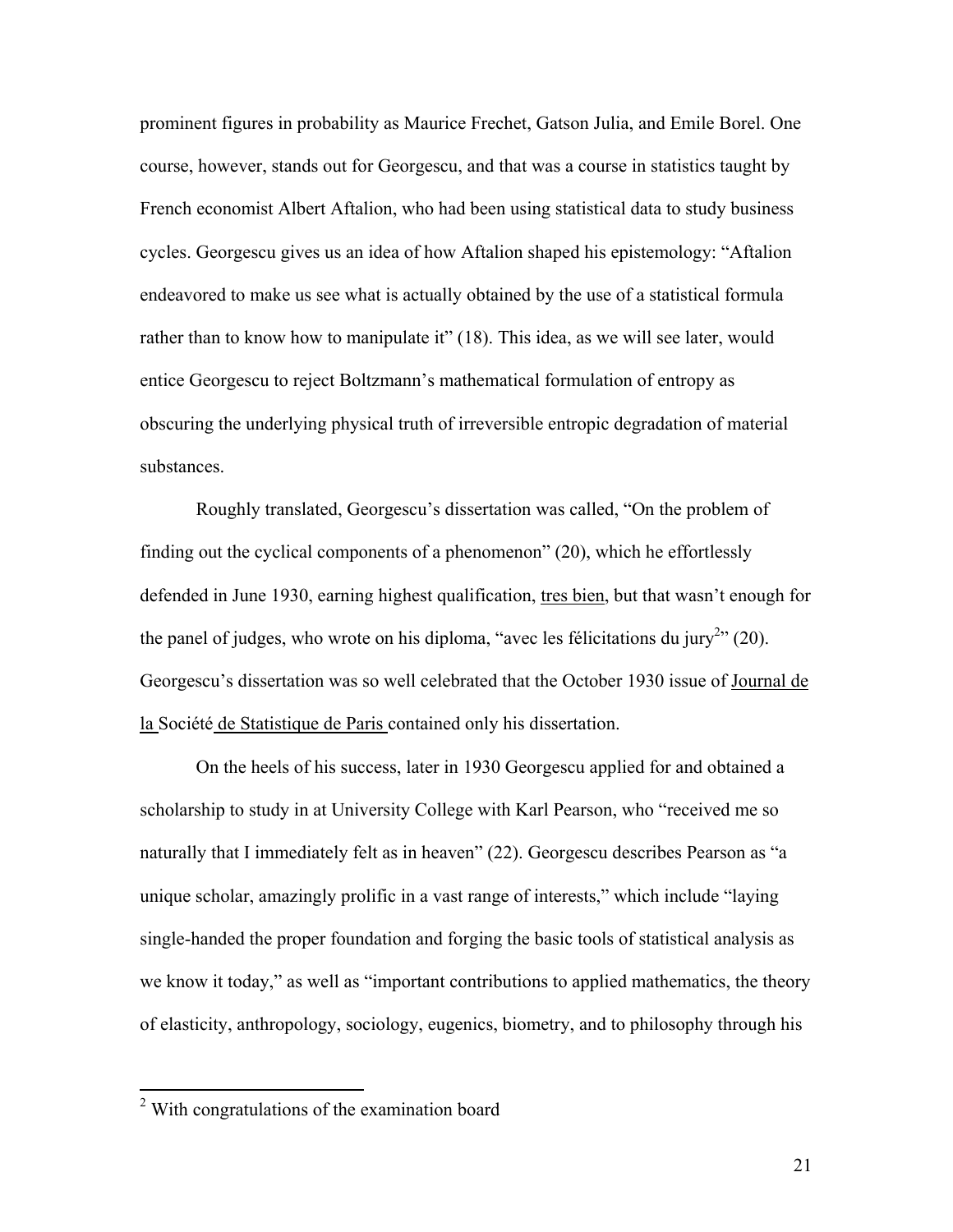Grammar of Science" (24). Georgescu tells us that Pearson's 1892 opus, Grammar of Science, "is not properly appreciated by present tastes" (24). Pearson, for his part, tells us in Grammar of Science,

The classification of facts and the formation of absolute judgments upon the basis of this classification—judgments independent of the idiosyncrasies of the individual mind—essentially sum up the *aim and method of modern science*. The scientific man has above all things to strive at self-elimination in his judgments, to provide an argument which is as true for each individual mind as for his own. *The classification of facts, the recognition of their sequence and relative significance is the function of science*, and the habit of forming a judgment upon these facts unbiased by personal feeling is characteristic of what may be termed the scientific frame of mind (6, Pearson's emphases).

Might not have Pearson's definition of science as merely "classification of facts" led Georgescu to believe, for example, that interdisciplinary collaboration between two scientific fields was simply a matter of *fact aggregation*, rather than a more sophisticated process of communication, clarification, and concession? I'll argue later that Georgescu's dangerously unsophisticated conception of *truth* led to a disastrous inability to collaborate with important members of other disciplines or to defend his ideas in a public forum.

 After spending months on several papers with Georgescu outlining statistical methods based on Pearson's construct of "four moments," Pearson suggested to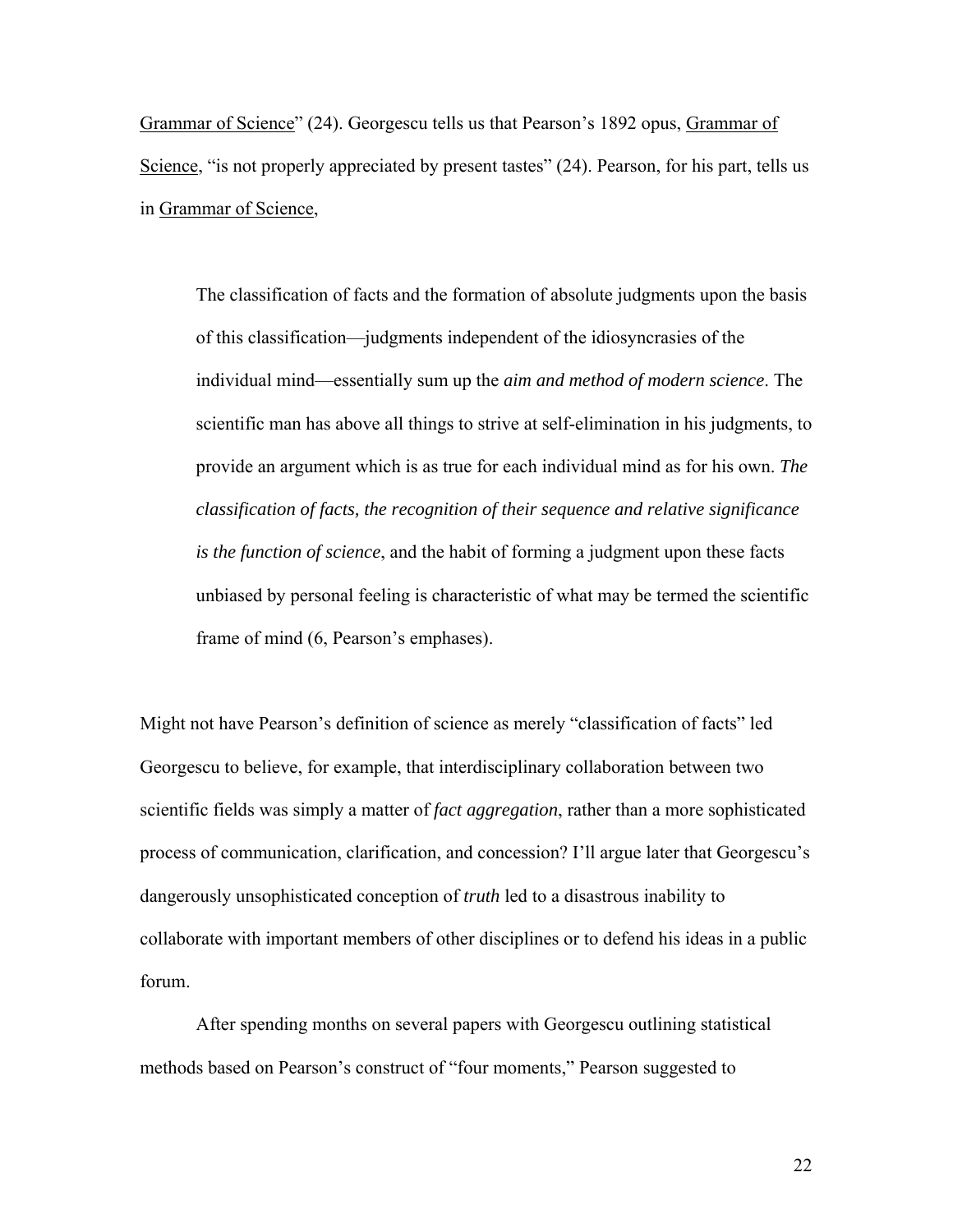Georgescu that he ought to attend a lecture by Arthur Bowley at the London School of Economics. Georgescu, at first reluctant to deal in economics, became enticed when offered a prestigious Rockefeller postdoctoral fellowship. Georgescu "suspected that no other but Pearson was behind that move" (27), telling us, "I already saw myself working with Warren M. Persons at the Harvard University Economic Barometer on the application of my method to their three curves system" (27). Georgescu embarked for the United States in 1934.

 Arriving at Harvard, Georgescu immediately sought out the professor in charge of business cycle theory, Professor Joseph A. Schumpeter, who brought Georgescu in contact with another Professor, Wassily Leontief. Together, the trio attempted to incorporate Georgescu's statistical work into business cycle theory. As they continued to collaborate, Schumpeter brought Georgescu into a larger circle of Harvard economists, including Oskar Lange, Paul Sweezy, Gerhard Tinter, and Fritz Machlup. The informal meetings among this circle comprised the bulk of Georgescu's training in economics. No classes, just what he called "Schumpeter University."

 In 1935, on the heels of another stipend from the Rockefeller grant, Georgescu went travelling around the country to meet more economists: Henry Schultz, Harold Hotelling, Irving Fisher, the Cowles Foundation, and even Albert Einstein at the Institute for Advanced Study in Princeton, New Jersey. In this period Georgescu published several economics papers, on such topics as marginal utility of income, consumer's choice behavior, and the "constancy" of the marginal utility of income. However, in 1937, Georgescu made the mistake of a lifetime. In his own words: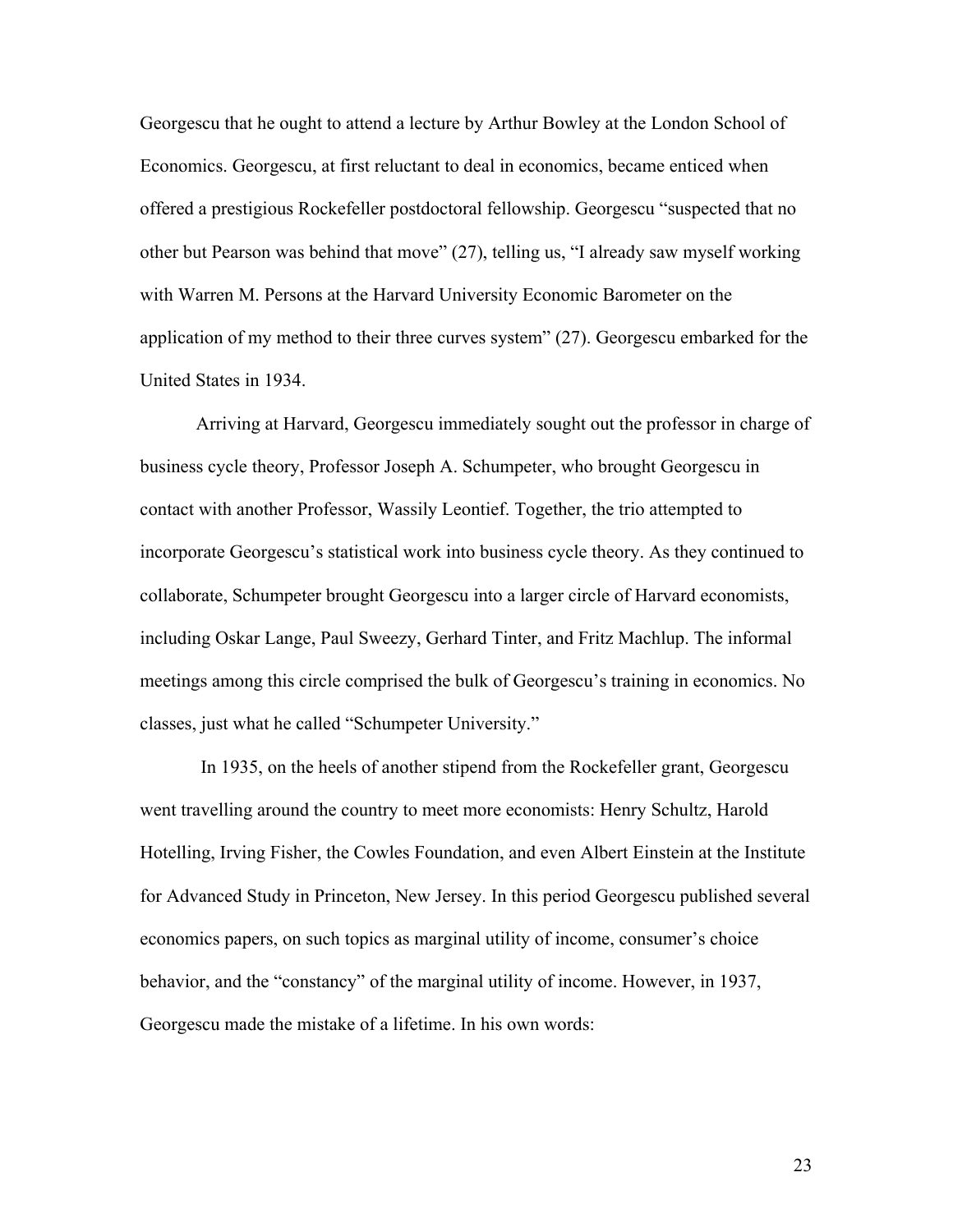Schumpeter realized that, because of what I had published before coming to Harvard and the four articles worked out during my short stay there, at the age of 30 I was a highly promising scholar. Due primarily to his judgment, Harvard wanted to keep me on. Schumpeter wanted to write an economic analysis in collaboration with me. But incredible as it must seem, I declined….That happened no more than fifty years ago and I cannot recall nor imagine why I made that inconceivable decision (42).

Filled with a patriotic ardor, Georgescu opted to return to Romania, thinking, "One reason that interfered with my vision was that all my education had been supported by the public funds of Romania and that even my Rockefeller Fellowship counted on a spot earmarked for Romania, just as the others were for each country. I ought therefore to serve in the capacity expected of me" (42). Georgescu was placed on a national Board of Trade that directed trade agreements with countries like Germany and USSR and then tried his hand in political activism by joining the anti-fascist National Peasantist Party. Ensconced in uproarious political turmoil, Georgescu narrowly escaped death several times. In 1948, Georgescu and his wife decided to escape Romania, which had just seen its elections manipulated and stolen by the Soviets, managing to obtain counterfeit travel documents and stowing away on a ship to Turkey.

 Eventually returning to the United States, Georgescu regained his role at Harvard as a lecturer and research associate. However, in 1949, he was lured away by the prospect of a permanent faculty position by Vanderbilt's George Stocking. Beard and Lozada note that it has been speculated that Vanderbilt's relatively inferior standing in the economics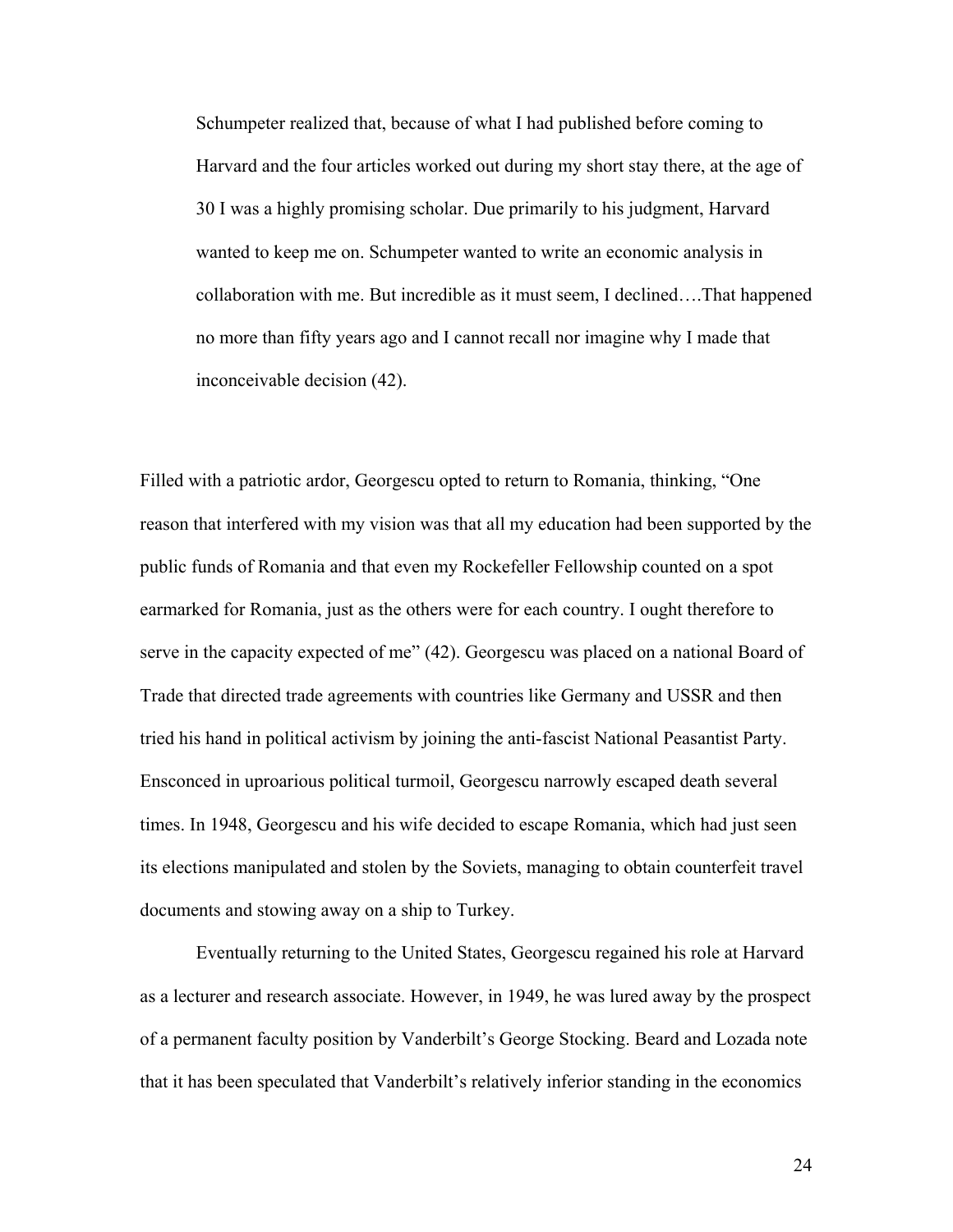community with respect to Harvard and Chicago might have been partially to blame for Georgescu's poor reception. They point out, however, that Vanderbilt was "neither undistinguished nor inhospitable to him" (15), as the department boasted, at the time not only Stocking, but William Nichols, who did extensive work on industrial economics. Vanderbilt was also home to the "Agrarian Movement" among southern intellectuals and writers (Beard and Lozada 15).

 It was at Vanderbilt that Georgescu began taking interest in the function of time and entropy in economics with ideas that developed through the 1950s and 1960s, in the meantime earning a series of fellowships and distinctions, such as the aforementioned Distinguished Fellowship of the American Economic Association. But it is also during his years as a professor at Vanderbilt that tales of his personality begin to emerge, where first hand accounts of Georgescu's increasingly maverick and mercurial attitudes begin to paint a more complex portrait for us than the simple, "misunderstood genius." In 1971, five years before his retirement, Georgescu published The Entropy Law and the Economic Process, likely the work for which he is best known, and we notice an increasing disillusionment in Georgescu that his life work might be going unnoticed and underappreciated.

 When I asked Dr. Herman Daly, an ecological economist today at the University of Virginia about Georgescu's influence on him as a teacher, he told me:

I was sort of an eye-witness through a lot of it. I was his student at Vanderbilt. I should say that I had a long and stormy relationship; it's been kind of a love hate relationship. As a student, I thought he was a terrific teacher…he could be a very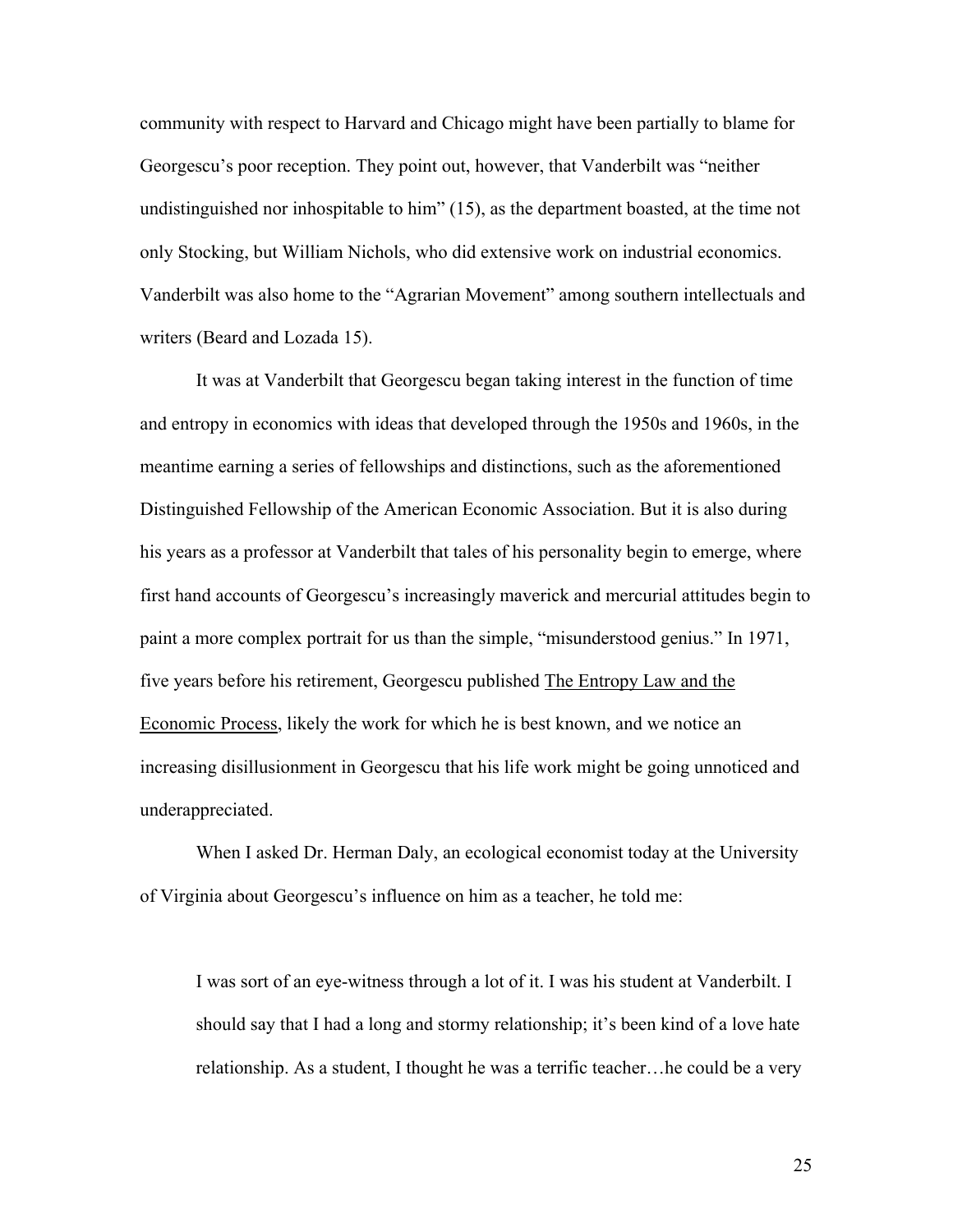kind and considerate on occasion. He could also be extremely harsh and vindictive…He could change his opinion of you on the basis of a chance remark. The students were mostly afraid of him, because you give a wrong answer in class, he doesn't just let you go and pass on to the next person, he grills you! So students didn't much like him, but some, like me, saw it as a small price to pay. The same attitude was characteristic of his colleagues, who were intellectually his students, in fact.

Georgescu made it very difficult for students to receive a dissertation under him. Daly recalls that only one student was able to do it, with he himself relying on "publishers perish" to get his dissertation accepted in spite of Georgescu's heavy opposition. "That led to a certain bitterness between us, but I thought that so much of what he was doing was correct, and we sort of became friends and allies again." But Daly says that one day he learned that the Romanian press had been writing negative articles about him and the World Bank, which is where he had taken a position after deciding to take a break from academia. He later learned that Georgescu had been giving a speech at the Romanian embassy, speaking out against Daly and the World Bank, and issuing the suggestion that Daly ought to be fired. Utterly perplexed by this seeming act of betrayal, Daly wrote Georgescu, but never heard back, and that's where the friendship dissolved. Daly told me, that Georgescu was one of those people you needed to be with 100%, not halfway."

Frank Sloan, department chair right at the juncture of Georgescu's retirement until 1993, the year before Georgescu's death, shared a similar sentiment: "He was certainly the superstar of the department when I got there, but I just couldn't help feeling that this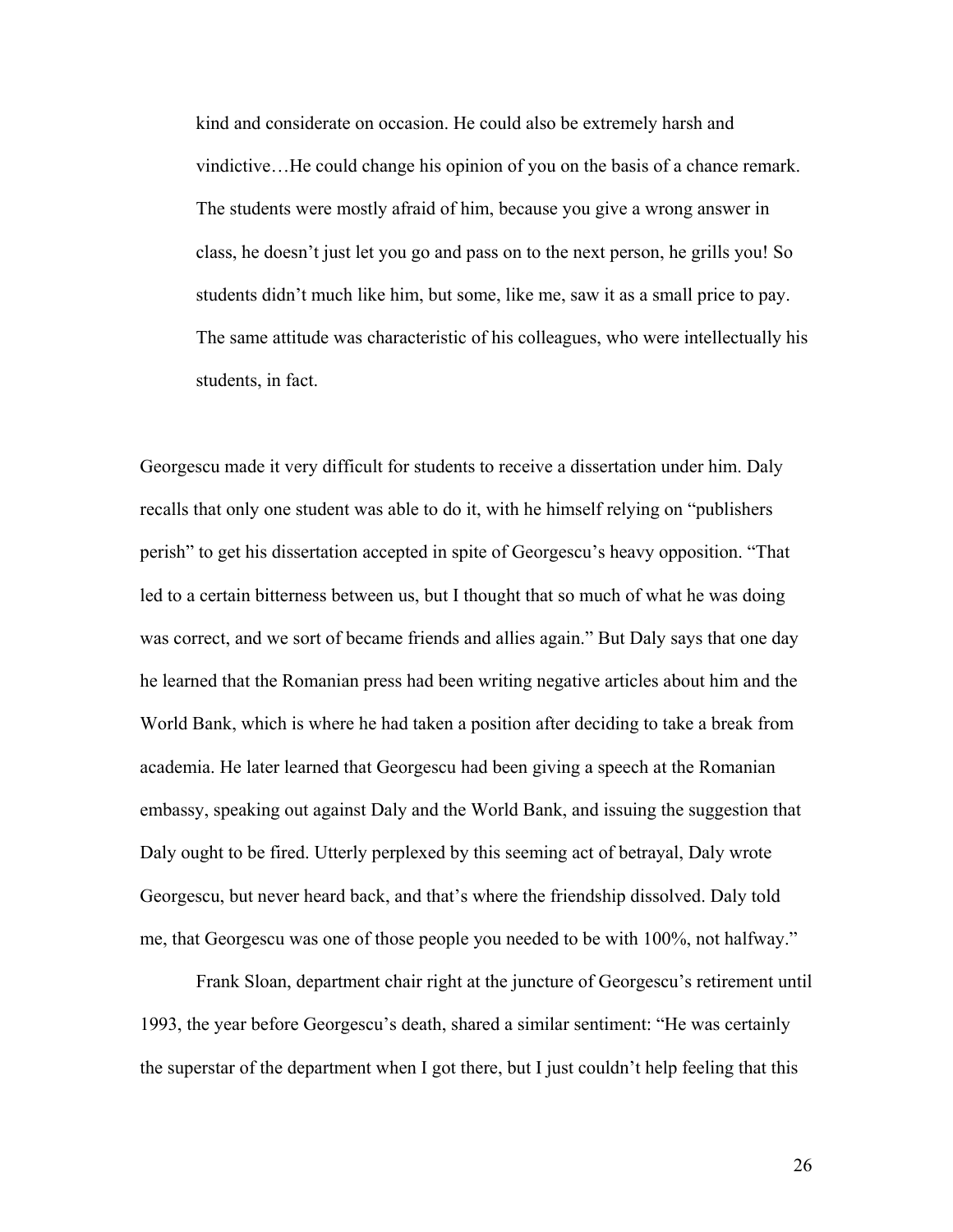was a very bitter, angry man. Much of the faculty would talk about him behind his back." Asked if Georgescu ever offered so much as a "how are you," Sloan replied, "Not even a 'how are you'."

#### **Border Skirmishes**

Someone coming into a strange country will sometimes learn the language of the inhabitants from ostensive definitions that they give him; and he will often have to *guess* the meaning of these definitions; and will guess sometimes right, sometimes wrong.

## --Ludwig Wittgenstein, *Philosophical Investigations*

 In How Economics Became a Mathematical Science, E. Roy Weintraub presents a fascinating correspondence between a mathematician, one Cecil G. Phipps, and an economist, one Don Patinkin, that illustrates the immense difficulty in adopting a realist epistemology regarding mathematics as a language. The implications for this viewpoint are, according to Weintraub, that "1) the economy exists autonomously; 2) it can be represented by ordinary language propositions, and 3) the language of mathematics is useful in translating and operating with those propositions characterizing that autonomous existence," stating further that "an implied corollary of this position is that any disagreement between an economist and a mathematician on the nature of a mathematical proof is due to a misunderstanding of the assumptions or the logical reasoning of the proof…Consequently there is an implicit 'right way' to understand how economists and mathematicians can negotiate the more or less rigid boundary which separates their disciplines" (155-6). And yet, if the Phipps-Patinkin correspondence shows us anything, it is mutual incommensurability between the disciplines that offer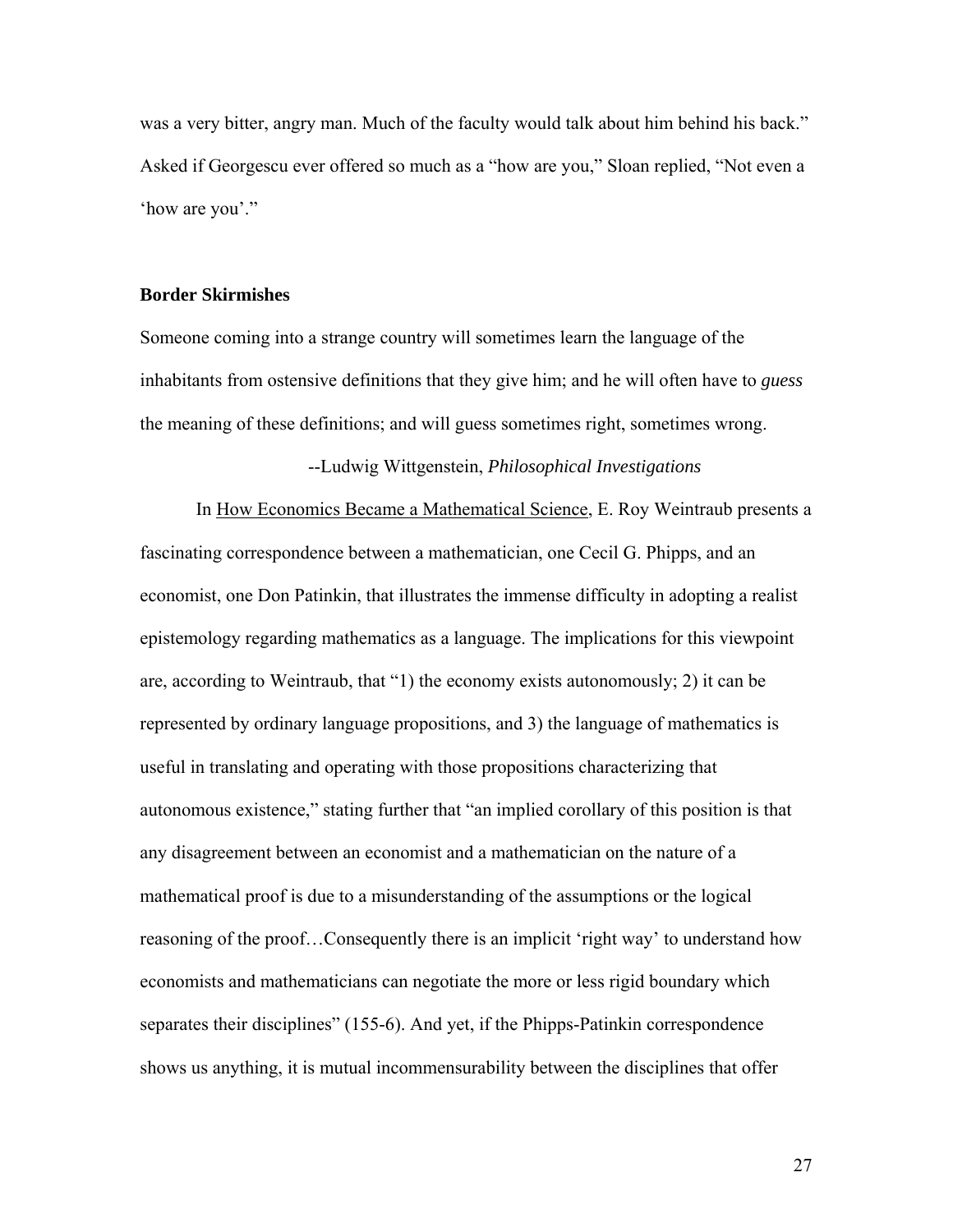vastly differing standards regarding "the role of assumptions, the nature of proof, and the meaning of mathematical modeling—issues that challenge the belief that economics can be translated into mathematics" (156).

 I would like to proffer here that Nicholas Georgescu-Roegen's highly mutated epistemology, economics, mathematics, and conception of entropy led to various communicative breakdowns that made interdisciplinary collaborations nearly impossible, a deficiency that deprived Georgescu of crucial professional backing from the other disciplines he was struggling to fish into economic thought. The first episode illustrates a damaging communicative breakdown that arises when Georgescu attempts to isolate the concept of entropy from its mathematical coinage used by thermal physicists.

 In 1979 Georgescu coauthors a paper with Los Alamos physicists John C. Allred and Hillard H. Howard entitled, "Energy, Matter, and Economics, An Overview," which essentially distills several of the explicit references to thermodynamics from Georgescu's Entropy Law with a desirable seal of approval from the physics community. Allred, meanwhile, sees the paper as a viable opportunity to squeeze in some of his work on entropic accounting, "a basic schematic system which makes the accounting of entropy generation both easy and accurate" (12 Draft III)—his ideas will begin to sneak in more and more as the drafts evolve.

In the original paper, we see that very little distinguishes the certain parts of it from Georgescu's Entropy Law. Below is an excerpt from its abstract:

Economic processes can be considered as entropic processes with much the same advantages in analysis as for thermodynamic processes. Modeling which includes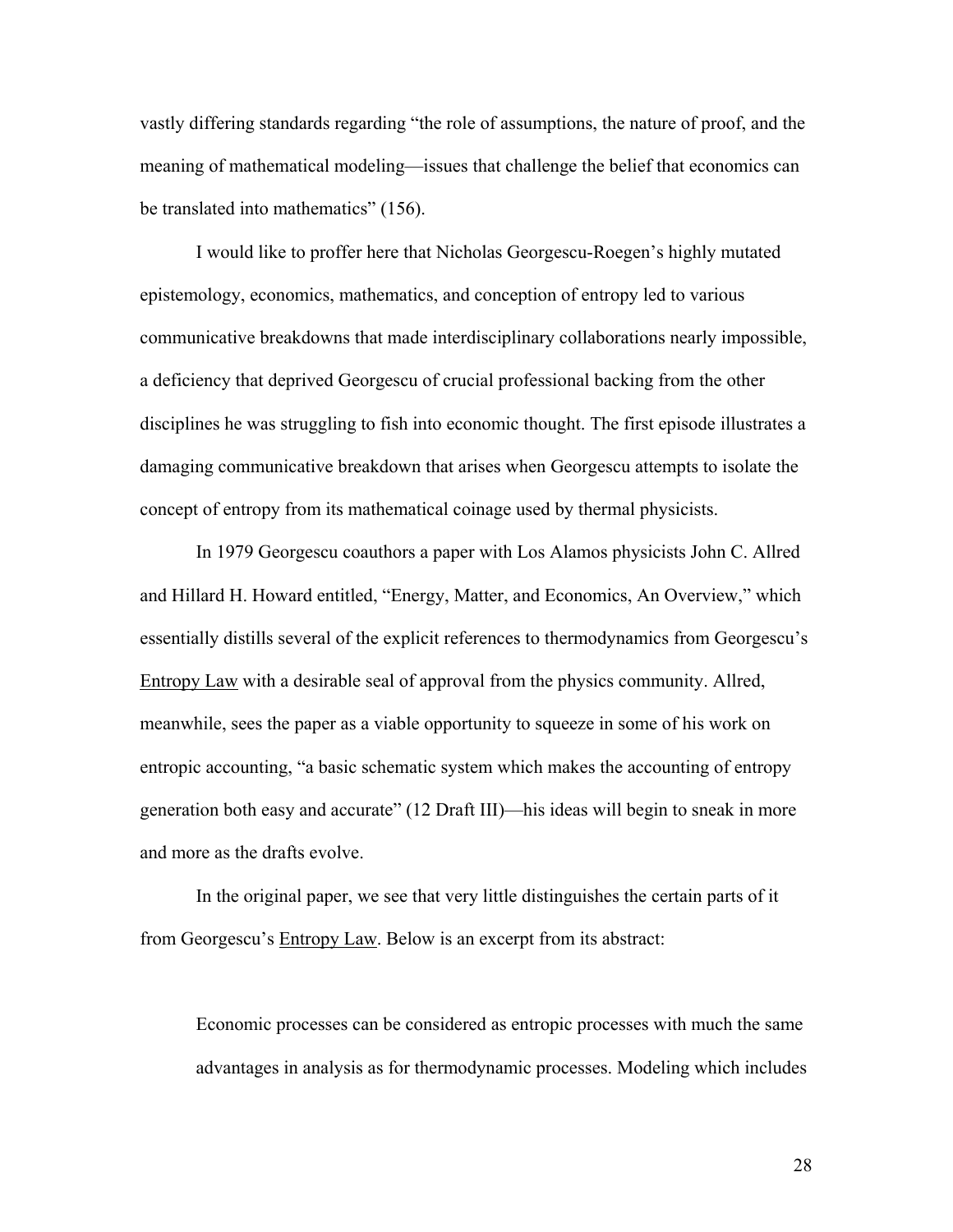dissipative features of systems is an important analytical tool for both thermodynamic and economic systems. Energy and matter play dual roles in the laws of thermodynamics. Often matter is not manifest in the statements of the three laws of thermodynamics. Perhaps because matter is not explicit in the common statements of the laws, the changes which matter undergoes in thermodynamic processes is not fully appreciated.

This paper, for the most part, appears to be a polemic against US energy regulation (or lack thereof) that is largely propelled by Georgescu's arguments on recyclability:

- I. No mechanical work can be obtained without some matter.
- II. The mechanical work that can be obtained with a finite amount of available matter is finite. (No complete recycling of matter.)
- III. No substance can be completely purified of its contaminates. (11-2)

They state further, "Our proposed dual laws for matter, stated as universal negatives, are not subject to formal proof. They can, of course, be disproved by a single counterexample. We have been unable to find counterexamples, but invite their submission" (12). We see already a potential shortcoming of the work—it assumes an unmathematical definition of "entropy" that deserves a modicum of scrutiny.

 In Entropy Law, Georgescu goes through great lengths to specify what he means by "entropy." He tells us, "What should now give us reason for concern in meaning the term [entropy] is the fact that its meaning varies substantially, at times even within the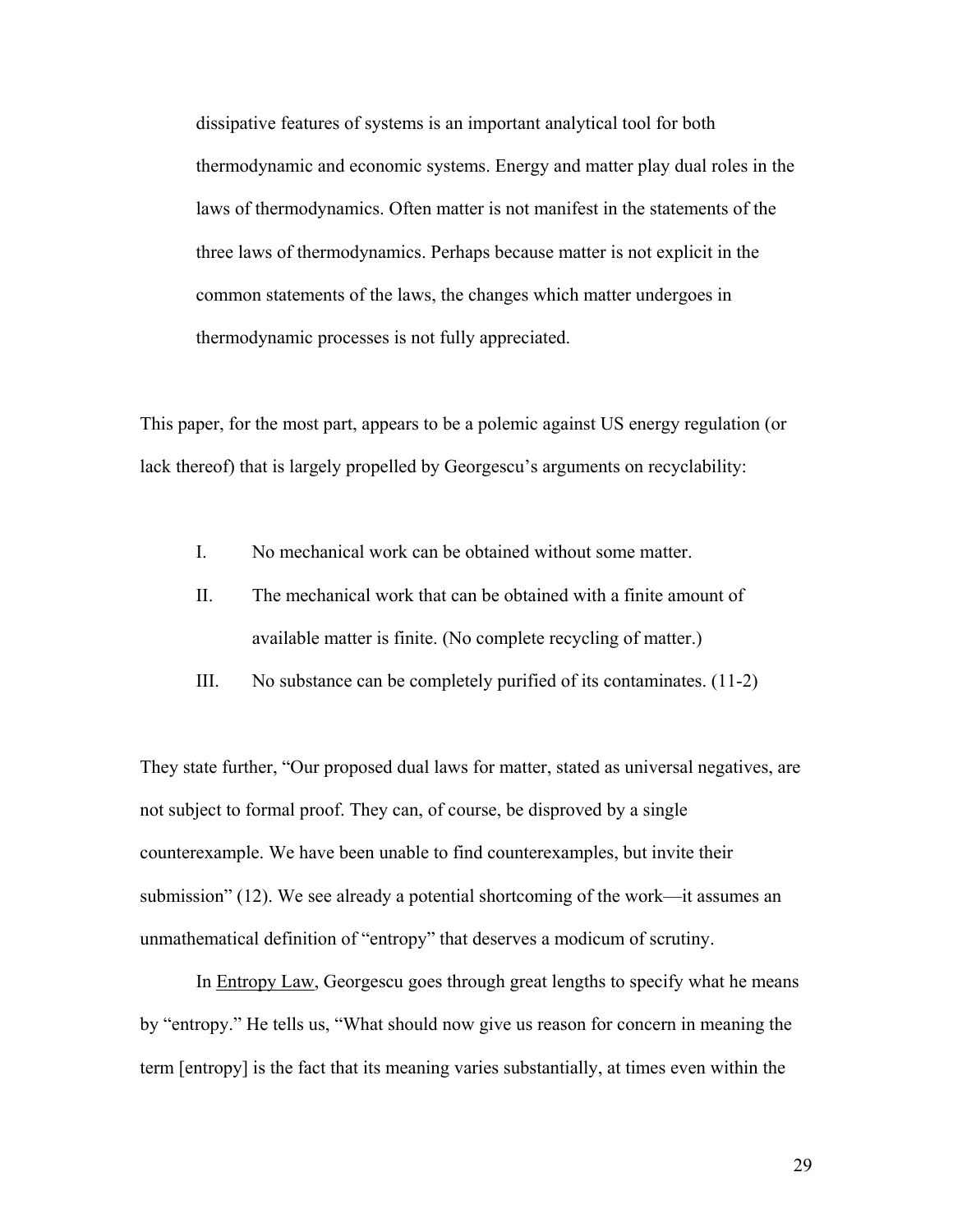same domain of intellectual endeavor" (4). He tells us that the original coinage of the term owes itself to German physicist Rudolf Clausius, and that the meaning is thus "grounded in a bedrock of physical facts," stating further, "The other meanings constitute a separate category that stands in opposition to it. These [other meanings] are related in a purely formal way to a simple algebraic formulation<sup>3</sup> which is the cloak under which 'entropy' is now becoming familiar to an increasing number of social scientists" (4). Regrettably, this criticism of terminology lends itself poorly to academic discourse with physicists, who expect "entropy" to be accompanied with several mathematical formulations.

Our episode begins on 28 November 1979 when Allred submits "Energy, Matter, and Economics, An Overview," to Dr. Harold L. Davis, editor of Physics Today, writing, "Some physical scientists and some economists think that current economic theory is flawed because it does not take into account dissipative processes. The authors of the enclosed paper are of this persuasion. However, the mixing of economics and physics in a paper leads to difficulty in finding a suitable journal for publication."

 Georgescu writes to Allred on 18 December thanking him for the submission, adding, "I would venture to say that if they reject the paper, they will establish another historical case of contemporary intellectual hardness."

 While the article is being reviewed at Physics Today, Allred decides to send it to friend and economist Howard A. Cutler, Chancellor at the University of Alaska, to solicit feedback. Cutler writes Allred, rather discouragingly (but unsurprisingly):

<sup>&</sup>lt;sup>3</sup> One such algebraic expression can be thought to be:

<sup>1)</sup> Entropy =  $S = \ln W$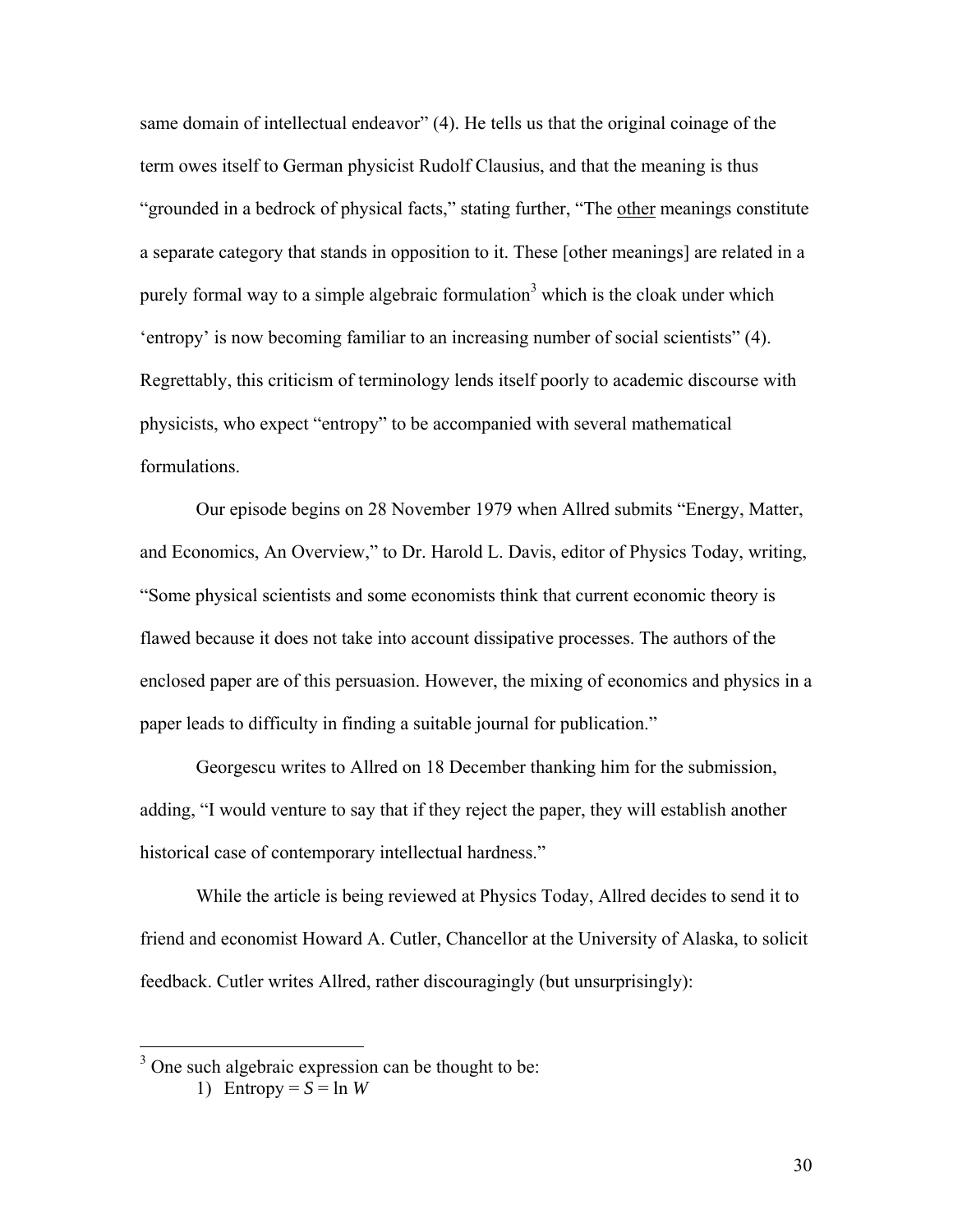I have read your article, but I am incapable of making critical comment. My knowledge of thermodynamics is too small to grasp fully the implications of the analogy. This is not the first time economists have attempted to ride forward on the backs of theoretical physicists and, I might say, with considerable profit. From my meager knowledge, let me extend to you my congratulations. I found it intriguing and interesting to the extent I understood it. Thank you so much for thinking of me and sharing the article with me.

 Allred also send the article to Alvin M. Weinberg, Director of the Institute for Energy Analysis, who writes:

I have argued with Georgescue-Roegen [sic] over his point 3, page 12. Of course he is right in principle. However, if one looks at the 15 or so elements (except for  $CH<sub>X</sub>$  and maybe P and a few other trace elements) upon which our society depends, none of them will in any reasonable time run out at high concentration. Remember, 7 percent of the earth's crust is aluminum!

We see that the paper is caught in something of a bind between the economics community and the physics community—the former looks upon it with due respect, but passes over it in silence due to its copious use of technical jargon from thermal physics. The latter looks upon it and fails to understand its lack of quantitative sophistication and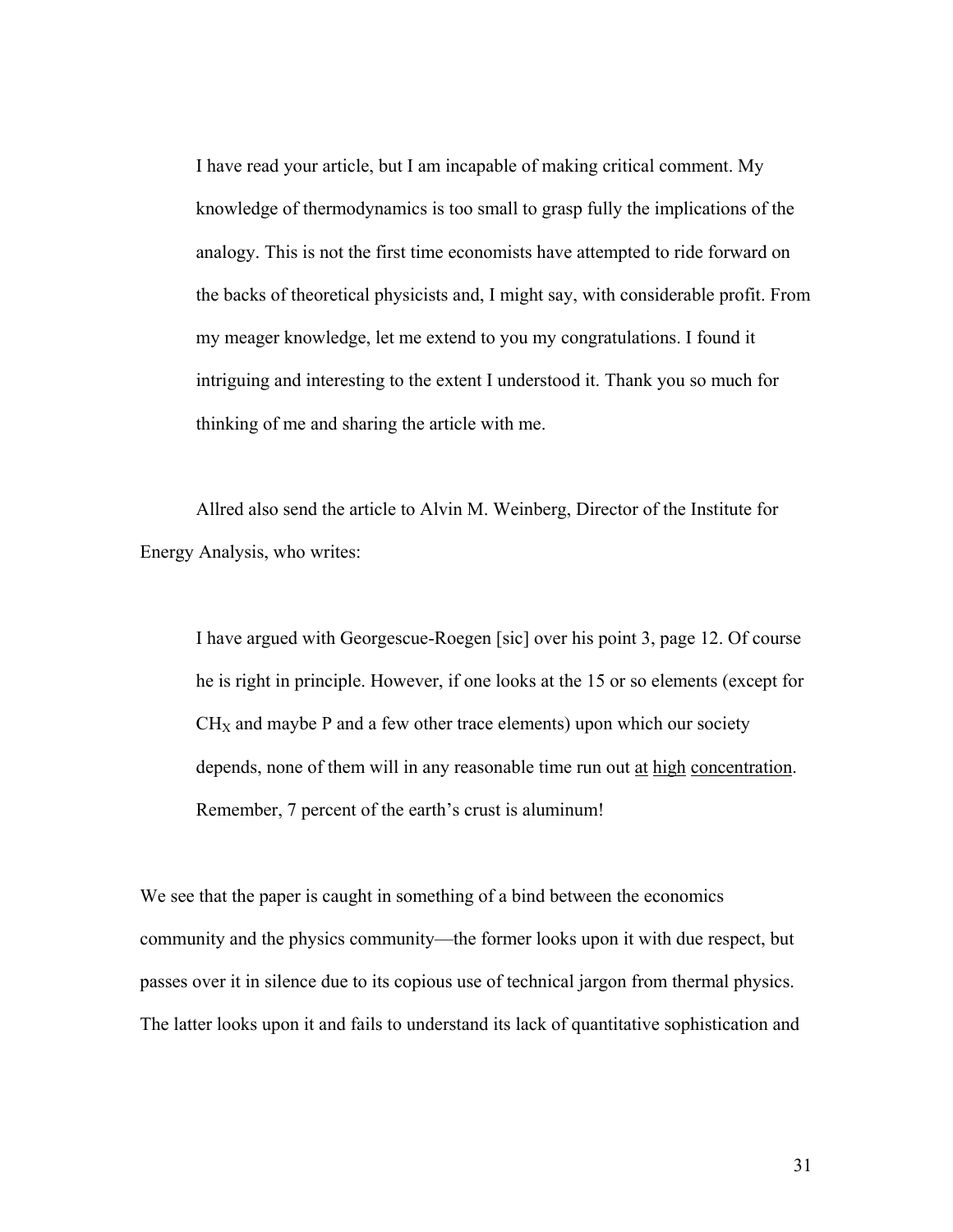outdated, Claussian formulation of "entropy," which, as we read in Entropy Law, is rejected in its statistical form as formulated by Boltzmann.

 Allred, perhaps somewhat perceptive of the discrepancy, rewrites the paper to make it more appealing for Physics Today, sending it to Georgescu sometime in late November 1980. The revisions disturb Georgescu, who writes back on 1 December, "It is a very good thing indeed that they are prepared to publish the paper, but I cannot hide my feeling that it would be a mistake to have it published as is." This second draft (which we don't have) is returned to Allred, presumably, with marginalia and a list of Georgescu's suggestions.

 On 13 February of the following year, Georgescu receives a third draft from Allred, and again he is largely disapproving. The main point of contention is Allred's attempt to insert some mathematical work on "verticies." Georgescu writes,

The only part of your version with which I still feel unhappy is that of pages 12- 15… Let me explain my reasons. To begin with, you deal there with an idea that is entirely unconnected with the main topic of the paper. Placed in the middle of the paper it can only cloud the main argument…. The discussion of verticies as it stands now occupies not less than four pages out of twenty pages of text, that is, 25 percent…. I have been unable to follow your argument and have sought a test of this inability by asking the opinions of two other readers well prepared for the task. They have agreed with me.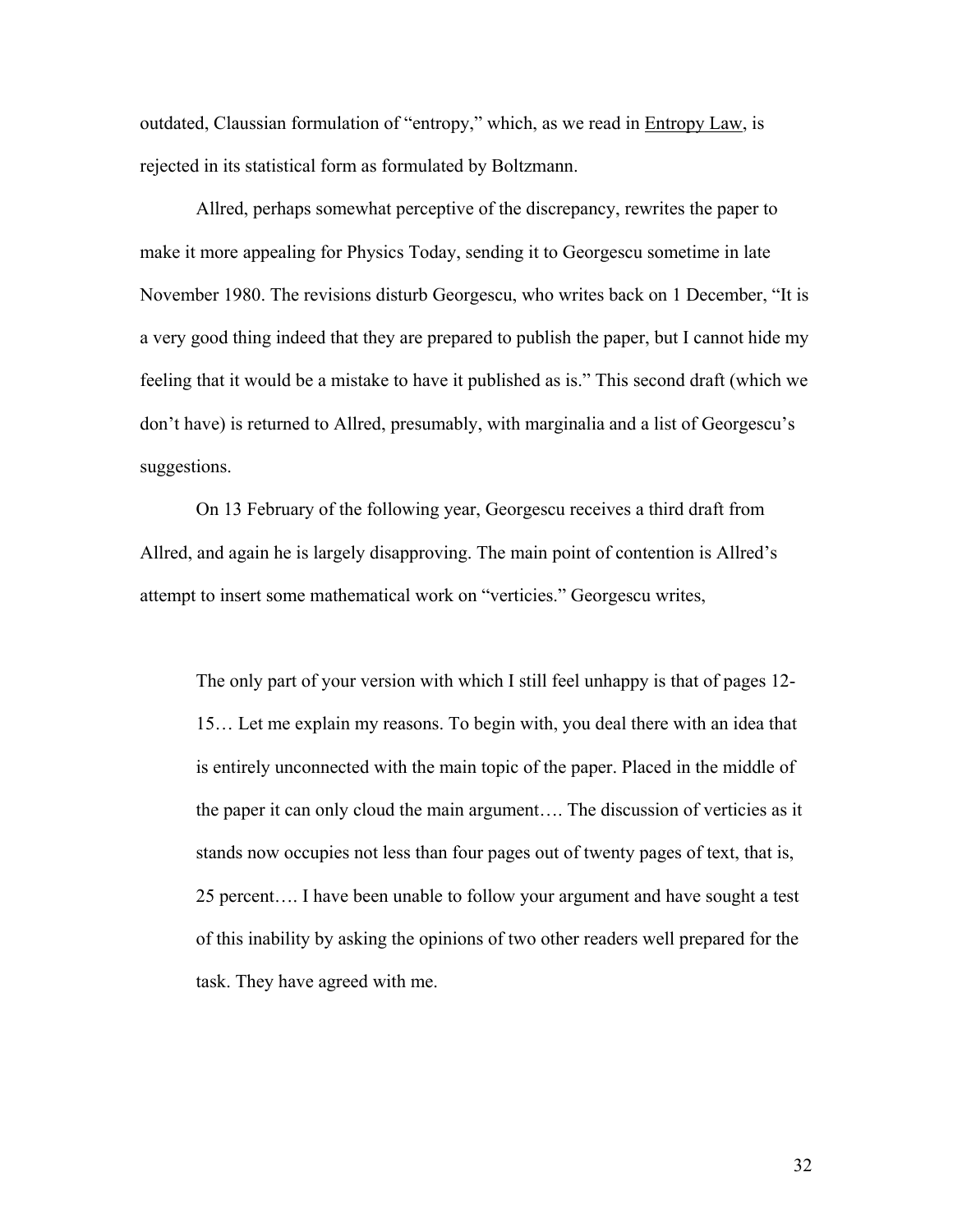Are verticies, as Georgescu puts it, "entirely unconnected with the main topic of the paper"?

In draft III, the one dated February 13, we see that Allred attempts to tie his construct, vertex, into Georgescu's scheme of entropy flows (recall that Georgescu doesn't formally model, or prove, the long-run irrecyclability of matter): "When one explores the economics in which entropic considerations strongly influence the economic process, it is helpful to have a schematic system which makes accounting of entropy generation both easy and accurate. The basic element of the system is called a vertex." If nothing else, Allred's inclusion of this section on vertices appears to be a compromise to the editors of Physics Today, an earnest attempt to bridge economics and physics in the terms of physics.

Georgescu writes Allred, "Should you decide to leave out the passage about the vertices, all you have to do is to have the new version retyped clean and send it to Physics Today. Counting that I may guess right again, I am sure that they will be delighted with it" (9 Mar 1981). Two weeks later, Allred writes back, pleading for Georgescu to submit the paper as is, including the section on vertices:

Hillard and I have had a look at your proposed revisions. Although they are thoughtful and represent considerable effort, we think overall they move us further from our intended audience. We are trying to build a first bridge between physics and economics, to open dialog, not to produce a final definitive work. We have tried very hard to please our physicist reviewers, because they represent the bulk of our readers. PHYSICS TODAY has accepted the earlier draft…We and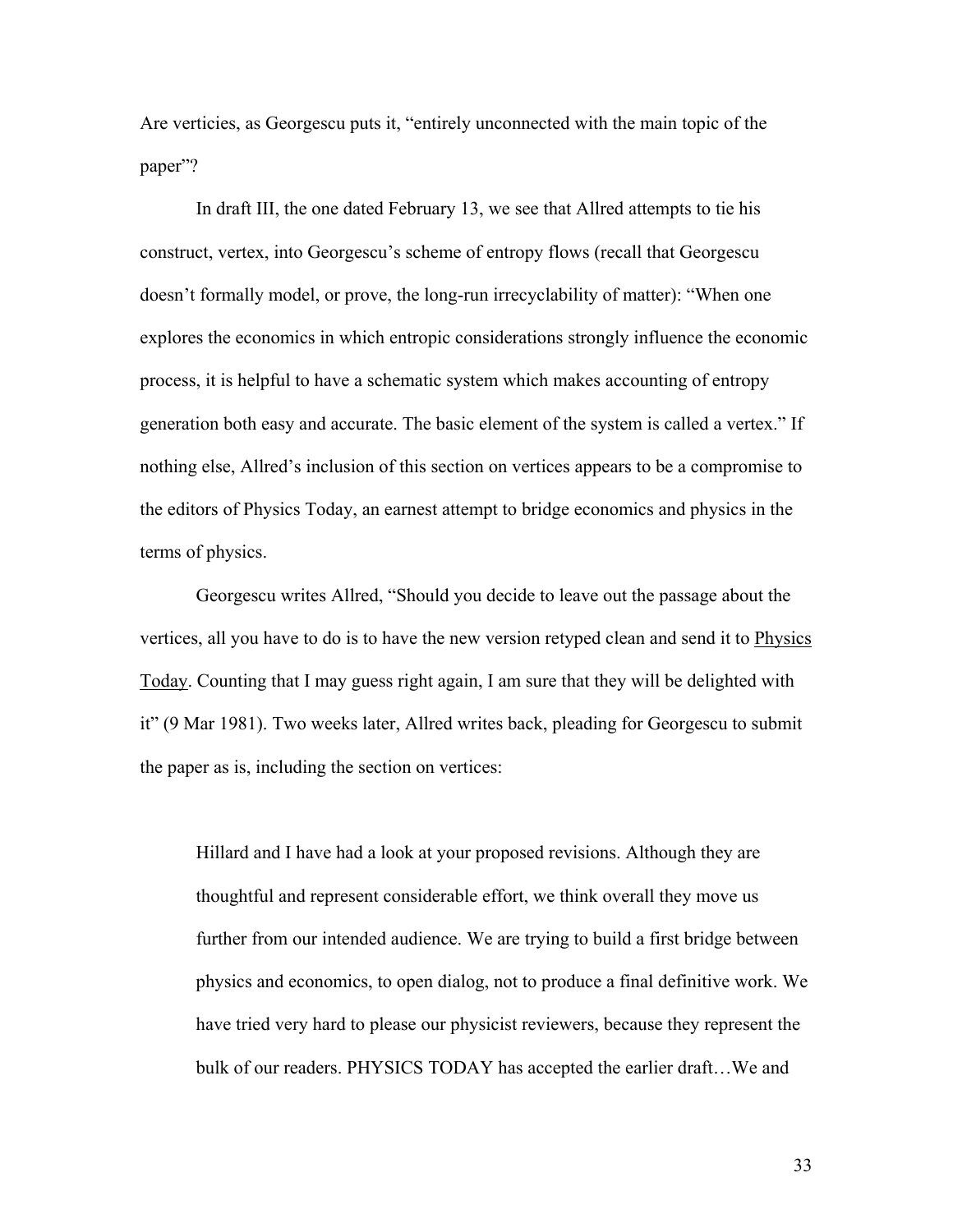our colleagues think we have a good paper for a physics publication. We want to send it to PHYSICS TODAY in the form of the enclosed version. (23 Mar 1981)

Georgescu won't take *no* for an answer. The discussion of verticies **must** be excluded. He writes,

I need not overemphasize the fact that it was that version [draft I] that induced Dr. Harold Davis, the Editor of Physics Today, to invite us to expand the paper so as to include 'more background on economics and how G-R's version of economics differs from the standard approaches'….[A]ll these efforts of mine (much, much greater than I had expected and also than if I had to write the article by myself), you still stick to a version which I cannot possibly accept….Instead of introducing the reader to my own work, it presents my ideas in a diluted and chopped manner. Within a couple of days, Georgescu hears back from Allred, who writes,

I could stop by for a visit with you and Otilia for the weekend of April 17-18. However, I cannot and will not make this stop under pressure of work. I really would love to visit you for old times' sake though. If you want me to make this visit, you must release our paper to PHYSICS TODAY as is. Then we could have a mutual celebration! With every good wish, Sincerely, John.

We don't have Georgescu's reply to this letter, but we do have a follow-up that dates several months later—"I am therefore interested to know whether or not you agree at this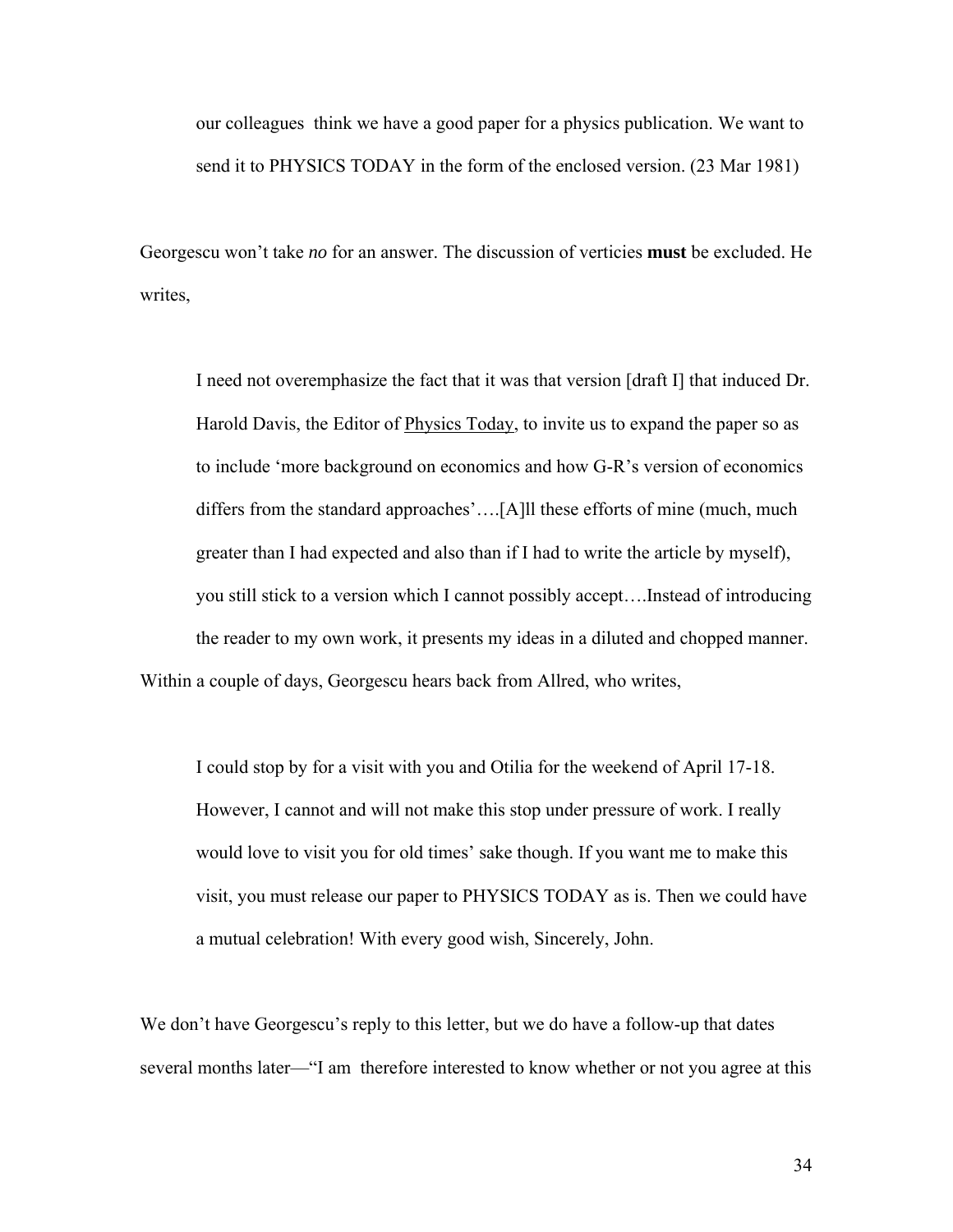late hour to send in my version of March 31, 1981…If you have no longer any interest in the original project, I plan to write a comprehensive article…and submit it to Physics Today" (14 Aug 1981).

 To the very end, Georgescu is unwilling to allow Allred to publish his section on verticies alongside his ideas—the paper must be about Georgescu and Georgescu alone. Allred presumably severs his ties with Georgescu. Here the correspondence ends, and no article bearing the ideas of Nicholas Goergescu-Roegen is ever published in the journal Physics Today.

Another fascinating—and telling—border skirmish we find in the letters of Nicholas Georgescu-Roegen takes place at around the same time. In this exchange, a tripartite dispute among Georgescu, Irving Kristol, professor at New York University's Graduate School of Business, and Thomas J. Bray, associate editor of the Editorial Page of the Wall Street Journal, we again witness, perhaps to an extreme, Georgescu's inability to distinguish between academic and popular forums of discourse (and hence the accompanying modes, *rules*, or norms), much less, as we witnessed in the prior skirmish, a sense of varying modes of discourse among scientific communities in the academic realm. More importantly, this exchange illustrates the ease with which a free-market economist was able to brush aside the relevance of the second law of thermodynamics while being shielded, of all things, by Georgescu's inability to construe a rhetorically competent rebuttal that engaged the language of his opponents and audience.

 On 19 September 1980 the Wall Street Journal publishes an article by Irving Kristol, entitled, "Of Economics and Eco-Mania," in which Kristol, a staunch right-wing Reagan supporter, attempts to clarify two points: the first regards the clarification of the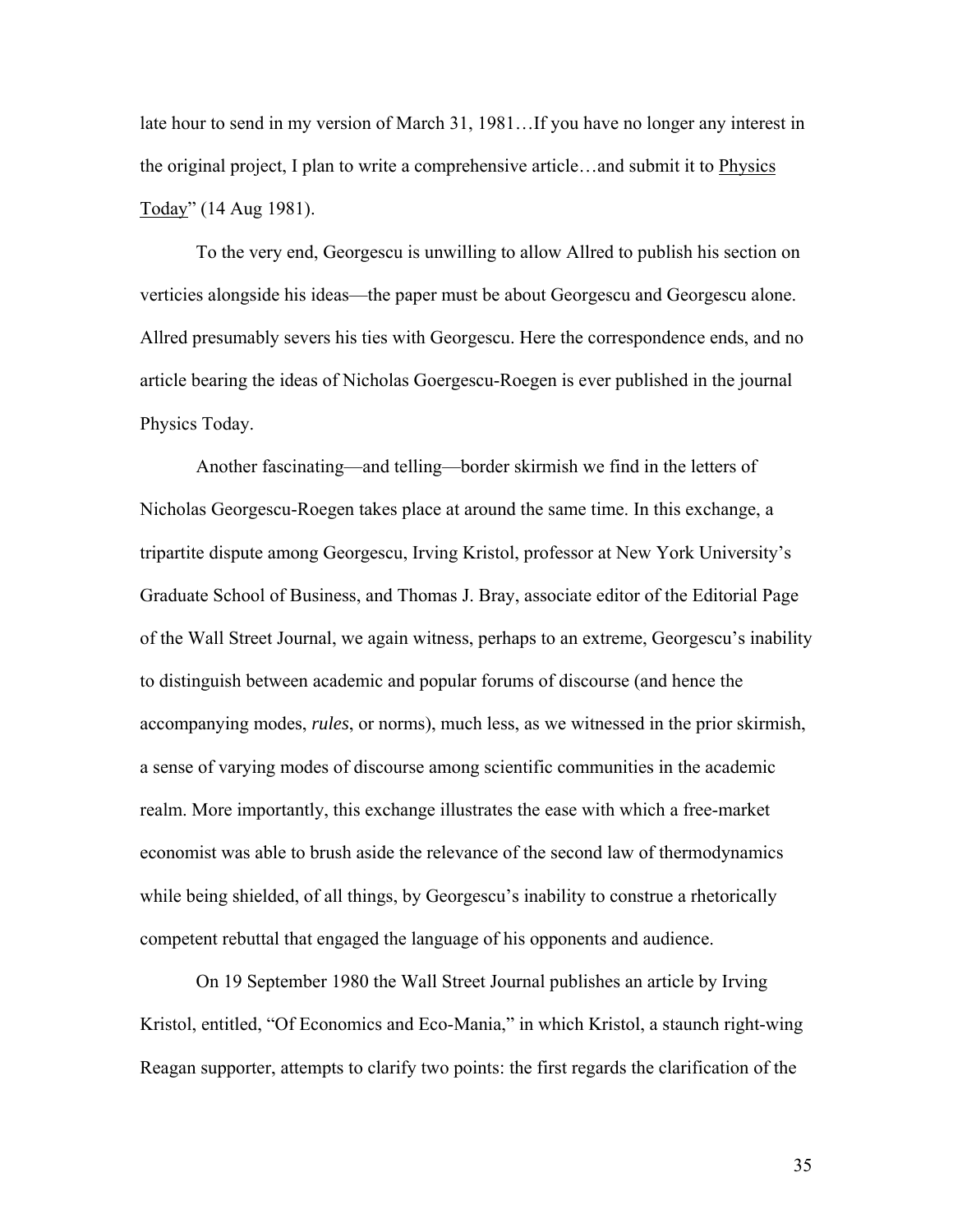term "supply-side"—"Those of us who still like to think of ourselves as 'supply-siders' do not share the low estimate of the people that is so popular among our leaders. We believe in a free market because we also believe that the people are the best judges as to how much to spend, save, invest, and where or when to do so…Gov Reagan seems to have a strong, instinctive understanding of this truth" (WSJ), a point that can for our purposes situate Kristol opposite Georgescu as a believer in rational market forces.

 But it is Kristol's second point that provokes Georgescu. Kristol writes, "Though religious instruction is supposedly forbidden in our public schools, an awful lot of it is nevertheless takes place…the student learns that there is a divine order and harmony in the cosmos which man, with his obscene technologies, is always threatening to disrupt. This is an old and respectable view which any student of religion will recognize as a premise of Graeco-Roman paganism (remember Prometheus?) or of most Oriental religions." Kristol is attempting to dissect an argument made by Georgescu's fellow ecological economist, Jeremy Rifkin in an article entitled, "Entropy and the New World View," one that presumably echoes Georgescu's thesis that a stable economic growth state, by the second law of thermodynamics, is unsustainable. Kristol writes,

From this well-known law, Mr. Rifkin jumps to a radical conclusion: the conservation of energy must now become the overriding goal of the human race, so as to postpone the death of planet Earth…The second law of thermodynamics, scientists patiently pointed out, applies only to closed physical systems—i.e., to systems that do not receive new infusions of energy from outside themselves. The earth, which receives much of its energy from the sun—as enthusiasts for solar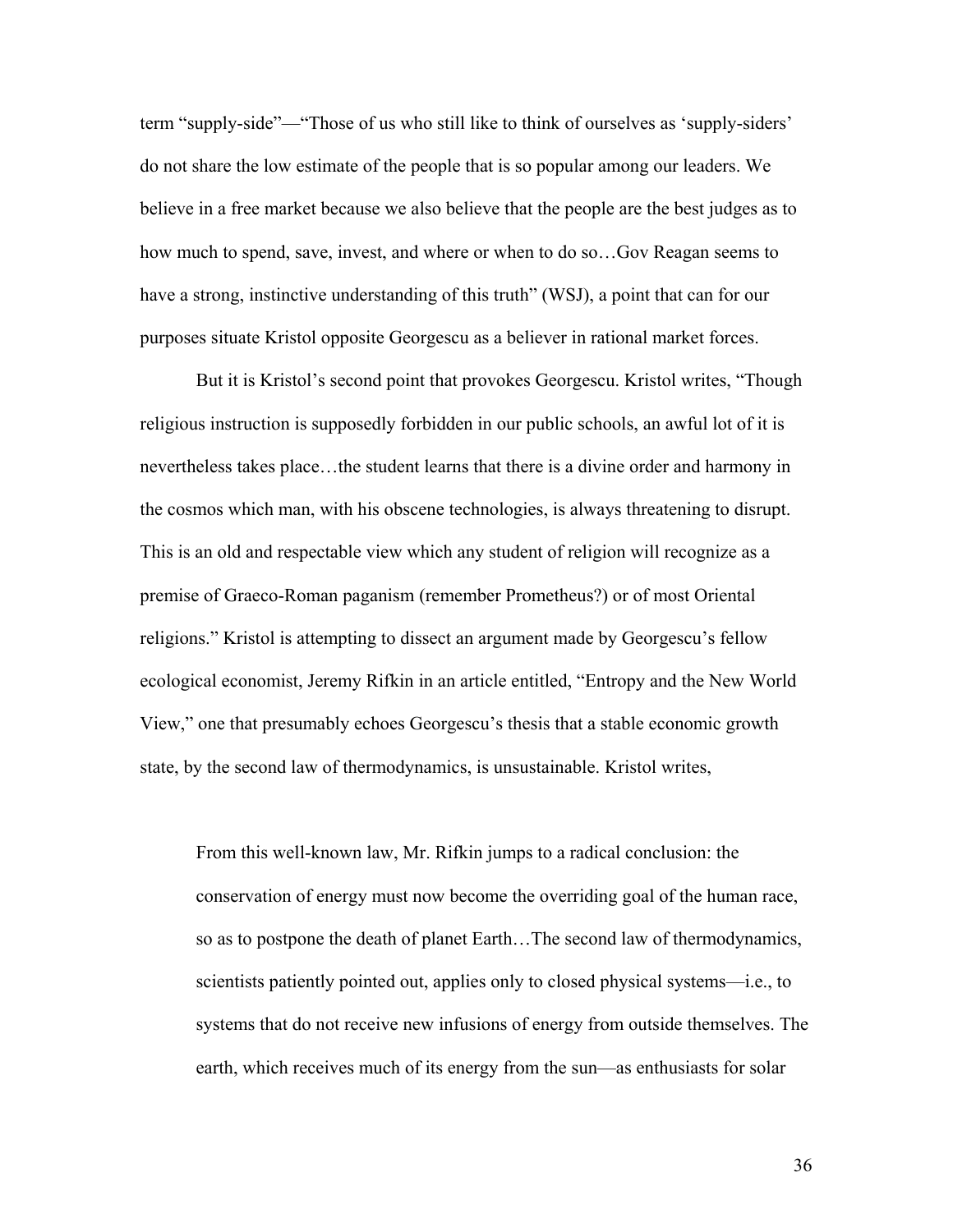energy keep reminding us, is not such a closed system…. Yes, it is very possible—if you will, even likely—that one of these days both sun and the Earth may be dead. According to astronomers, that would be many millions of years from now. The idea that we must all live now so as to delay that eventuality by perhaps a couple of hundred years is obviously preposterous.

Professor Kristol, here, no doubt can be seen to have artfully, if not deceptively, crafted a simple, but compelling rebuttal to the cornerstone of Georgescu's project: linking, for example, the project of ecological economics to "Graeco-Roman paganism" and "most Oriental religions," plays on right-wing religious sensibilities, while hearkening Paul Johnson's felicitous term "eco-mania" renders it an uninformed popular movement that is bound, like all mania, to fade when emotions quell and rationality sets in. If one is persuaded by Kristol's rebuttal to the project of ecological economics as being naively premised on the second law of thermodynamics (and, given how Kristol has framed it, one undeniably would have to be), then one would expect a repartee from the likes of Rifkin or Georgescu to have something resembling the following structure:

- 1) Kristol's framing of our academic work is a gross oversimplification.
- 2) The entropic degradation of the planet is an *immediate* concern *because*…
- 3) The reason solar energy doesn't sufficiently stave our consumption concerns *is…*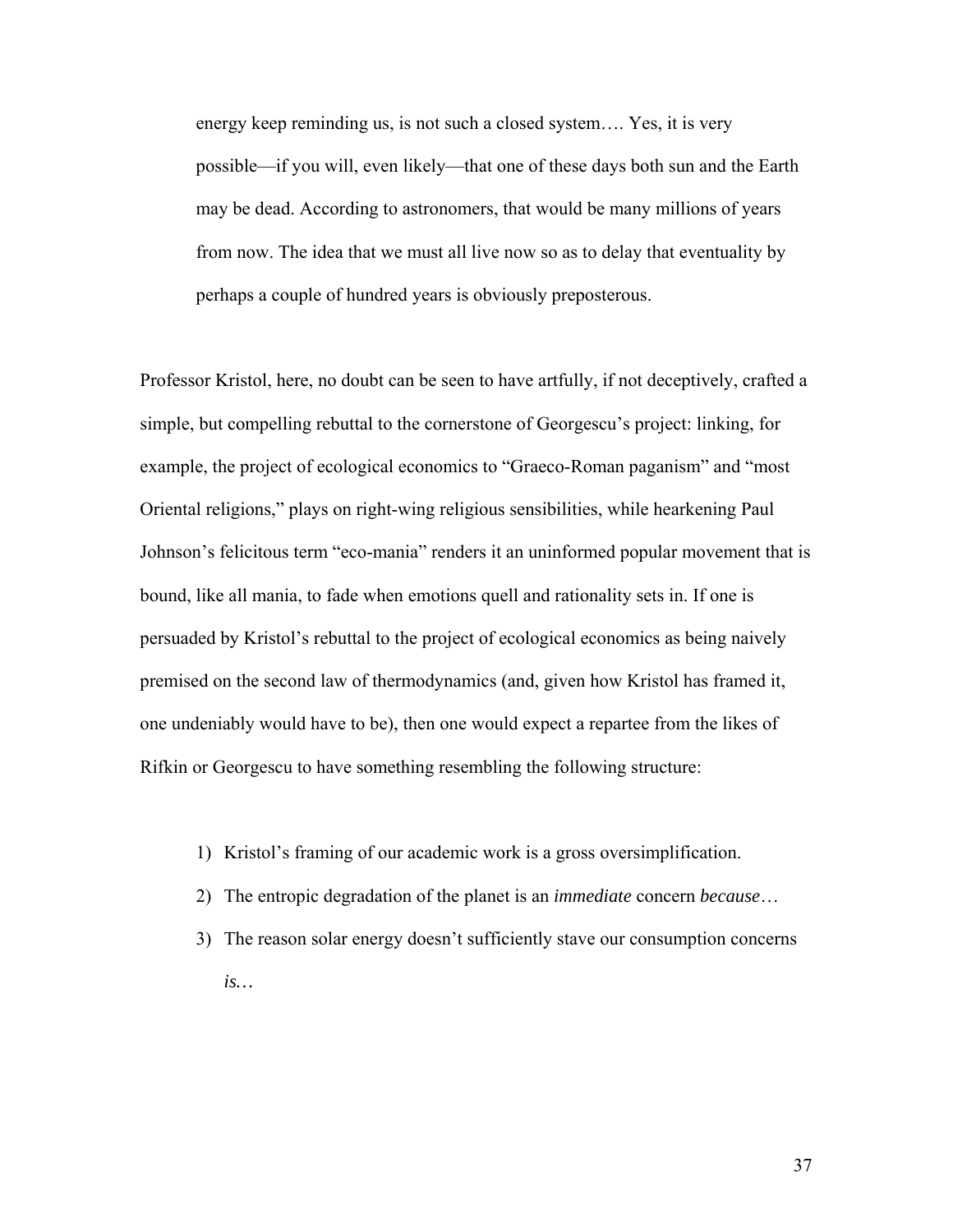Georgescu hurriedly crafts a 800-word rejoinder addressed "to the editor," which is, as we might have predicted, deeply preoccupied with framing a highly technical and historically sophisticated preface. He opens as follows:

I am not alone in maintaining that in any economy in which production is not carried out by independent family or clan units but by intertwined social organizations, no computer can determine the optimal distribution of income and burden, 'optimal' being understood in Vilfredo Pareto's sense with respect not only to the pre-market distribution of productive resources but also to the prevailing economic institutions. Only the market can do that. But Professor Kristol's tenet implies that the democratic capitalism market is also optimal always regardless of the institutional framework. This tenet has been taken for granted by an economic conception that germinated in a capitalist milieu and failed to realize that in mankind's fate social evolution is not only inevitable but also far more fateful than the purely biological one. Homo sapiens has lived for a far, far longer time in non-capitalistic social frameworks. It is a common sin of Marxists and supply-siders to believe that the system they advocate is as eternal and felicitous as "life after death."

As we see, Georgescu hasn't even *framed* his rebuttal in the space that Kristol used to dismantle his program. And just as Georgescu begins to produce his argument in the third paragraph—"Economists thus seem to ignore that only harm can result for any discipline that claims to possess greater powers than it actually has. The problem of natural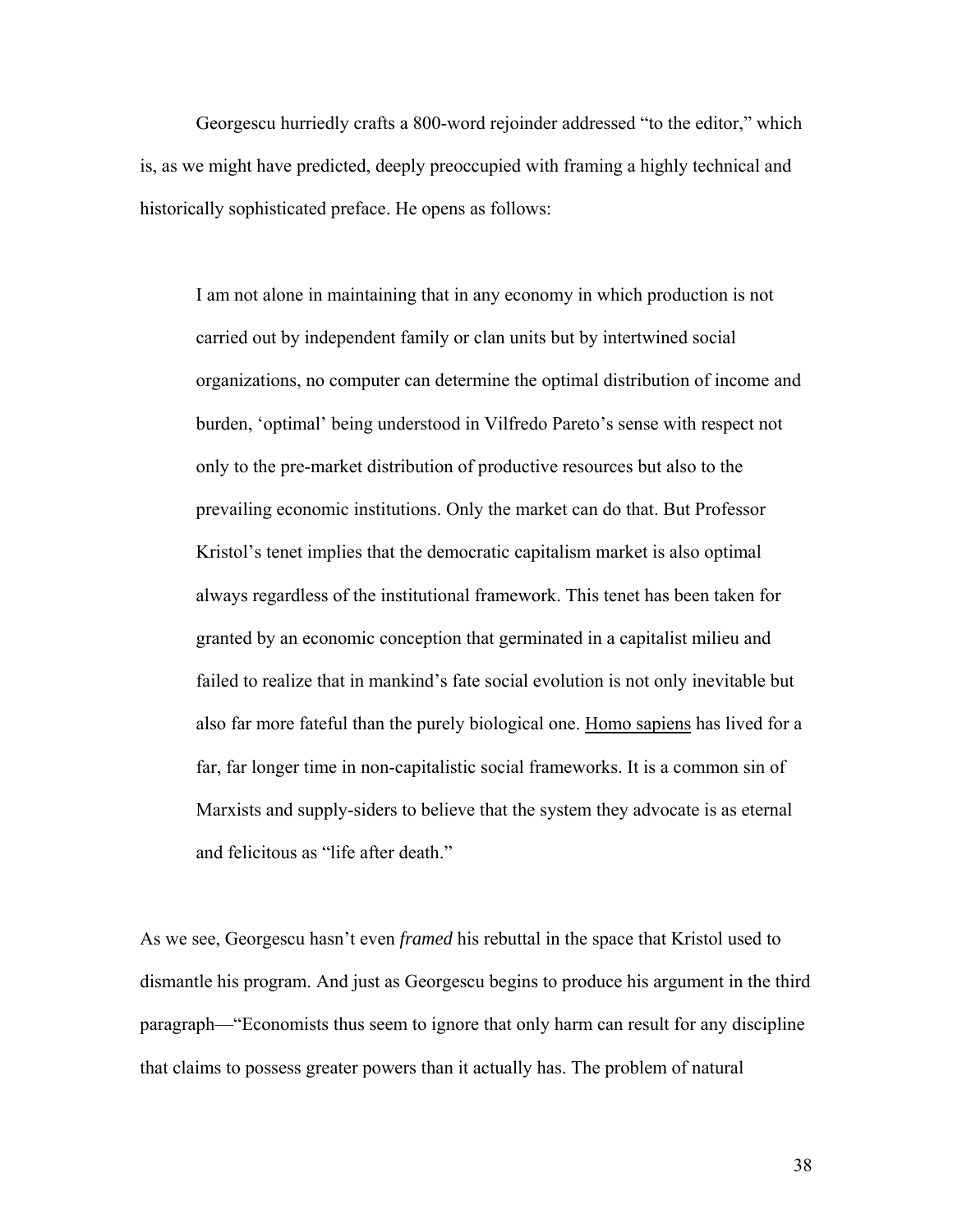resources is an ecological, not a market issue. For its solution means other than the market are necessary" (2)—he gives into the temptation to issue more historical pontification:

But the belief in continuous economic growth has not been the privilege only of the right wing—to which Professor Kristol belongs. It is shared by all those faithful to Frederick Engles' Dialectic of Nature and to V.I. Lenin's Materialism and Empirico-Criticism. Also, quasi-religious expressions have joined this view, too (think of the great natural scientist Teilhard de Chardin), not only the opposite one.

Georgescu takes the historical sophistication of the Wall Street Journal readership for granted by assuming some kind of familiarity with *either* Dialectic of Nature or Materialism and Empirico-Criticism, effectively creating an intellectual distance rather than appealing to an estranged community of businessmen and economists by engaging Kristol's argument *in its own terms*—i.e. by addressing the temporally immediate concerns of the readership. Georgescu's *actual* point, that the communist politic is *just* as susceptible to the fallacy of unchecked growth as "the supply-siders" (thus deconstructing Kristol's false association of ecological concern with socialist agendas) is lost amidst the academic esotericism.

Georgescu then attempts to challenge Kristol's point that Earth is an open system by stating, "as it is frequent among the non-initiated, he confuses closed systems (systems that can exchange only energy with the outside, such as the Earth virtually is) with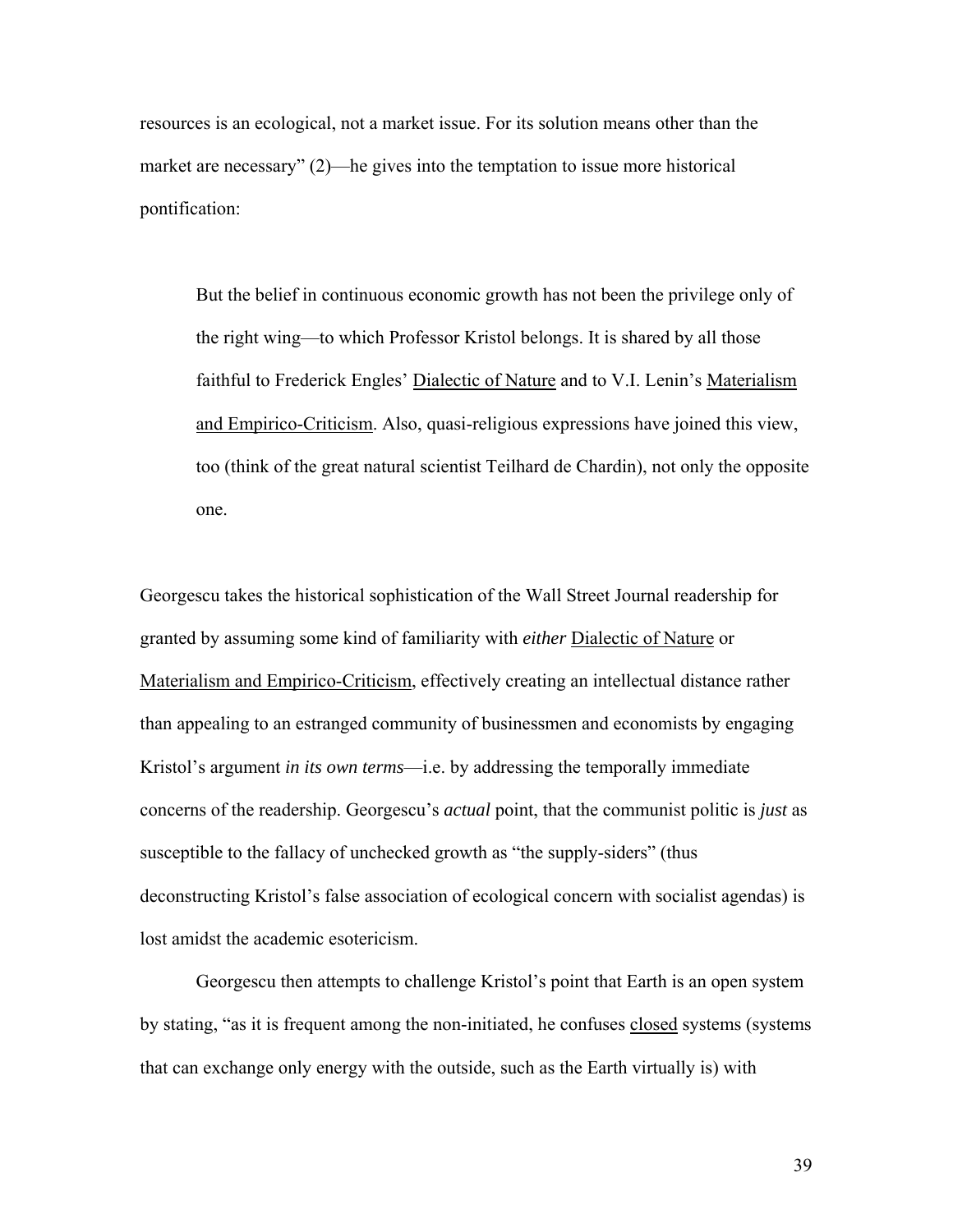isolated systems (systems that exchange nothing with the outside). The Entropy Law applies only to isolated systems and its verdict is extremely harsh: for everything we obtain in any part of such a system, we pay a greater price in another part…the Sun and the Earth constitute together a virtual isolated system" (2-3). If we revisit Kristol's original invocation of "closed systems," we see that Georgescu's rebuttal is again of questionable relevance: "The second law of thermodynamics, scientists patiently pointed out, applies only to closed physical systems—i.e., systems that do not receive new infusions of energy from outside themselves." If we replace "closed" with "isolated" in Kristol (thus satisfying Georgescu's demand for terminological exactitude), the implications of the sentence don't change. Georgescu only succeeds in pointing out that "the Sun and the Earth constitute together a virtual isolated system" (3).

As Georgescu winds down his article, his language retains its persistent historic character. Likely the deciding paragraph for the Wall Street Journal editors to reject Roegen's article:

As surprising as it may appear, in the entire technical development of mankind there have been only two viable technologies, both Promethean gifts. The first Promethean gift is well-known, albeit not fully appreciated by the present temper. It was the mastery of fire, which represents a self-sustained qualitative conversion of energy—of a particular chemical energy into caloric power—with immense industrial consequences. The second Promethean gift—due to Thomas Savery and Thomas Newcomer—was the steam engine, another self-sustaining qualitative energy conversion, of the caloric power into motor power.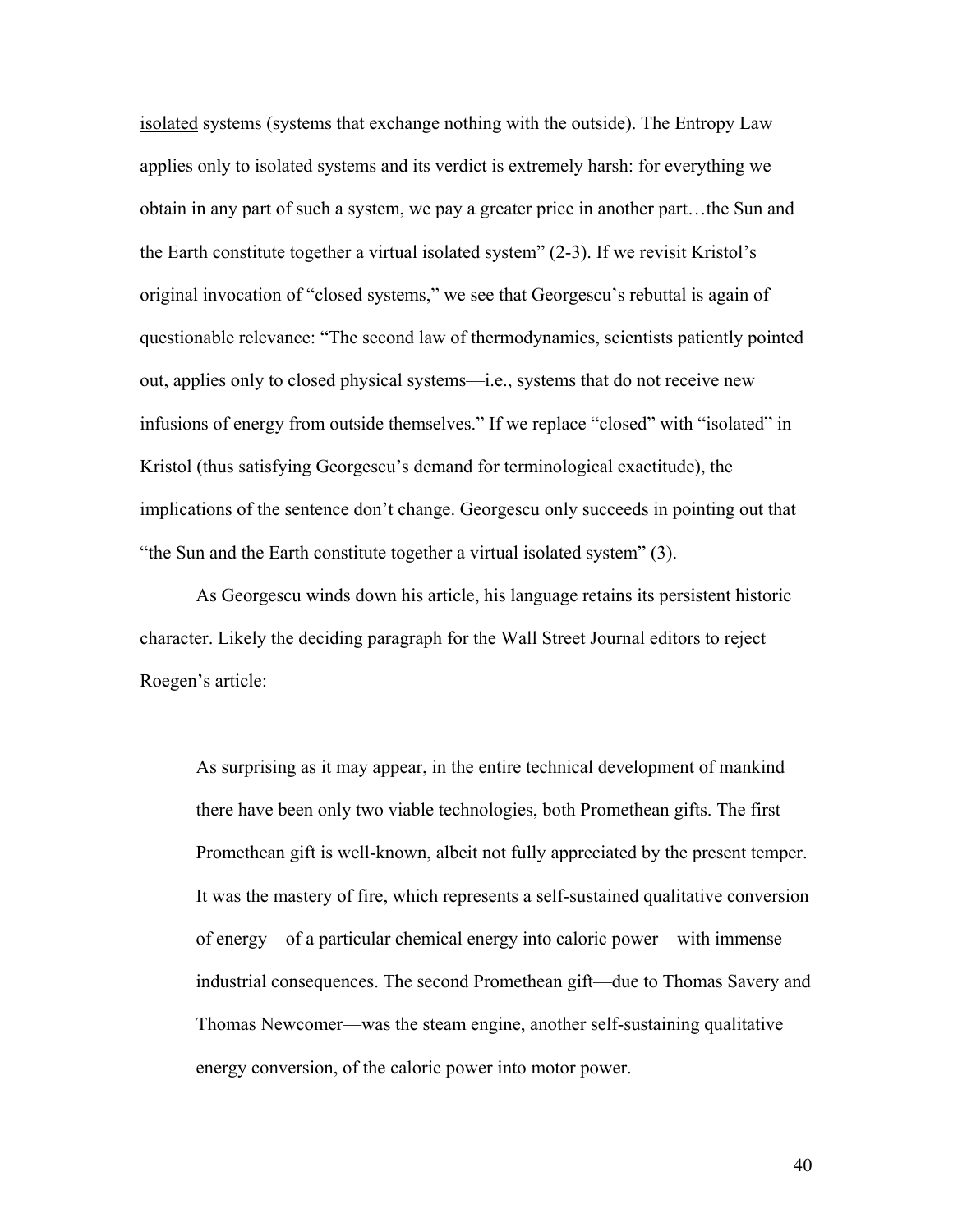Only at this juncture does he manage to address Kristol's point regarding Earth as an open system, stating, "Solar technology, about which there is much din from all directions, is not yet viable: no known solar collectors can reproduce themselves with the aid of solar energy alone. All known solar recipes are parasites of the other technologies" (3). This, what we can regard as a tantalizing foundation for an independent Wall Street Journal article, instead functions, rhetorically, as a footnote.

 As an afterthought, Georgescu writes, in his hand, "You may add, if you wish, 'Distinguished Fellow of the American Economic Association'," after his name vaporizing any doubt that Georgescu's *modus-operandi* is merely the establishment of intellectual positioning rather than that of thoughtful, practical engagement with his audience. Georgescu's epistemology, as we have witnessed, heavily influenced by the strict positive empiricism of Pearson, assumes the obviousness of a truth (in this case, environmental degradation, man's historical understanding and utilization of natural energy sources) and proceeds to construct arguments that *show*, much like a picture, that truth, rather than engaging the rhetoric of his audience and *teaching* the "truth" in the language of that audience. If ever this point makes itself evident, we see it in the vastly contrasting rhetorical styles of Kristol and Georgescu.

 This point is driven home as we read Georgescu's follow-ups. Publication, for Georgescu, is a *right*, and we find him concocting a series of conspiracy theories as to why his article isn't published. The truth and unassailability of his ideas, as we see, is granted. He writes on 4 December: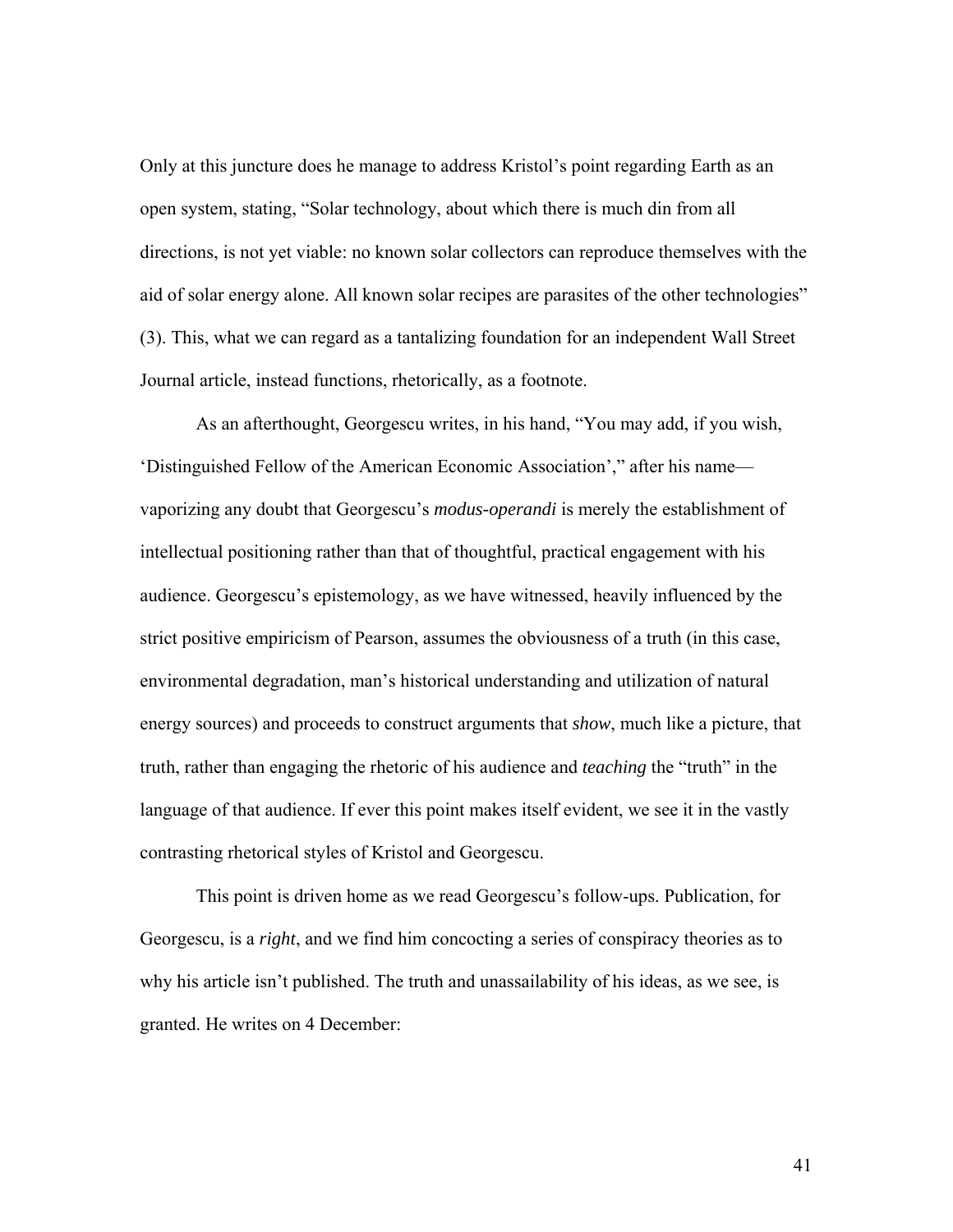On October 3, 1980, I sent you a small criticism of Irving Kristol's editorial "Of Economics and 'Eco-Mania'" (WSJ, September 19, 1980), thinking that you will print it in the same journal. By now it is clear that you decided against its publication. Since you found it proper not to write me anything, I wonder what were your reasons. Was it because my piece, unlike Kristol's, was polite and academic in content? Or was it because you did not want to expose the reasoning and the style of 'a member of the Journal's Board of Contributors?'

At this juncture, Georgescu also mails a copy to Kristol, before hearing back from WSJ on 8 December—"Thanks for your note of December 4. Your 'small criticism' of Irving Kristol, as you put it, was not logged as an article, so I assume it was treated as a letter to the editor…If you had intended your piece as an article, feel free to resubmit it and we will give you a direct yes or no as to whether we would want to publish it." Upon resubmitting it as an *article*, Georgescu is rejected.

Kristol, on the other hand, writes Georgescu back: "I'll not get into a discussion of ecology and the Law of Entropy with you. Frankly, I do not regard this as a serious issue. Regardless of how one interprets the Law of Entropy, the time scale is such as to make it irrelevant to current economic policy" (17 Dec 1980).

In an act of bitterness, Georgescu sends a parting shot to Associate Editor Thomas Bray: "Perhaps you wanted to add another case in support of the idea that one should not invest even a postage stamp in a prospectus coming from the Wall Street subculture. Because you help me learn another lesson, I must thank you" (7 Jan 1981). Georgescu slams the door in the face of another outlet, and as we see, the case can scarcely be made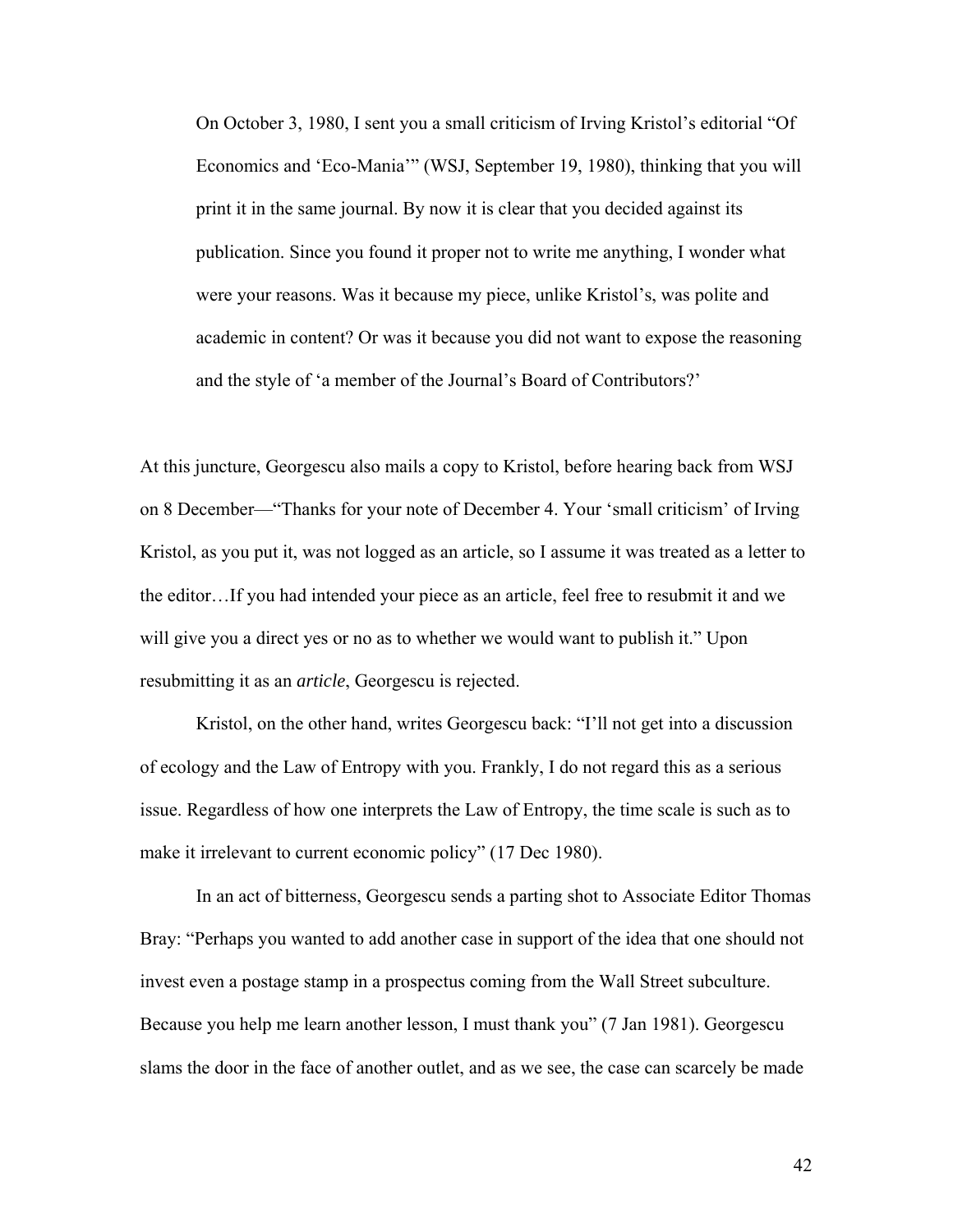that Georgescu here is rejected for bearing an inconvenient truth. Indeed, his bid for a platform severely crippled by his inability to address his readership in a clear and concise manner. Moreover, it cannot be understated how unapologetically bitter Georgescu could be, and how this lack of tact cost Georgescu key advocates.

## **Conclusion**

 Narratives of the history of science are filled with revolutionaries: the Newtons, the Einsteins, the Plancks, but rarely do we get a glimpse into the minds of the failed revolutionaries, the Georgescus. This paper attempted to explore an economist whose ideas are starting to warrant a second look. Popular literature like Friedman's Hot, Flat, and Crowded, or Al Gore's "Inconvenient Truth," or the automobile's sluggish but slowly-blossoming transition toward fuel-efficient vehicles are raising a set of economic questions that may very well incorporate some of the discarded ideas, or at the very least, sentiments, of Nicholas Georgescu-Roegen.

 We've noted several important distinctions in Georgescu's work that give us pause when deciding whether to pass over him, or to give the work a second look. The first is that Georgescu isn't categorically rejected by all communities as "wrong," but as simply "obscure." One wonders whether a new age of necessitated collaboration among the disciplines will generate a new class of reader to comprehend Georgescu's difficult arguments.

The second distinction to be made addresses reading Georgescu's poor reception as being attributable to some kind of deliberate ignorance on the part of his colleagues. Georgescu ostensively had a platform in the 1980s to collaborate with the physics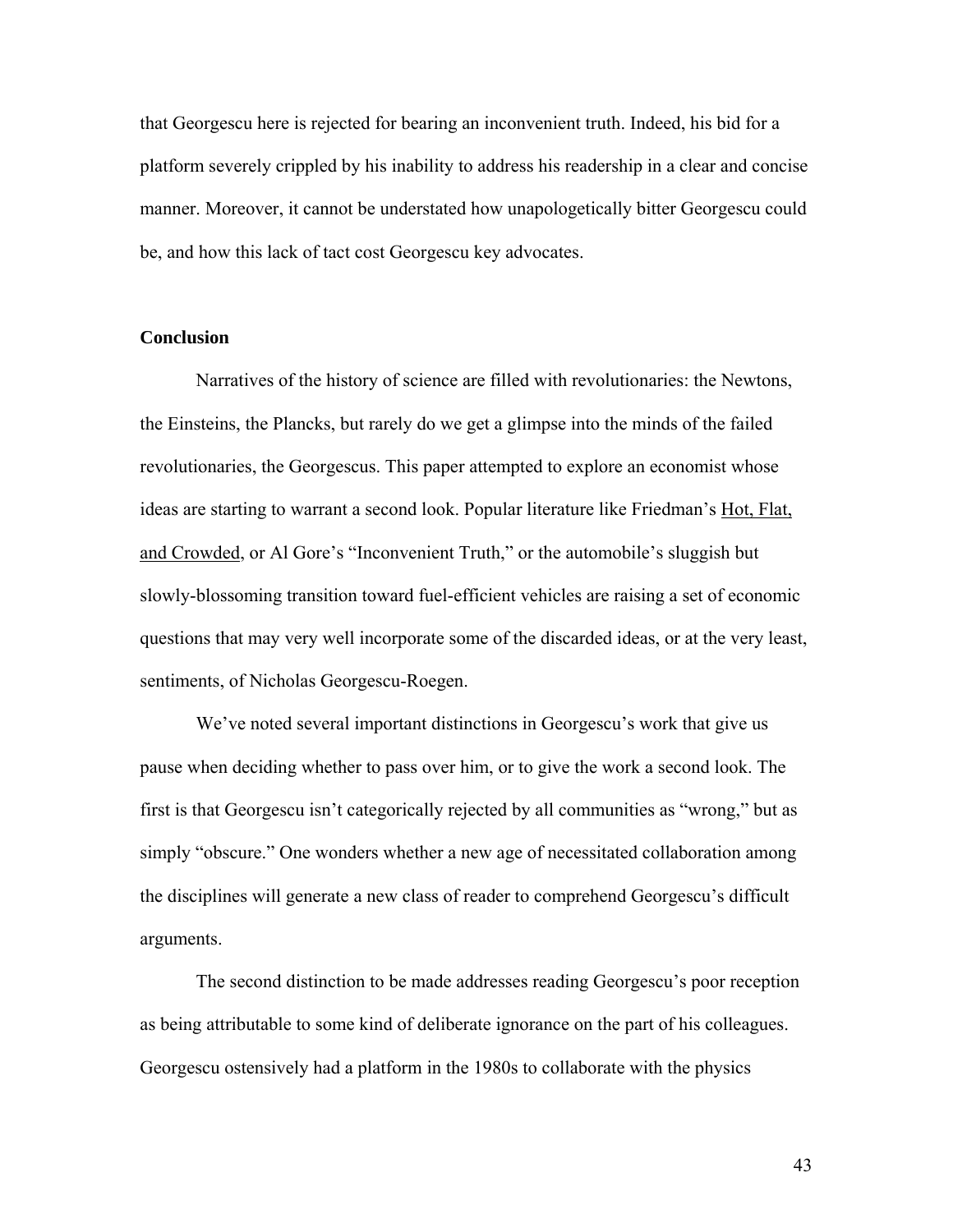community but turned the opportunity down because he wanted one-hundred percent concession form John Allred. He tried to find a route into the business community by appealing to the Wall Street Journal but instead produced a stubbornly difficult and academic article that was all but too easy to turn down. Blame runs on a two way street, as the first hand accounts have told me.

After forty minutes of reminiscing, former Vanderbilt Economics department chair Frank Sloan's demeanor became noticeably deep and ponderous. We had been talking so much about Georgescu's petulant narcissism that maybe it had only just dawned on him that behind the brooding and arrogant persona there was genius—a wealth of viable ideas, maybe, after all. He looked up at me, and said, "It's kind of tragic, isn't it, how somebody so profound can be ignored for being a difficult person?"

We want to believe that *something is there*, that *something is bound to be there*, or at least we suppose.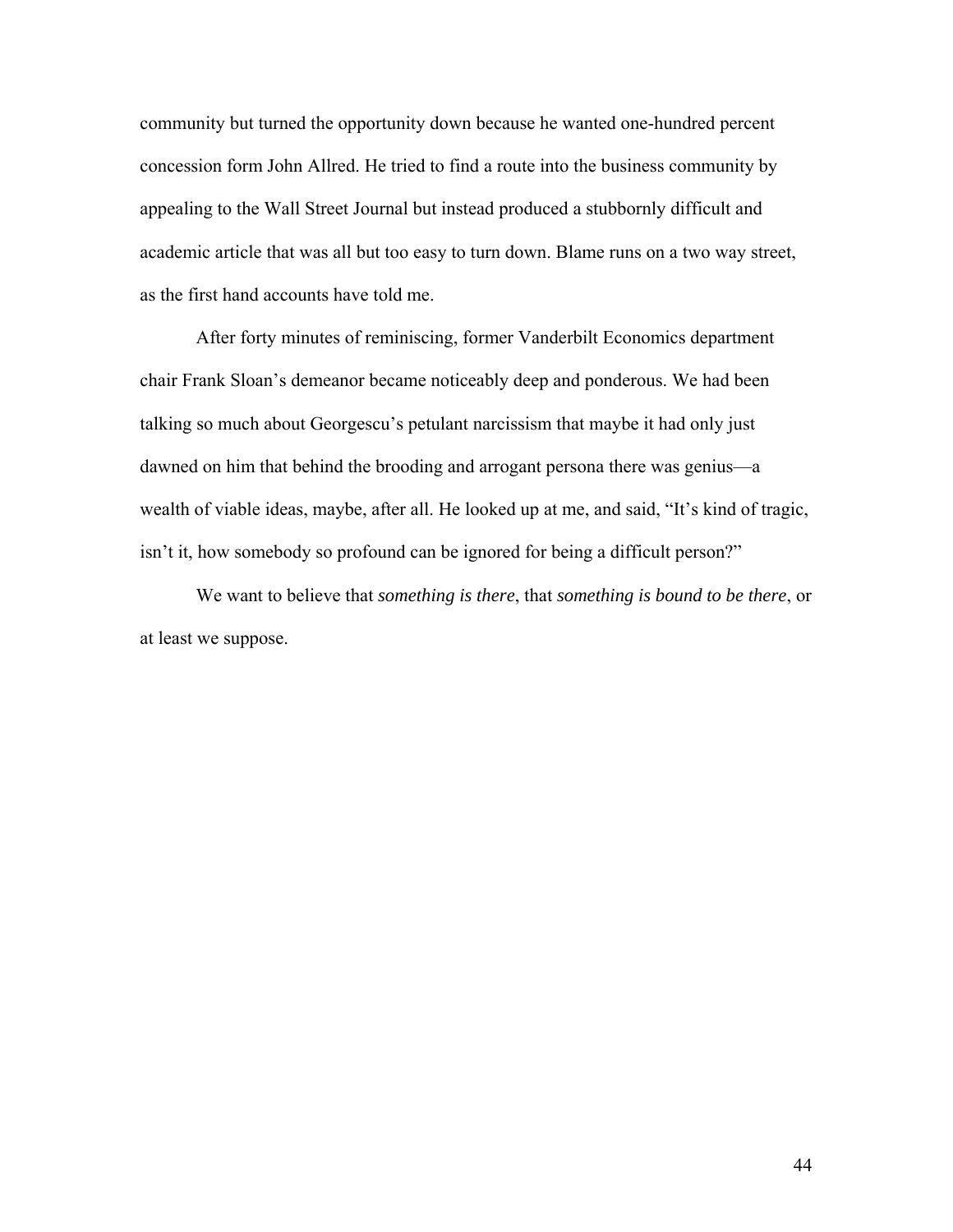Works Cited

Beard, Randolph & Lozada, Gabriel. 1999. Economics, Entropy and the Environment: The Extraordinary Economics of Nicholas Georgescu-Roegen. *Edwin Elgar,*  Northampton, MA

Blaug, Mark. 1985. Great Economists Since Keynes. *Barnes & Noble Books* 

Cleveland, Cutler & Ruth, Matthias. 1997. "When where, and how do biophysical limits constrain the economic process? A survey of Nicholas Georgescu-Roegen's contribution to ecological economics." *Ecological Economics*: 203-23.

Daly, Herman E. 1995. "On Nicholas Georgescu-Roegen's contributions to Economics: an obituary essay." *Ecological Economics*: 149-54

Daly, Herman E. Telephone Interview. 10 Apr 2009.

- de Gleria, S. 1999. "Growth, Development and Innovation in N. Georgescu-Roegen's Thought." *Economia Internazionale*. 443-481.
- Georgescu-Roegen. 1971. The Entropy Law and the Economic Process. *Harvard University Press*
- Georgescu-Roegen. 1988. Autobiographical Notes: An Emigrant from a Developing Country Draft 3 *Duke University Archives*, Box 10

Georgescu-Roegen. 1991. My Life Philosophy. *Duke University Archives*, Box 10

Georgescu-Roegen. 1979-81. Allred Correspondences *Duke University Archives*, Box 1

Georgescu-Roegen. 1990. Mirowski Correspondences *Duke University* 

*Archives*, Box 4

Georgescu-Roegen. 1981. Wall Street Journal Correspondences *Duke University Archives*, Box 6